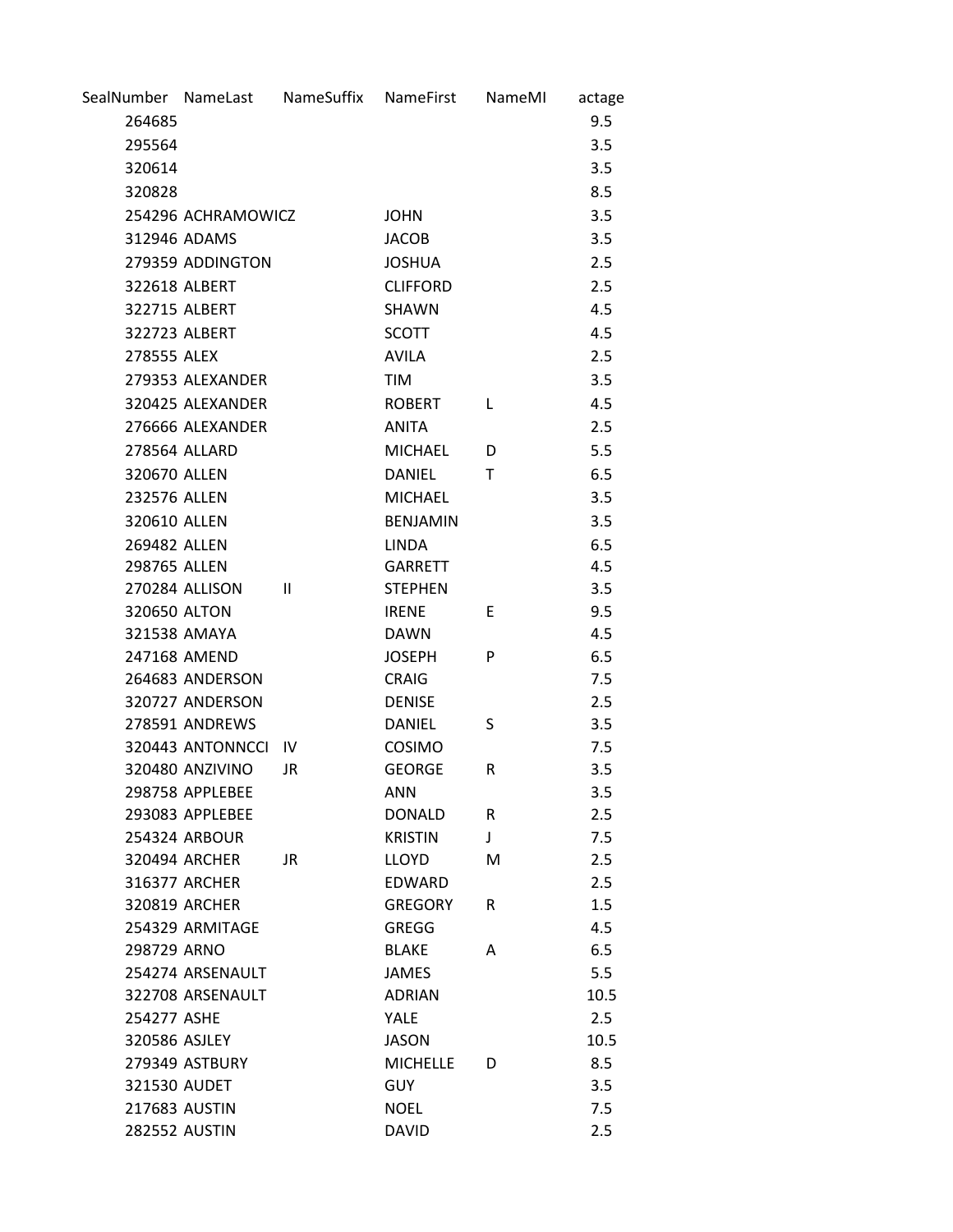| 230663 AUSTIN        |           | <b>MARK</b>       | S             | 2.5  |
|----------------------|-----------|-------------------|---------------|------|
| 322505 AYOTTE        |           | JAMES             |               | 9.5  |
| 312924 BAAON         |           | <b>CASEY</b>      |               | 2.5  |
| 322503 BABELBYK      |           | <b>DENNY</b>      |               | 5.5  |
| 320784 BABIN         |           | <b>JALEN</b>      | D             | 4.5  |
| 254268 BABSON        |           | <b>JEROLD</b>     | L             | 6.5  |
| 320602 BACHELDER     |           | <b>HENRY</b>      |               | 3.5  |
| <b>254273 BACKUS</b> |           | <b>TREVOR</b>     |               | 7.5  |
| 320469 BAILEY        |           | <b>STEPHEN</b>    |               | 2.5  |
| 196828 BAILEY        |           | <b>PHILLIP</b>    |               | 5.5  |
| 270277 BAILEY        | JR        | <b>MITCHELL</b>   |               | 3.5  |
| <b>282558 BAILEY</b> |           | <b>GINGER</b>     |               | 1.5  |
| 320355 BAINES        | JR.       | <b>JAMES</b>      |               | 5.5  |
| 320424 BAKER         |           | <b>CLYDE</b>      | K.            | 4.5  |
| 247124 BALA          |           | <b>JAMES</b>      | W             | 5.5  |
| 322436 BALISE        | JR        | <b>JAMES</b>      |               | 4.5  |
| 322368 BALSLEY       |           | <b>HENRY</b>      | <b>CRAMER</b> | 10.5 |
| 322465 BARD          |           | <b>ROBERT</b>     |               | 5.5  |
| 322388 BARD          |           | <b>DENNIS</b>     | R             | 3.5  |
| 320491 BARKER        |           | <b>ADAM</b>       | L             | 5.5  |
| 316059 BARKER        |           | JARRETT           |               | 10.5 |
| 269479 BARKER        |           | <b>KRISTOPHER</b> |               | 3.5  |
| <b>320805 BARKER</b> |           | <b>BURT</b>       |               | 4.5  |
| 322762 BARNES        |           | <b>ELIZABETH</b>  |               | 8.5  |
| 245622 BARNETT       |           | <b>ROSE</b>       |               | 3.5  |
| 96537 BARON          |           | <b>NATHAN</b>     |               | 4.5  |
| 269682 BARRETT       |           | <b>TIMOTHY</b>    |               | 3.5  |
| 312930 BARROWS       |           | <b>DALE</b>       |               | 4.5  |
| 322829 BARTER        |           | <b>BRENDA</b>     |               | 4.5  |
| 150897 BARTER        |           | <b>MDISON</b>     |               | 10.5 |
| 268184 BARTON        | <b>JR</b> | <b>JEROMIE</b>    |               | 3.5  |
| 322811 BARTON        |           | <b>PHILIP</b>     |               | 8.5  |
| <b>254285 BARTON</b> |           | <b>CHURCHILL</b>  |               | 2.5  |
| 241232 BASSELET      |           | <b>GUY</b>        | R             | 5.5  |
| 320388 BATCHELDER    |           | JODY              | J             | 3.5  |
| 322703 BATEMAN       |           | <b>DENISE</b>     |               | 2.5  |
| 322463 BATES         |           | <b>JOSEPH</b>     |               | 3.5  |
| 322378 BATTEN        | JR.       | <b>EDWARD</b>     | C             | 3.5  |
| 322434 BAY           |           | <b>ALAN</b>       |               | 5.5  |
| 275774 BAYLEY        |           | <b>FRED</b>       | W             | 2.5  |
| 282551 BEACH         |           | <b>DAVID</b>      |               | 8.5  |
| 322396 BEADRY        |           | <b>MICHELE</b>    |               | 5.5  |
| 275809 BEAL          |           | <b>WYATT</b>      |               | 9.5  |
| 282575 BEASLEY       |           | <b>ROBERT</b>     |               | 1.5  |
| 232398 BEAUDRY       |           | <b>JASON</b>      |               | 6.5  |
| 322739 BEAULIEU      |           | <b>BRIAN</b>      | D             | 5.5  |
| 241228 BEAULIEU      |           | <b>ROGER</b>      |               | 13.5 |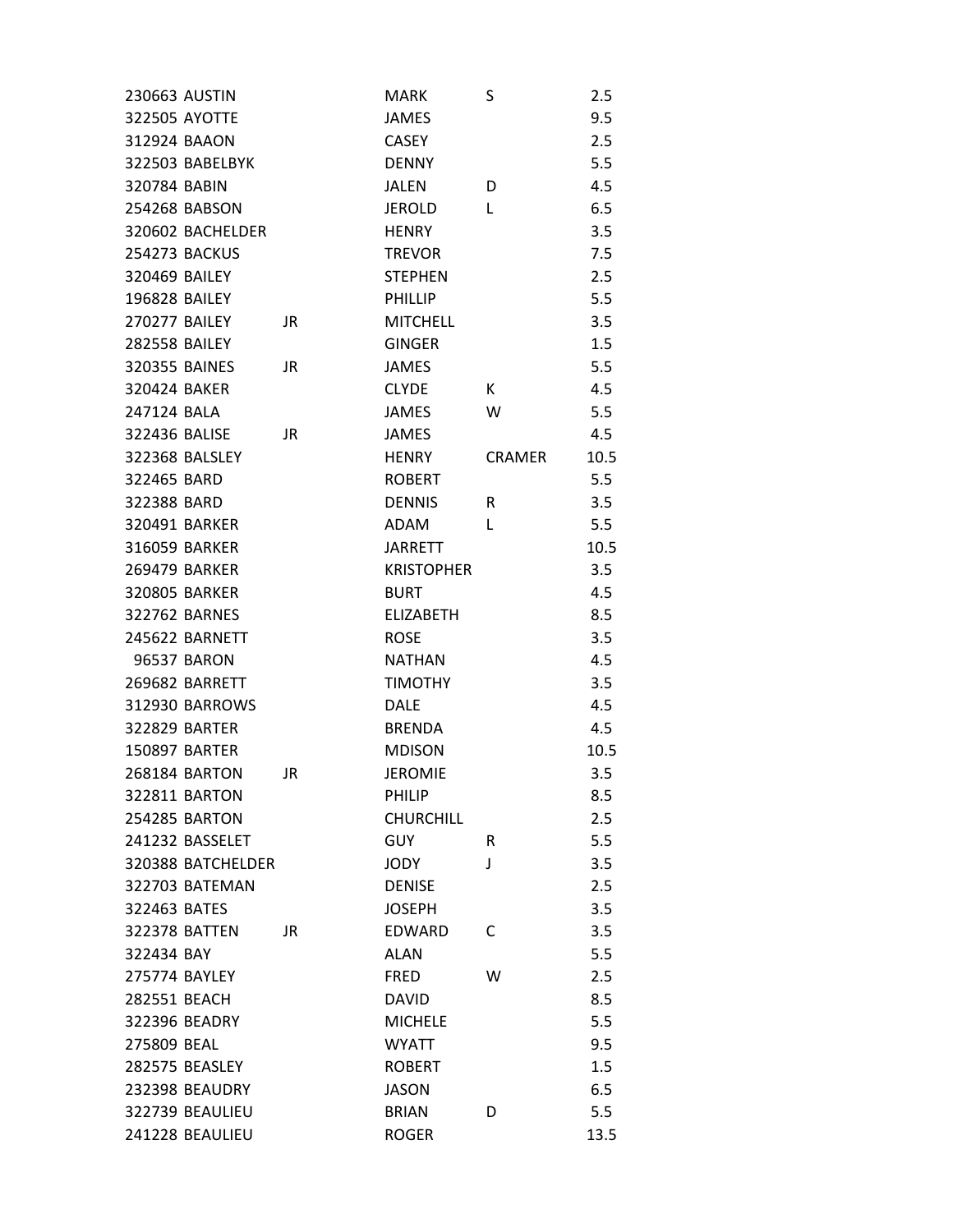|               | 264678 BEAULIEU       |     | <b>DUSTIN</b>             |   | 9.5 |
|---------------|-----------------------|-----|---------------------------|---|-----|
|               | 320634 BEAULIEU       |     | <b>HUNTER</b>             | D | 4.5 |
|               | 259751 BECKETT        |     | <b>JON</b>                |   | 4.5 |
| 272275 BEEDY  |                       |     | <b>MARYA</b>              |   | 2.5 |
| 322482 BEILER |                       |     | <b>MATTHEW</b>            |   | 4.5 |
|               | 320582 BELANGER       |     | <b>BRANDON</b>            |   | 6.5 |
|               | 312950 BELENGER       |     | <b>GILBERT</b>            | C | 2.5 |
|               | 320339 BELIVEAN       |     | <b>LEO</b>                |   | 9.5 |
| 254260 BELL   |                       |     | <b>KAMDEN</b>             |   | 2.5 |
| 241222 BELL   |                       |     | <b>WARREN</b>             | J | 3.5 |
| 282539 BELL   |                       |     | <b>HAILEY</b>             |   | 7.5 |
|               | 320459 BELLAND        |     | <b>CLIFFORD</b>           | J | 6.5 |
|               | <b>320510 BENEDIX</b> |     | <b>DEREK</b>              |   | 9.5 |
|               | 320764 BENNER         |     | SAMANTHA                  |   | 1.5 |
|               | 322840 BENNER         |     | <b>CALYN</b>              |   | 6.5 |
|               | 279343 BENNETT        |     | <b>ROBERT</b>             |   | 6.5 |
|               | 322483 BENNETT        | JR  | <b>WAYNF</b>              |   | 2.5 |
|               | <b>322637 BERNIER</b> |     | <b>HOLDEN</b>             |   | 3.5 |
|               | <b>322415 BERNIER</b> |     | <b>JULIE</b>              |   | 2.5 |
| 232391 BERRY  |                       |     | <b>DYLAN</b>              |   | 9.5 |
| 320536 BERRY  |                       | SR  | <b>ERNEST</b>             |   | 5.5 |
| 320350 BERRY  |                       |     | <b>JASON</b>              | S | 2.5 |
|               | 322798 BERTHIAUME     |     | <b>OLIVER</b>             |   | 4.5 |
|               | 241238 BERUBE         |     | <b>FRED</b>               |   | 1.5 |
| 270261 BETTS  |                       |     | <b>KENNETH</b>            | E | 4.5 |
| 298745 BIBBER |                       |     | <b>LINWOOD</b>            | F | 6.5 |
|               | 278557 BICHOP         |     | <b>BRANDON MI CHARLES</b> |   | 4.5 |
|               | 278596 BICKFORD       |     | <b>JESS</b>               | A | 1.5 |
|               | 268166 BILLINGS       |     | <b>LINDA</b>              |   | 2.5 |
|               | 322755 BILODEAU       |     | <b>DONALD</b>             |   | 3.5 |
|               | 282563 BINDER         |     | CASSANDRA                 |   | 9.5 |
|               | 322495 BIRDSALL       |     | <b>LYNN</b>               |   | 3.5 |
| 232578 BIRES  |                       |     | <b>MAGGIE</b>             |   | 4.5 |
|               | 282527 BIRMINGHAM     |     | <b>JOHN</b>               |   | 4.5 |
|               | 320445 BLAISDELL      | SR. | <b>RODNEY</b>             |   | 3.5 |
|               | 264650 BLAISDELL      |     | <b>DENNIS</b>             |   | 3.5 |
| 320330 BLAKE  |                       | JR  | <b>STANLEY</b>            | R | 2.5 |
|               | 230667 BLANCHARD      |     | <b>JOSEPH</b>             | J | 5.5 |
|               | 322608 BLANCHARD      |     | <b>JASON</b>              | W | 2.5 |
|               | 312933 BLANCHARD      |     | <b>STEPHEN</b>            |   | 1.5 |
|               | 322814 BLANCHETTE     |     | <b>BILLY</b>              |   | 4.5 |
|               | 241249 BLANCHETTE     |     | <b>MARC</b>               |   | 9.5 |
|               | 322466 BLANCHETTE     |     | <b>PETER</b>              |   | 7.5 |
| 320801 BLOOD  |                       |     | <b>BROOK</b>              |   | 4.5 |
|               | 320458 BODEAN         |     | <b>EDWARD</b>             | J | 6.5 |
|               | 232393 BOLDUC         |     | <b>COLE</b>               |   | 2.5 |
|               | 150890 BONENFANT      |     | ADAM                      |   | 4.5 |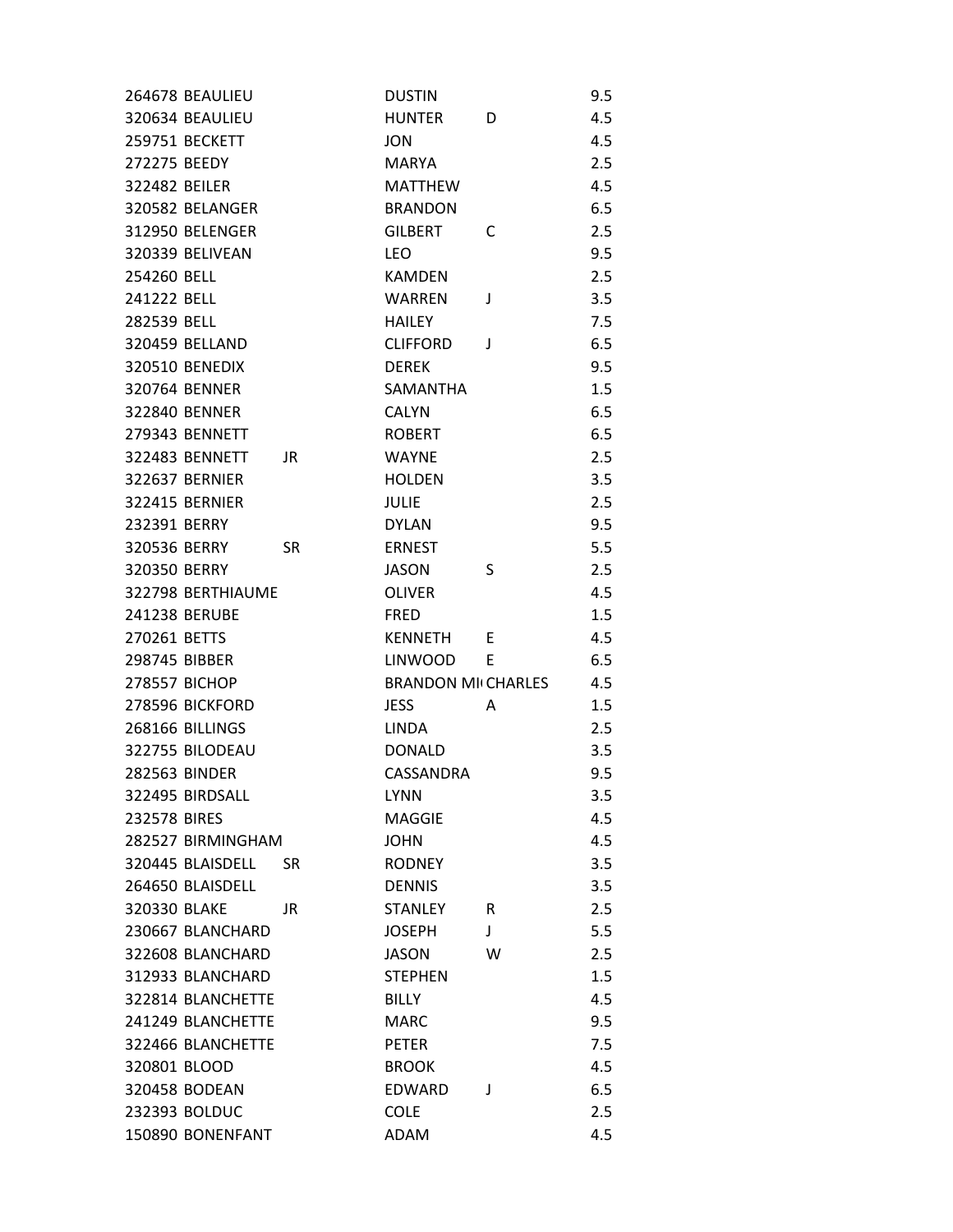|               | 320644 BONNER        |     | SAMUEL             |             | 3.5  |
|---------------|----------------------|-----|--------------------|-------------|------|
| 322486 BOSSIE |                      |     | <b>STEVEN</b>      |             | 2.5  |
|               | 241275 BOSWORTH      |     | <b>BRADLEY</b>     |             | 2.5  |
|               | 320422 BOTBYL        |     | <b>DYLAN</b>       |             | 4.5  |
|               | 322785 BOUCHARD      |     | <b>MARIE</b>       |             | 5.5  |
|               | 320620 BOUCHARD      |     | <b>JACOB</b>       | L           | 2.5  |
|               | 9686 BOUCHARD        |     | <b>DEREK</b>       |             | 2.5  |
|               | 320410 BOUCHER       | JR. | <b>RENO</b>        |             | 5.5  |
|               | 254283 BOUCHER       |     | <b>GERARD</b>      |             | 8.5  |
|               | 320716 BOUCHER       |     | <b>ANTHONY</b>     |             | 6.5  |
|               | 296421 BOUDMAN       |     | <b>CHESTER</b>     |             | 7.5  |
|               | 264677 BOUDREAU      |     | <b>MARK</b>        |             | 2.5  |
|               | 321534 BOUDREAU      |     | <b>BLAKE</b>       |             | 3.5  |
|               | 322845 BOULIER       |     | <b>CHRISTOPHER</b> |             | 5.5  |
|               | 320697 BOURGOINE     |     | JOSEPH             | R.          | 2.5  |
|               | 322395 BOUTAUGH      |     | <b>JACK</b>        | <b>RYAN</b> | 5.5  |
|               | 322735 BOUTOT        |     | <b>JENNIFER</b>    |             | 1.5  |
|               | 320472 BOWDEN        |     | JAMIE              | M           | 2.5  |
|               | 320493 BOWEN         |     | <b>MARK</b>        |             | 5.5  |
|               | 150893 BOWERING      |     | <b>MARK</b>        |             | 5.5  |
| 264674 BOWIE  |                      |     | <b>WARREN</b>      |             | 2.5  |
|               | 320460 BOWMAN        |     | <b>JOSEPH</b>      | К           | 3.5  |
|               | 241284 BOWMASTER     |     | <b>PETER</b>       |             | 2.5  |
|               | 320479 BOYLES        |     | SCOTT              | H.          | 5.5  |
|               | 278573 BOYNTON       |     | JEFFERY            | M           | 8.5  |
|               | 320873 BRADSTREET    |     | <b>LUCAS</b>       |             | 7.5  |
|               | 320603 BRAGDON       |     | JAMES              | E           | 2.5  |
| 320641 BRAGG  |                      |     | <b>MELANIE</b>     |             | 6.5  |
| 309196 BRAGG  |                      |     | <b>DAWN</b>        |             | 4.5  |
| 298737 BRANN  |                      |     | JAMES              |             | 8.5  |
|               | <b>321550 BRETON</b> |     | <b>MICHAEL</b>     |             | 2.5  |
|               | 298721 BRETON        |     | <b>VICTOR</b>      |             | 5.5  |
|               | 196855 BRETON        |     | <b>MICHAEL</b>     | C           | 3.5  |
|               | 241272 BREWER        |     | <b>TYLER</b>       |             | 6.5  |
|               | 320563 BRIGGS        |     | <b>JEFFERY</b>     | н           | 5.5  |
|               | 322543 BRISSETTE     |     | <b>DANIEL</b>      |             | 5.5  |
|               | <b>232397 BROCHU</b> |     | <b>ROBERT</b>      | R           | 6.5  |
|               | 320490 BROCHU        |     | <b>MICHAEL</b>     | J           | 2.5  |
|               | 322574 BRONSON       |     | <b>BRIAN</b>       |             | 2.5  |
|               | 241279 BROOKS        |     | <b>DOMINIQUE</b>   | R           | 1.5  |
|               | 322759 BROOKS        |     | <b>TIMOTHY</b>     |             | 5.5  |
|               | 320808 BROOKS        |     | <b>RODNEY</b>      |             | 4.5  |
|               | 322792 BROOKS        |     | <b>RONALD</b>      |             | 12.5 |
|               | 196848 BROOKS        |     | <b>LOGAN</b>       |             | 7.5  |
|               | 295567 BROWN         |     | <b>SYDNEY</b>      |             | 7.5  |
|               | 278586 BROWN         |     | <b>MARK</b>        |             | 5.5  |
|               | 96532 BROWN          |     | <b>RONALD</b>      |             | 0.5  |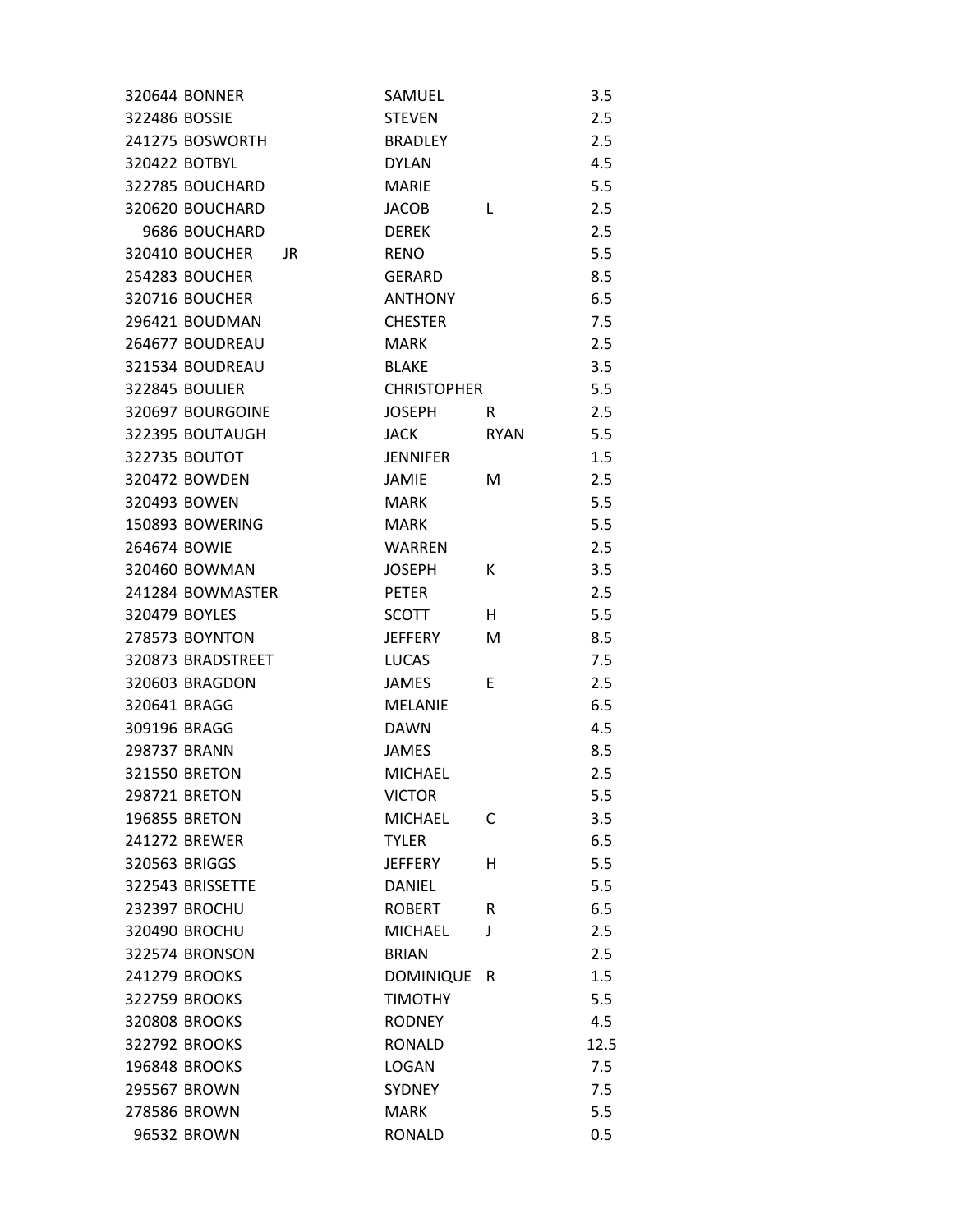| 117522 BROWN          | <b>CALEB</b>         | 4.5  |
|-----------------------|----------------------|------|
| 270278 BROWN          | LEVI<br>JAY.         | 3.5  |
| 117521 BROWN          | <b>STEVEN</b>        | 8.5  |
| 264680 BROWN          | DANA                 | 3.5  |
| 196835 BROWN          | ADAM                 | 2.5  |
| 276648 BROWN          | <b>MAX</b>           | 3.5  |
| 96574 BRYANT          | KIMBERLY             | 1.5  |
| 322800 BRYANT         | <b>LAWRENCE</b>      | 4.5  |
| 150888 BRYNE          | RICHARD              | 6.5  |
| 320785 BUBAR          | <b>BRIAN</b>         | 2.5  |
| 320621 BUBIER         | DAVID<br>R.          | 2.5  |
| 241235 BUCK           | <b>BRIAN</b><br>A    | 7.5  |
| 196834 BUCKET         | <b>KENNETH</b><br>М  | 3.5  |
| 268196 BUDDELL        | <b>MERTON</b>        | 2.5  |
| 196839 BUOTOT         | <b>PETER</b>         | 2.5  |
| 316358 BURGESS        | <b>DONALD</b>        | 3.5  |
| 232572 BURGESS        | <b>RONALD</b>        | 1.5  |
| <b>320526 BURMAND</b> | <b>WILLIAM</b>       | 3.5  |
| 278563 BURNAFORD      | <b>WILLIAM</b>       | 11.5 |
| 322736 BURNS          | <b>MICHELE</b>       | 1.5  |
| 270262 BURPEE         | JAY                  | 2.5  |
| 320581 BURRILL        | <b>CHIRSTOPHER J</b> | 3.5  |
| 96557 BURWOOD         | <b>JOHN</b><br>A     | 3.5  |
| 320346 BUSHLEY        | <b>THOMAS</b>        | 2.5  |
| 320393 BUSHY          | <b>JACK</b>          | 3.5  |
| 320709 BUTERA         | LAWRENCE<br>J        | 2.5  |
| <b>320698 BUTLAND</b> | COURTNEY<br>L        | 8.5  |
| 320767 BUTLER         | <b>DAVID</b>         | 1.5  |
| 322414 BUTLER         | <b>BRIAN</b>         | 4.5  |
| 295574 BUTLER         | CARL<br>E            | 5.5  |
| 320411 BUZA           | <b>JONATHAAN</b>     | 12.5 |
| 322432 CALBI          | <b>LAUREN</b>        | 10.5 |
| 96546 CALDWELL        | <b>GAIL</b>          | 2.5  |
| 313786 CALES          | <b>FORREST</b>       | 2.5  |
| 312931 CALPIN         | <b>PATRICK</b>       | 9.5  |
| <b>296425 CAMELIO</b> | <b>JOHN</b>          | 1.5  |
| 322675 CAMERON        | <b>EVERETT</b>       | 5.5  |
| 276668 CAMERON<br>JR  | <b>JAMES</b><br>J    | 2.5  |
| 312925 CAMPAGNA       | SASHA                | 2.5  |
| 322566 CAMPBELL       | <b>KEVIN</b>         | 5.5  |
| 312995 CAMPBELL       | <b>JONATHAN</b>      | 2.5  |
| 320865 CANTWELL       | BRET                 | 5.5  |
| 96566 CANVREAN        | <b>JOSHUA</b>        | 2.5  |
| 312986 CANWELL        | <b>MAURICE</b>       | 2.5  |
| 295580 CARLE          | <b>KENNETH</b>       | 2.5  |
| 320327 CARLIN         | <b>WILLIAM</b>       | 9.5  |
| 322648 CARLL          | <b>AUSTIN</b>        | 2.5  |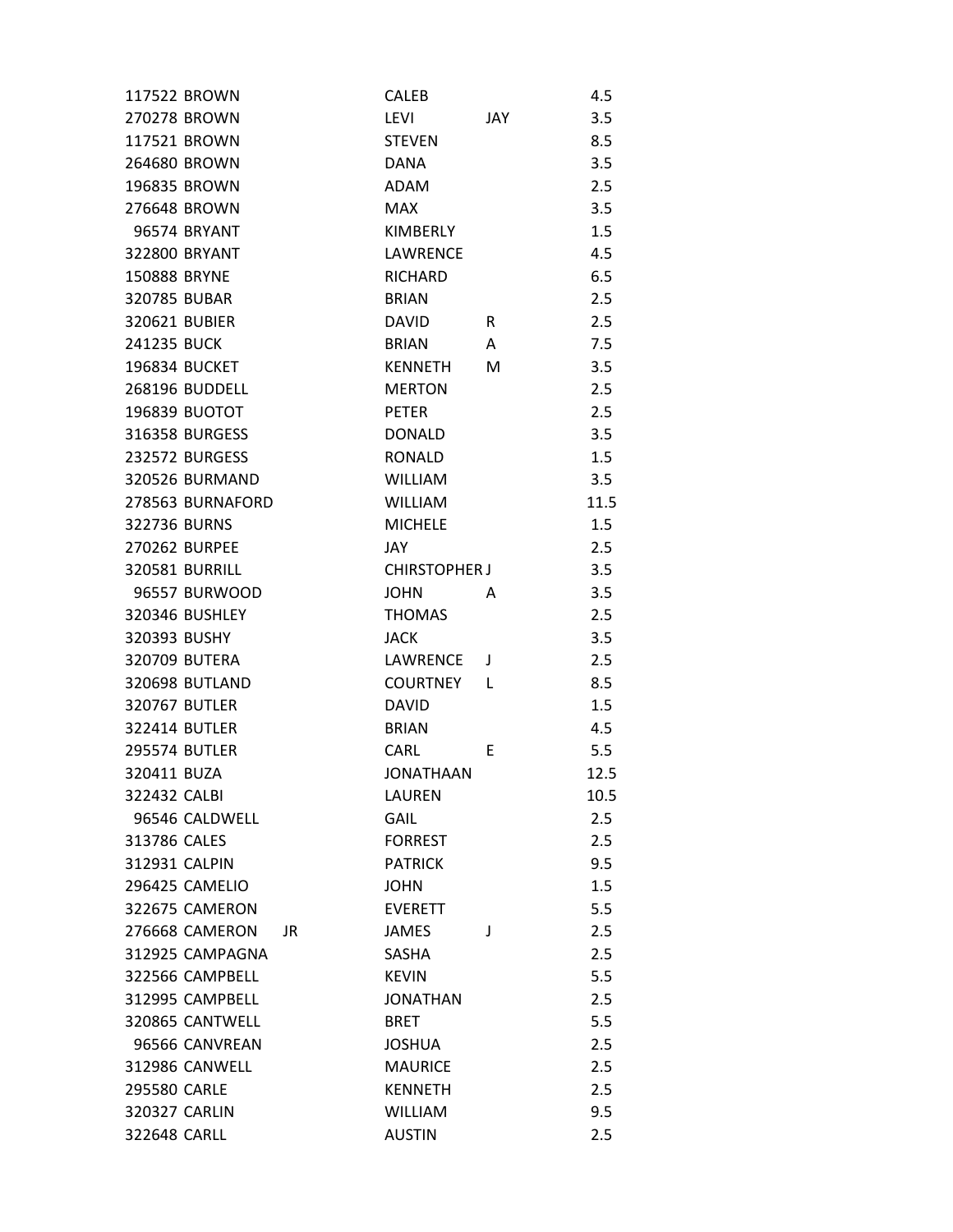| 254313 CARLTON         | <b>WYATT</b>         |    | 6.5  |
|------------------------|----------------------|----|------|
| 264693 CARMICHAEL      | <b>JUSTIN</b>        |    | 8.5  |
| 320354 CARON           | <b>RONALD</b>        | A  | 7.5  |
| 241278 CARON           | <b>CRAIG</b>         |    | 7.5  |
| 96563 CARON<br>JR      | <b>LOUIS</b>         |    | 2.5  |
| 282513 CARON           | <b>MASON</b>         |    | 9.5  |
| 320649 CARPENTER       | RICHARD              | A  | 5.5  |
| 320351 CARPENTIER      | <b>GEORGE</b>        | М  | 3.5  |
| 278594 CARRARA         | KIM                  |    | 1.5  |
| 312993 CARRIER         | <b>ANDRE</b>         |    | 9.5  |
| 312927 CARRIERO        | <b>MITCHELL</b>      |    | 2.5  |
| 320583 CARTER          | <b>TYLER</b>         |    | 7.5  |
| <b>322848 CARTER</b>   | <b>GREGORY</b>       |    | 4.5  |
| <b>298783 CARTER</b>   | PAMELA               | J  | 3.5  |
| 278580 CARVER          | <b>JOHN</b>          |    | 8.5  |
| 196826 CASEY           | <b>GENE</b>          | M  | 7.5  |
| 320643 CASH            | ANDREW               |    | 6.5  |
| 241287 CASTONGUAY      | <b>ADAM</b>          |    | 4.5  |
| 264647 CASWELL         | <b>DARRYL</b>        | A  | 8.5  |
| 254302 CATES           | <b>DAVID</b>         |    | 3.5  |
| 320618 CHABOT<br>JR    | <b>LUCIEN</b>        | F. | 3.5  |
| 322488 CHAMBERLAIN     | JANET                |    | 2.5  |
| 322587 CHAMBERLORD     | <b>KOLE</b>          | A  | 5.5  |
| 322525 CHAPLIN         | <b>TIMOTHY</b>       | L  | 3.5  |
| 298764 CHAPMAN         | <b>TASHA</b>         | A  | 3.5  |
| 279352 CHAPMAN         | DANA                 |    | 1.5  |
| 322698 CHARDON         | <b>ERIN</b>          |    | 14.5 |
| <b>322507 CHARLES</b>  | <b>EMMA</b>          |    | 12.5 |
| 278587 CHARPENTIERJR   | <b>RONALD</b>        |    | 8.5  |
| 322843 CHASE           | <b>ROBERT</b>        |    | 7.5  |
| 322391 CHASE           | <b>RUTH</b>          | A  | 3.5  |
| 320816 CHASE           | SCOTT                |    | 9.5  |
| 320545 CHASSE          | <b>RAYMOND</b>       |    | 5.5  |
| <b>254319 CHICK</b>    | <b>CRAIG</b>         |    | 2.5  |
| 196856 CHICOINE        | <b>JEFFERY</b>       |    | 2.5  |
| 322629 CHILD           | <b>STUART</b>        |    | 10.5 |
| 320431 CHOQUETTE       | KEN                  |    | 8.5  |
| 298761 CLAIR<br>JR.    | <b>MICHAEL</b>       | S  | 3.5  |
| 320863 CLARK           | <b>DOUGLAS</b>       |    | 1.5  |
| 320399 CLARK           | <b>ROBERT</b>        |    | 5.5  |
| 119888 CLARK           | <b>JOHN</b>          |    | 5.5  |
| 295569 CLARK           | <b>WILLARD</b>       | н  | 1.5  |
| 252267 CLAYTON         | ANDREW               | D  | 1.5  |
| 320782 CLIFFORD        | <b>JEFF</b>          | C  | 1.5  |
| 298793 CLOUGH          | <b>CHRISTOPHER M</b> |    | 5.5  |
| 298731 CLOUTIER<br>JR. | <b>MAURICE</b>       | G  | 3.5  |
| 322781 COLE            | GARY                 |    | 2.5  |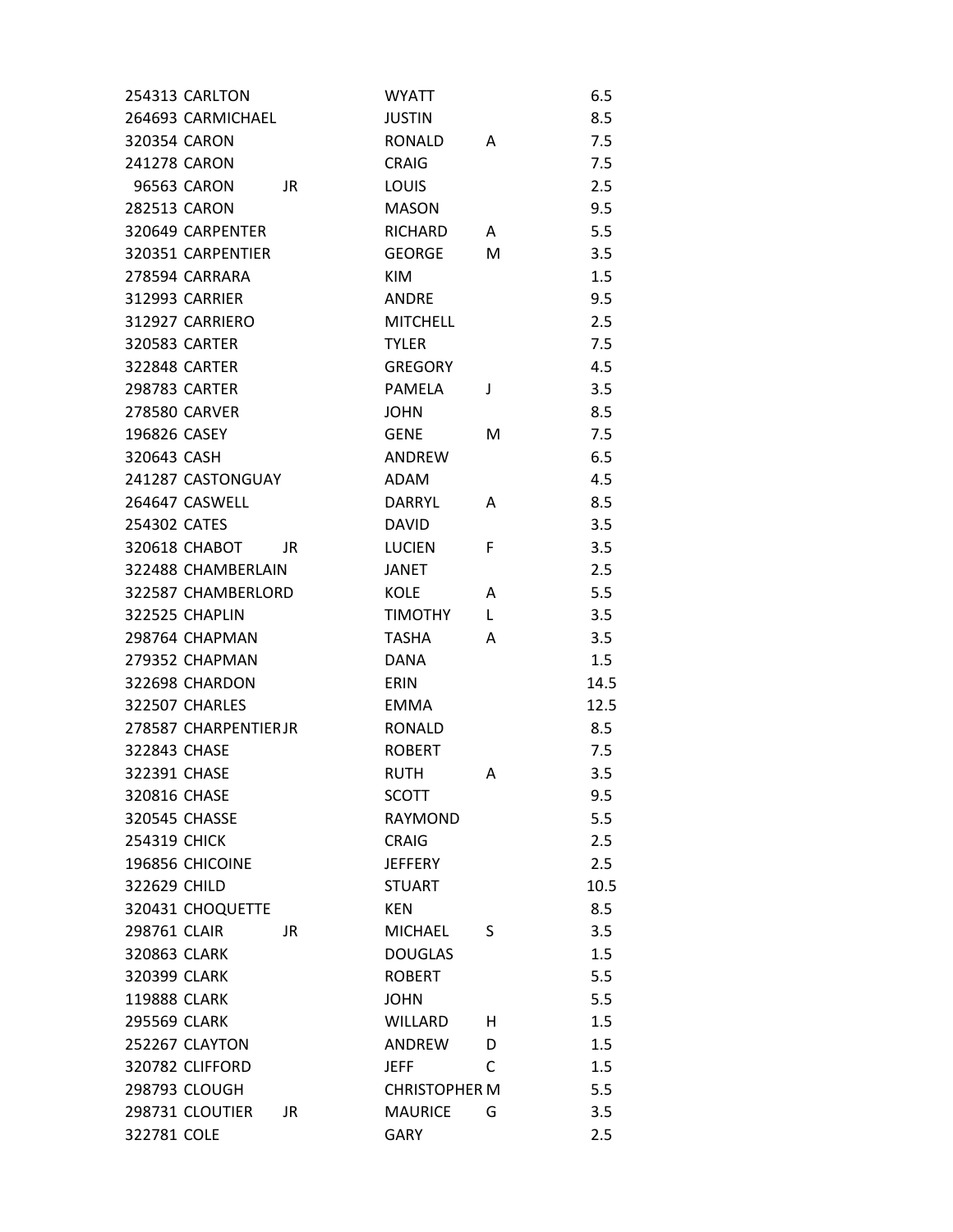| 320403 COLE           |           | <b>KEITH</b>       |   | 2.5  |
|-----------------------|-----------|--------------------|---|------|
| 305796 COLE           |           | <b>DANIEL</b>      |   | 8.5  |
| 322394 COLEMAN        |           | <b>THOMAS</b>      |   | 10.5 |
| 320656 COLEMAN        |           | <b>JOSEPH</b>      |   | 3.5  |
| 320725 COLLIGAN       |           | <b>CHRISTOPHER</b> |   | 2.5  |
| 322619 COLUMBUS       |           | <b>NICHOLAS</b>    |   | 2.5  |
| 282537 COOK           |           | <b>ROBERT</b>      |   | 2.5  |
| 322647 COOLEY         |           | COY.               |   | 5.5  |
| 196841 COOLIDGE       |           | <b>WILLIAM</b>     |   | 2.5  |
| 96541 COOMBS          |           | <b>TAMMIE</b>      |   | 5.5  |
| 322788 COON           |           | <b>RYAN</b>        |   | 6.5  |
| 322653 CORDEIRO       |           | ALYSSA             |   | 10.5 |
| <b>322757 CORMIER</b> |           | <b>PATRICK</b>     |   | 8.5  |
| 313791 CORNELIUS      |           | DARRELL            |   | 3.5  |
| 312999 CORRADO        |           | <b>BUCCHERI</b>    |   | 5.5  |
| 319252 CORRO          |           | PAUL               |   | 3.5  |
| 312998 COSTA          |           | <b>STEPHEN</b>     |   | 3.5  |
| 275779 COSTELLO       |           | <b>MICHAEL</b>     | 0 | 7.5  |
| 322731 COSTIGNA       |           | <b>DERRELL</b>     |   | 5.5  |
| 276664 COTA           |           | <b>CRYSTAL</b>     |   | 2.5  |
| 252189 COTE           |           | <b>ELAINE</b>      |   | 3.5  |
| 320378 COTE           |           | RICHARD            |   | 5.5  |
| 279407 COTE           | <b>SR</b> | <b>NORMAN</b>      |   | 2.5  |
| 322440 COTE           |           | <b>ZACHARY</b>     |   | 7.5  |
| 320851 COTE           |           | <b>ARTHUR</b>      | A | 10.5 |
| 322621 COTE           |           | ARMAND             |   | 10.5 |
| 322737 COTE           |           | KIETH              |   | 2.5  |
| 320429 COUSINS        |           | <b>TRAVIS</b>      |   | 10.5 |
| 247134 COUTURE        |           | <b>ANTHONY</b>     |   | 5.5  |
| 320543 COX            |           | <b>STEPHEN</b>     |   | 7.5  |
| 254330 COX            |           | <b>TIMOTHY</b>     |   | 7.5  |
| 322383 COY            |           | <b>JOHN</b>        |   | 5.5  |
| 322384 CRAM           |           | <b>ALICIA</b>      |   | 3.5  |
| 322363 CRAW           |           | LEROY              | W | 3.5  |
| 295572 CRAWFORD       |           | SHELDON            | M | 1.5  |
| 254266 CRAWFORD       | JR        | <b>WILLIAM</b>     |   | 5.5  |
| <b>282538 CREAMER</b> |           | LERMOND            |   | 4.5  |
| 254264 CREAMER        |           | <b>RONALD</b>      | D | 4.5  |
| 320849 CRESANTI       |           | <b>BENJAMIN</b>    |   | 8.5  |
| <b>247135 CROCKER</b> |           | <b>JERRE</b>       | н | 6.5  |
| 322617 CRONKHITE      |           | <b>TERRANCE</b>    | L | 2.5  |
| <b>320635 CROOKER</b> |           | <b>JOSEPH</b>      |   | 3.5  |
| 275763 CROOKER        |           | <b>FRANKLIN</b>    | т | 6.5  |
| 247129 CROPLEY        | JR        | <b>VERNON</b>      |   | 7.5  |
| 305744 CROSBY         |           | <b>BRAD</b>        |   | 8.5  |
| 320770 CROSBY         |           | <b>MARSHA</b>      | A | 1.5  |
| 322634 CROSEN         |           | <b>DENNIS</b>      |   | 3.5  |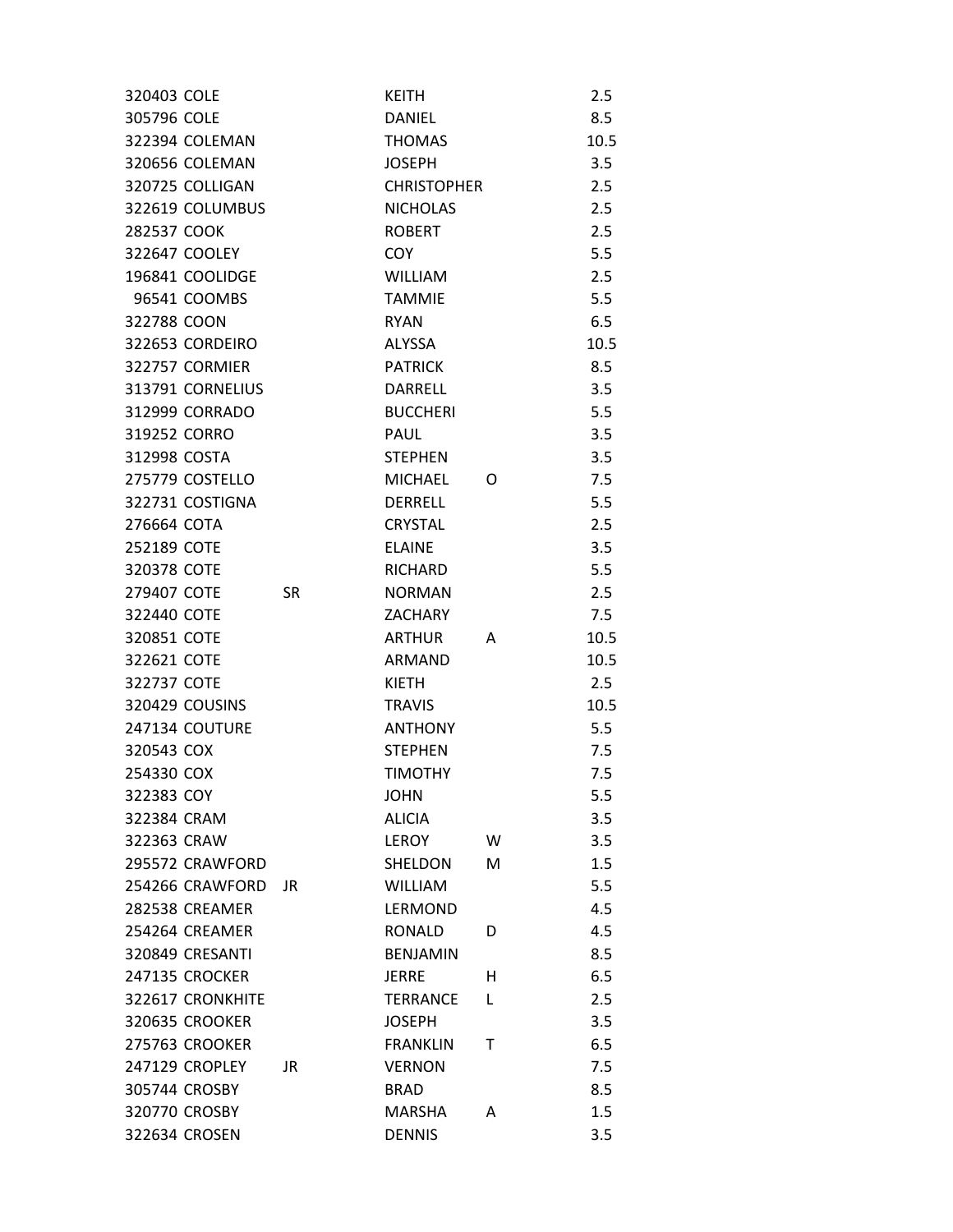| 320345 CROSS                | LAURIE              | 10.5 |
|-----------------------------|---------------------|------|
| 134680 CROSS                | <b>DENNIS</b>       | 4.5  |
| 269486 CROTEAU              | <b>DAVID</b>        | 5.5  |
| 316362 CROWE                | <b>FREDERICK</b>    | 4.5  |
| <b>321532 CROWLEY</b><br>JR | <b>GERALD</b>       | 2.5  |
| <b>320797 CROWLEY</b>       | <b>JOSEPH</b>       | 8.5  |
| 232566 CRUSE                | <b>STEPHEN</b>      | 5.5  |
| <b>282576 CULLEN</b>        | <b>NICHOLAS</b>     | 1.5  |
| 320366 CULLERS              | LEONARD<br>ALLEN    | 2.5  |
| <b>320516 CULLINS</b>       | RICHARD             | 6.5  |
| <b>322622 CULVER</b>        | <b>CHARLES</b>      | 2.5  |
| 275761 CUMMINGS             | LAURIE<br>L         | 5.5  |
| 322809 CUNNINGHAM           | <b>WAYNE</b>        | 6.5  |
| <b>298778 CURRAN</b>        | <b>SHAUN</b>        | 5.5  |
| 276663 CURRIE               | <b>RICHARD</b><br>м | 2.5  |
| 320352 CURTIS               | <b>SHANE</b>        | 3.5  |
| <b>275767 CURTIS</b>        | <b>CHRISTOPHER</b>  | 6.5  |
| <b>282550 CURTIS</b>        | <b>BENN</b><br>L    | 3.5  |
| 320691 CURTIS               | <b>MATTHEW</b>      | 4.5  |
| 322733 CUTTING              | <b>ROBERT</b><br>W  | 5.5  |
| 241293 CYR                  | <b>JAMES</b><br>Τ   | 10.5 |
| 96534 CYR                   | <b>HAROLD</b>       | 6.5  |
| 270269 CYR                  | <b>DAVID</b><br>Т   | 4.5  |
| 322429 CYR                  | <b>LEO</b>          | 3.5  |
| 150896 DAGGETT<br>JR        | <b>WILFRED</b>      | 5.5  |
| 272257 DAGGETT              | <b>SCOTT</b>        | 2.5  |
| 320640 DAGOUNAKIS           | <b>ANTONIS</b>      | 6.5  |
| 322805 DAIGLE               | <b>JAMES</b><br>P   | 2.5  |
| 322636 DAIGLE               | PAIGE               | 3.5  |
| 322443 DAIGLE               | <b>GREGORY</b>      | 5.5  |
| 322431 DAIGLE               | <b>JOEY</b>         | 2.5  |
| 276661 DAIGLE               | DAVID<br>S          | 4.5  |
| 322592 DAIGLE               | <b>DANIEL</b>       | 6.5  |
| 312992 DALEY                | DARRYL              | 8.5  |
| 119895 DALRYMPLE            | S<br><b>JASON</b>   | 4.5  |
| 298760 DAMON                | <b>CODY</b>         | 4.5  |
| 316394 DAMON                | WILLIS              | 1.5  |
| <b>298730 DARLING</b><br>JR | <b>GERALD</b><br>L  | 6.5  |
| 268171 DARLY                | <b>CAHSE</b>        | 2.5  |
| 322538 DAVENPORT            | <b>DONALD</b><br>E  | 7.5  |
| 320590 DAVIS                | <b>GARY</b>         | 4.5  |
| 298734 DAVIS                | <b>IRVING</b>       | 3.5  |
| 282518 DAVIS                | <b>WILLIAM</b>      | 2.5  |
| 247126 DAY                  | <b>DANIEL</b><br>н  | 4.5  |
| 296413 DAY                  | <b>ROSALIND</b>     | 3.5  |
| 320477 DAY                  | <b>CHARLES</b><br>F | 2.5  |
| 275773 DAYN                 | <b>DONALD</b>       | 10.5 |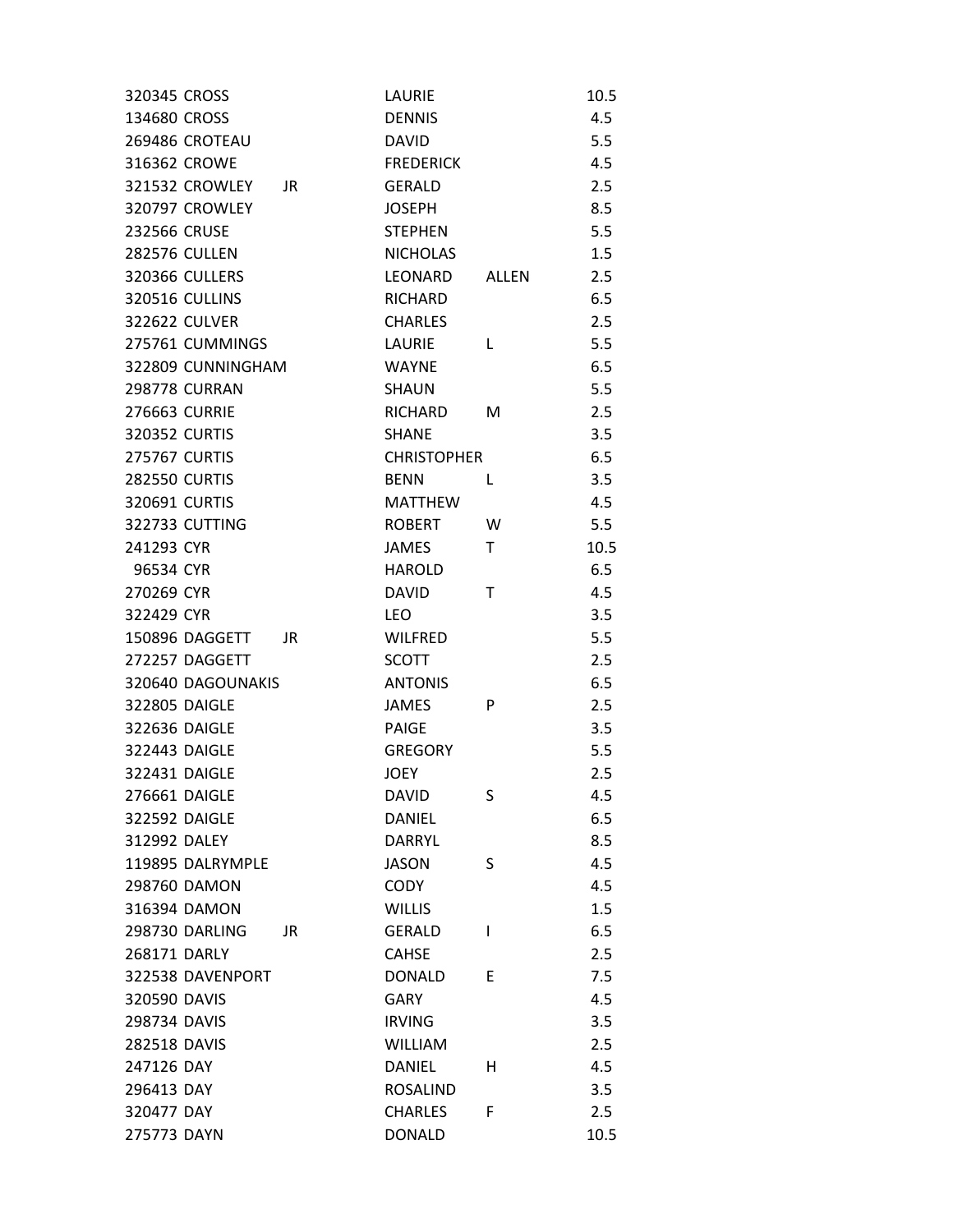| 275804 DECKER         | <b>GEORGE</b>   | R | 2.5  |
|-----------------------|-----------------|---|------|
| 264700 DEHART         | <b>JUSTIN</b>   |   | 9.5  |
| 268168 DEIGHAN        | <b>WILLIAM</b>  |   | 3.5  |
| 241269 DELONG         | <b>LINDA</b>    |   | 6.5  |
| 320694 DELONG         | <b>WILLIAM</b>  | W | 1.5  |
| 241221 DELONG         | <b>KEITH</b>    |   | 2.5  |
| 316393 DELOREY        | <b>DAMIEN</b>   |   | 5.5  |
| 309129 DEMAR          | <b>MARY</b>     | S | 3.5  |
| 322717 DENBOW         | <b>RYAN</b>     |   | 4.5  |
| <b>272278 DENION</b>  | <b>KENNETH</b>  |   | 5.5  |
| 293286 DENNIS         | <b>DYER</b>     |   | 3.5  |
| 298782 DENNISON       | RANDY           | R | 2.5  |
| 270270 DERAPS         | <b>JOHN</b>     |   | 9.5  |
| 96572 DERENBURGE III  | <b>PATRICK</b>  |   | 1.5  |
| 313000 DEROUCHE       | <b>TIMOTHY</b>  |   | 7.5  |
| 241240 DERR           | <b>JESSE</b>    |   | 3.5  |
| 241297 DESIMONE       | <b>MICHAEL</b>  |   | 6.5  |
| 278570 DESJARDINIS    | LAUREN          |   | 3.5  |
| 322847 DESJARDINS     | <b>CHARLES</b>  |   | 4.5  |
| 268195 DESPORD        | <b>LYNDA</b>    |   | 1.5  |
| 268181 DESROCKEES     | <b>DENNIS</b>   |   | 7.5  |
| 320637 DETOUR         | <b>RILEY</b>    |   | 5.5  |
| 320788 DEVER          | <b>MERLIN</b>   | G | 2.5  |
| 316384 DEVOE          | <b>RICKY</b>    |   | 5.5  |
| 322812 DEVOLL         | <b>TEAGUE</b>   | м | 2.5  |
| 320731 DEWALT<br>JR   | IRA             |   | 5.5  |
| 322839 DILORENZO      | JOEL            |   | 2.5  |
| 321779 DINGFELDER     | <b>GEORGE</b>   |   | 4.5  |
| <b>320739 DINITTO</b> | <b>JOSEPH</b>   |   | 2.5  |
| <b>96538 DIONNE</b>   | <b>RICHARD</b>  |   | 1.5  |
| 264652 DIRAPE         | <b>MICHAEL</b>  |   | 11.5 |
| 241224 DONAGHY        | LANCE           |   | 2.5  |
| 316374 DONALD         | <b>NOBLE</b>    | М | 12.5 |
| 321753 DONALDSON      | <b>VICTORIA</b> |   | 9.5  |
| <b>321548 DONNELL</b> | <b>ZACHARY</b>  |   | 4.5  |
| 279346 DOODY          | <b>ADAM</b>     |   | 6.5  |
| 241242 DOODY          | <b>DALE</b>     | W | 7.5  |
| 320711 DOODY          | <b>MARTIN</b>   |   | 8.5  |
| 282554 DOODY          | <b>ELDON</b>    |   | 5.5  |
| 320395 DORR           | <b>CHESTER</b>  |   | 2.5  |
| 322710 DORR           | <b>ADRIANNE</b> |   | 6.5  |
| 322539 DOUCET         | <b>NIKKI</b>    |   | 2.5  |
| 96553 DOUCETTE        | <b>STEVEN</b>   |   | 5.5  |
| 320789 DOUGHTY        | <b>HEIDI</b>    | M | 8.5  |
| 252265 DOUGHTY        | <b>HOPE</b>     |   | 1.5  |
| 320676 DOUGLASS       | LAWRENCE        | E | 4.5  |
| 320358 DOW            | CARL            |   | 2.5  |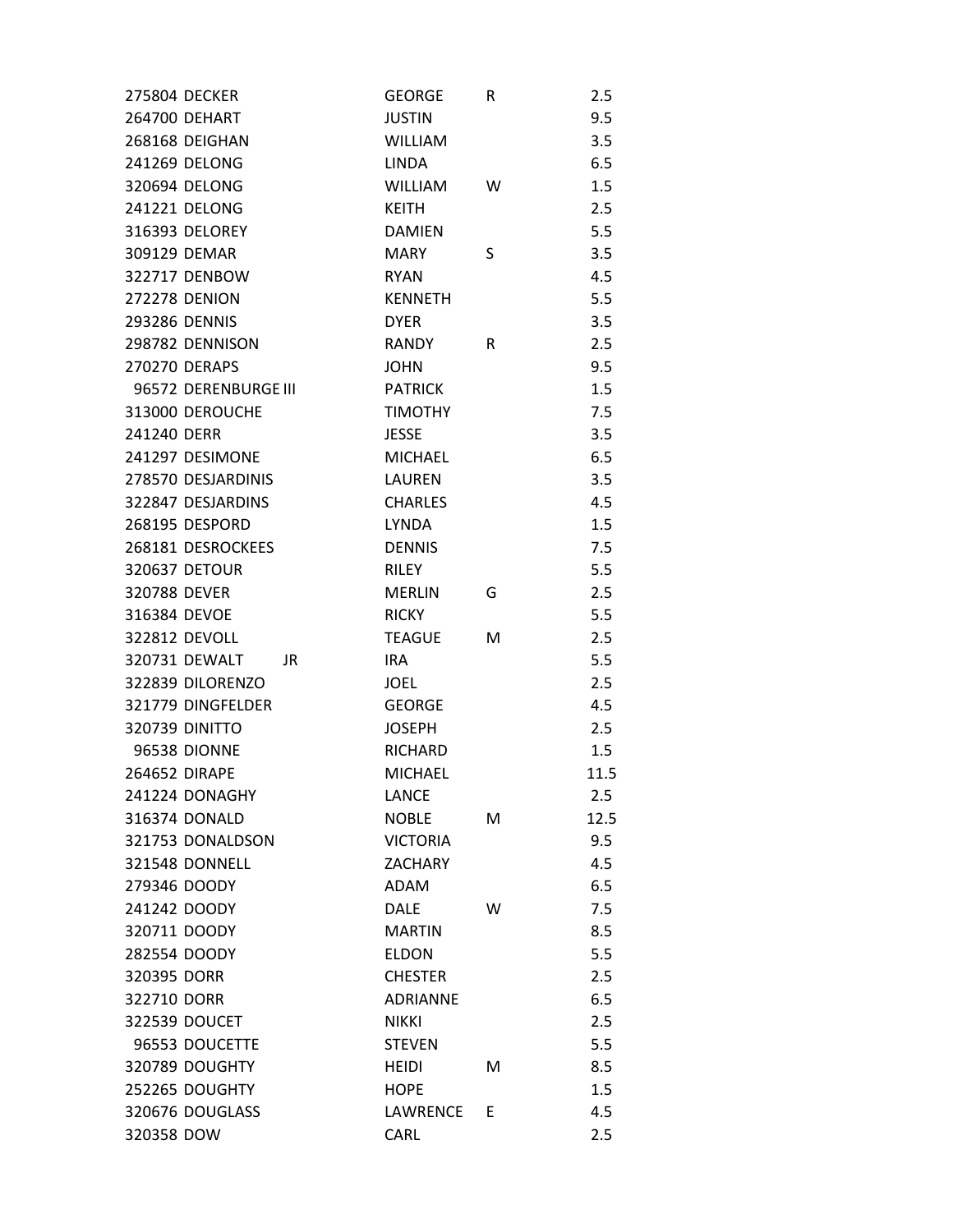| 322527 DOWD           |     | <b>MICHAEL</b>  | w             | 4.5  |
|-----------------------|-----|-----------------|---------------|------|
| 312948 DOWLIN         |     | <b>ROBIN</b>    |               | 3.5  |
| 279358 DOWNER         |     | <b>CLINT</b>    |               | 5.5  |
| 275776 DOWNS          |     | <b>LANCE</b>    | v             | 3.5  |
| 322509 DOYLE          |     | <b>BRUCE</b>    |               | 3.5  |
| 321541 DOYON          |     | PAUL            |               | 8.5  |
| 270271 DREW           |     | <b>BRANDON</b>  |               | 2.5  |
| 322597 DRISKO         |     | <b>DONALD</b>   |               | 3.5  |
| 322734 DROTTAR        |     | SARAH           |               | 4.5  |
| 320357 DUARTE         |     | <b>JOSEPH</b>   |               | 3.5  |
| 298775 DUBAY          |     | <b>JOSEPH</b>   |               | 8.5  |
| 320483 DUBE           |     | ASHLEY          |               | 2.5  |
| 295570 DUBE           |     | <b>MICHAEL</b>  | R             | 2.5  |
| 322697 DUBE           |     | <b>JAMIE</b>    |               | 2.5  |
| 322699 DUBOIS         | JR. | LOUIS           |               | 4.5  |
| <b>282520 DUBOIS</b>  |     | <b>NORMAND</b>  |               | 4.5  |
| 270272 DUBOIS         |     | <b>GEORGE</b>   |               | 3.5  |
| 264694 DUBORD         |     | <b>JARRETT</b>  |               | 3.5  |
| 321757 DUCHARMU       |     | <b>DAVID</b>    |               | 2.5  |
| 320862 DUCHETTE       |     | LAWRENCE        |               | 3.5  |
| 320517 DUFAULT        |     | <b>VICTOR</b>   | R             | 4.5  |
| 241271 DUFELA         |     | <b>INA</b>      |               | 5.5  |
| 279354 DUFF           |     | <b>CLIFFORD</b> |               | 1.5  |
| 322546 DUMAIS         |     | <b>ANDY</b>     |               | 8.5  |
| 320347 DUMAS          |     | <b>MICHAEL</b>  |               | 3.5  |
| 322834 DUMOND         |     | <b>EDMOND</b>   |               | 2.5  |
| 320343 DUMONT         |     | <b>SCOTT</b>    |               | 11.5 |
| 320609 DUNN           |     | <b>COLBY</b>    | м             | 2.5  |
| 322684 DUNN           |     | <b>JOSHUA</b>   |               | 10.5 |
| 322451 DUNNELLS       | JR  | <b>DALE</b>     |               | 5.5  |
| 322631 DUNNELLS       |     | <b>DILLON</b>   |               | 4.5  |
| 322424 DUPRAS         |     | LOUIS           |               | 3.5  |
| 320344 DUPREY         | JR  | <b>ROBERT</b>   |               | 10.5 |
| 321525 DUQUETTE       |     | MATTHIEU        |               | 2.5  |
| 293089 DURANT         |     | <b>ERIC</b>     |               | 10.5 |
| 316056 DURGIN         |     | <b>ERIC</b>     | К             | 4.5  |
| 321760 DURKEE         |     | <b>JEFFERY</b>  |               | 4.5  |
| <b>322763 DURKIN</b>  |     | <b>RAYMOND</b>  |               | 1.5  |
| <b>321771 DURRELL</b> |     | <b>GALE</b>     |               | 6.5  |
| 134677 DYER           |     | <b>DAKOTA</b>   | JAMES         | 3.5  |
| 275769 DYER           |     | <b>ROBERT</b>   |               | 5.5  |
| 316359 DYER           |     | <b>ELENOR</b>   |               | 3.5  |
| 268177 EBEN           |     | <b>DAMREN</b>   | S             | 1.5  |
| 241261 ECKSTEIN       |     | SHANNAN         |               | 9.5  |
| 269489 EDES           |     | <b>RYAN</b>     |               | 6.5  |
| 322467 EDWARDS        |     | <b>JOHN</b>     | <b>DUSTIN</b> | 7.5  |
| 312949 EDWARS         |     | <b>DENNIS</b>   |               | 4.5  |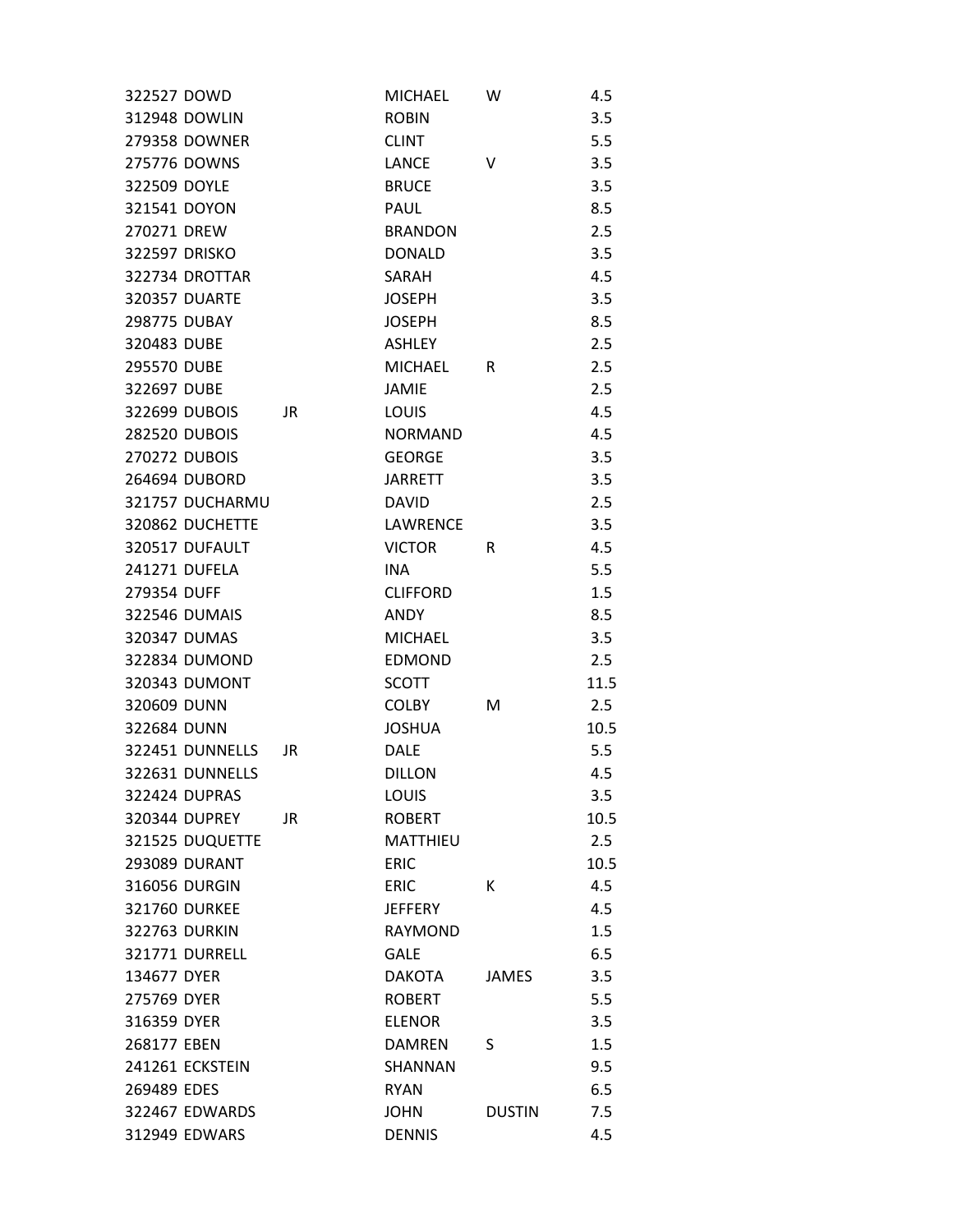| <b>278550 ELLIOT</b> |                       |           | <b>WILLIAM</b> |   | 6.5  |
|----------------------|-----------------------|-----------|----------------|---|------|
| 279360 ELLIS         |                       |           | <b>GREGORY</b> |   | 2.5  |
| 269688 ELLIS         |                       |           | EDWARD         | К | 3.5  |
| 270273 ELLIS         |                       | Ш         | <b>ADRIAN</b>  |   | 2.5  |
|                      | 241252 EMBLETON       |           | <b>HOLLY</b>   |   | 2.5  |
|                      | 269683 EMERSON        |           | <b>KENDALL</b> | A | 2.5  |
|                      | 134675 EMERSON        |           | <b>ZACHARY</b> |   | 7.5  |
| 320329 EMERY         |                       |           | <b>TYLER</b>   | D | 12.5 |
| 322827 EMERY         |                       |           | <b>RICHARD</b> |   | 2.5  |
| 320839 EMERY         |                       |           | <b>TYRONE</b>  | L | 4.5  |
| 320605 EMERY         |                       | <b>SR</b> | <b>RODNEY</b>  |   | 7.5  |
| 320604 EMERY         |                       |           | <b>HEIDI</b>   |   | 4.5  |
|                      | 278556 EMMERSON       |           | <b>TRAVIS</b>  |   | 5.5  |
|                      | 232570 ENGSTROM       |           | <b>BRIAN</b>   |   | 9.5  |
|                      | 254262 ESHELMAN       |           | <b>JAMES</b>   |   | 5.5  |
| 282528 ESTES         |                       |           | <b>MICHAEL</b> |   | 1.5  |
|                      | <b>278547 EUGENE</b>  |           | TOUCHETTE E    |   | 9.5  |
|                      | 320341 FAIRBANKS      |           | <b>BRYON</b>   |   | 3.5  |
|                      | 320423 FARNHAM        |           | <b>THOMAS</b>  |   | 7.5  |
|                      | 312941 FARRAR         |           | TJ.            |   | 5.5  |
|                      | 320524 FARRINGTON     |           | <b>DENNIS</b>  |   | 2.5  |
|                      | 320496 FAULKINGHAM    |           | <b>JASHUA</b>  |   | 1.5  |
|                      | 270288 FAULKVER       | JR        | <b>RAYMOND</b> | J | 5.5  |
|                      | 322445 FEENEY         |           | <b>GAGE</b>    |   | 8.5  |
|                      | 322517 FENDERSON      |           | <b>BRADY</b>   |   | 4.5  |
|                      | 278593 FENDERSON      |           | TYLER          | V | 5.5  |
|                      | 269668 FENNELLY       |           | <b>RICHARD</b> | E | 7.5  |
|                      | <b>320775 FICKETT</b> |           | <b>DEREK</b>   | J | 2.5  |
|                      | <b>320386 FICKETT</b> |           | <b>DAVID</b>   |   | 9.5  |
| 260163 FIELD         |                       |           | <b>HOWARD</b>  |   | 6.5  |
| 264668 FILES         |                       |           | <b>RICHARD</b> |   | 3.5  |
|                      | <b>293090 FINDLAY</b> |           | <b>GLENN</b>   | S | 4.5  |
| 322485 FIORE         |                       |           | <b>WNTHONY</b> |   | 3.5  |
| 320781 FISH          |                       |           | <b>HEATHER</b> |   | 2.5  |
| 276652 FISH          |                       |           | <b>JESSE</b>   |   | 5.5  |
|                      | 322712 FISHBURN       |           | <b>JASON</b>   |   | 1.5  |
| 254278 FISHER        |                       |           | <b>JOSEPH</b>  |   | 11.5 |
| 316379 FISHER        |                       |           | <b>MARK</b>    |   | 3.5  |
|                      | 320846 FLANAGAN       |           | <b>RYAN</b>    |   | 5.5  |
|                      | 322656 FLUEHEARTY     |           | <b>DAVF</b>    |   | 4.5  |
|                      | 322416 FOLLANSBEE     |           | <b>MARK</b>    |   | 4.5  |
|                      | 321544 FOLSOM         |           | <b>MICHAEL</b> |   | 7.5  |
|                      | 282534 FOLSOM         |           | <b>FRANK</b>   |   | 6.5  |
|                      | 96560 FONTS           |           | <b>JAGG</b>    |   | 3.5  |
|                      | <b>322658 FORNIER</b> |           | <b>MATTHEW</b> |   | 3.5  |
|                      | <b>320353 FORTIER</b> |           | <b>JAQUES</b>  |   | 4.5  |
|                      | 298742 FORTIN         |           | <b>MARIO</b>   | A | 2.5  |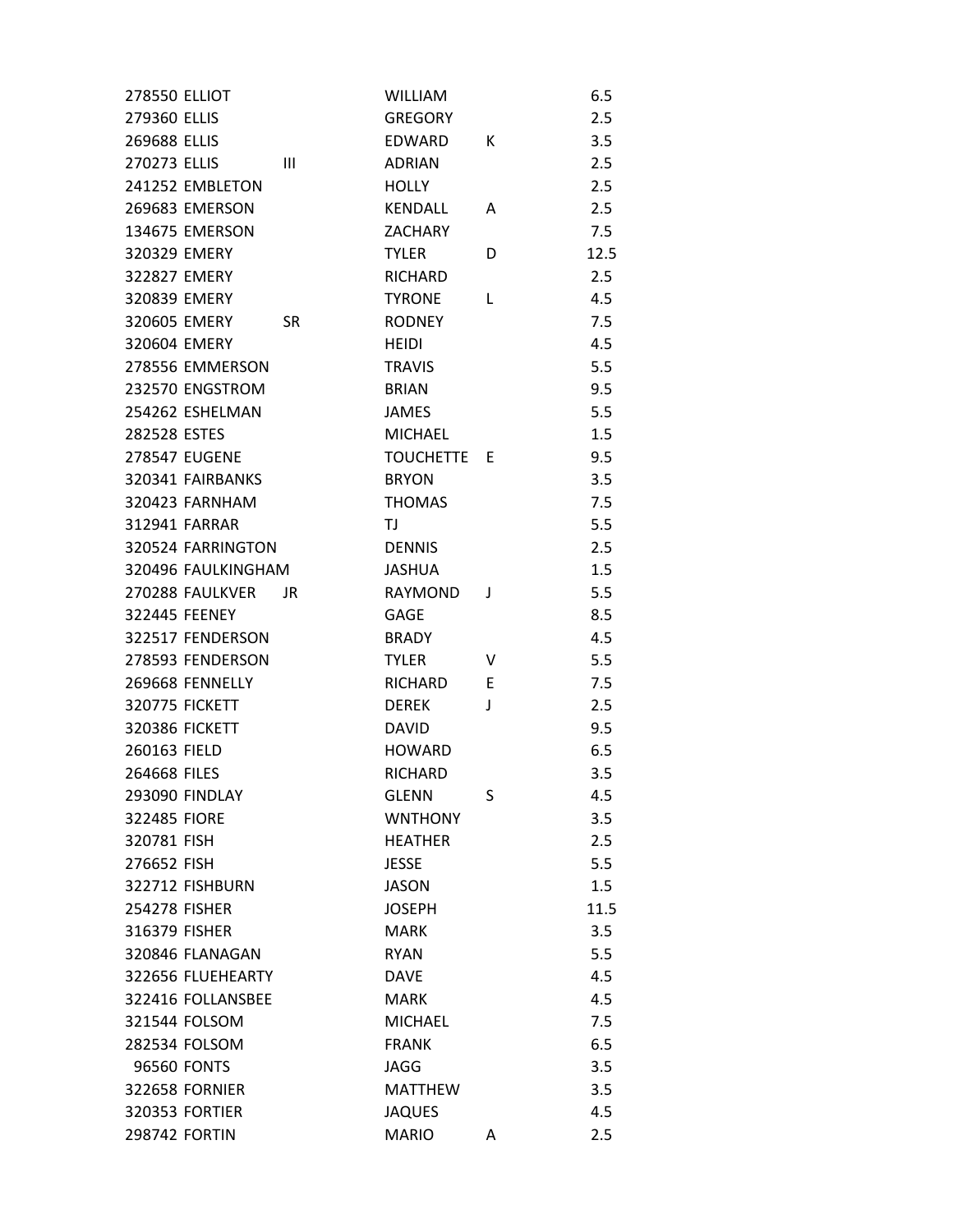| 320791 FOUNTAIN       |     | STEVEN             |             | 4.5  |
|-----------------------|-----|--------------------|-------------|------|
| 322428 FOURNIER       |     | <b>ROGER</b>       |             | 3.5  |
| 254335 FOURNIER       |     | <b>RICHARD</b>     | P           | 4.5  |
| <b>119892 FRANCE</b>  |     | <b>TAYLOR</b>      | L           | 11.5 |
| 312922 FRANCOEUR      |     | <b>RICHARD</b>     |             | 3.5  |
| 241299 FRASER         |     | <b>MARILYN</b>     |             | 4.5  |
| 279350 FRECHETTE      |     | <b>JOSEPH</b>      | J           | 5.5  |
| 275777 FREEMAN        |     | ADAM               |             | 5.5  |
| 320803 FREEMAN        |     | LARRY              |             | 3.5  |
| 196852 FREEMAN        |     | <b>CHARLES</b>     |             | 8.5  |
| 321537 FRENCH         | Ш   | <b>FRED</b>        |             | 2.5  |
| 320611 FRENETTE       |     | <b>ROGER</b>       | C           | 6.5  |
| 322677 FRITZ          |     | RICHARD            |             | 3.5  |
| 254322 FROST          |     | <b>DOMENICK</b>    | B           | 6.5  |
| 322479 FROST          |     | <b>BRUCE</b>       |             | 6.5  |
| 316396 FROST          |     | <b>DAVID</b>       |             | 8.5  |
| 319253 FROST          |     | <b>NELSON</b>      |             | 3.5  |
| 322758 FROST          |     | <b>RICK</b>        |             | 6.5  |
| 275770 GABE           |     | MARK               | A           | 4.5  |
| 320630 GABOURY        |     | CODY               | <b>ALAN</b> | 1.5  |
| 320631 GAGNE          |     | <b>TRAVIS</b>      | B           | 6.5  |
| 249380 GAGNON         |     | <b>RODNEY</b>      |             | 10.5 |
| 321536 GAGNON         |     | <b>RONALD</b>      |             | 4.5  |
| 322837 GAGNON         |     | <b>ROBERT</b>      |             | 7.5  |
| 322626 GAGNON         |     | <b>KIMBERLY</b>    |             | 6.5  |
| 276646 GALAZON        |     | <b>ANTHONY</b>     |             | 9.5  |
| 254270 GALLAGHER      |     | <b>TIMOTHY</b>     | P           | 3.5  |
| 320391 GALLAGHER      |     | <b>MICHAEL</b>     |             | 2.5  |
| 321764 GALLAGLER      |     | <b>PATRICK</b>     |             | 9.5  |
| 298770 GAMCHAE        |     | <b>JAMES</b>       |             | 6.5  |
| 322835 GANTER         |     | <b>DAVID</b>       |             | 5.5  |
| 322742 GARDNER        | SR  | <b>TOBEY</b>       |             | 1.5  |
| 296414 GARDNER        |     | MARK               | D           | 2.5  |
| 247131 GARLAND        |     | <b>ROLAND</b>      |             | 11.5 |
| 320387 GARZA          |     | <b>CHRISTOPHER</b> |             | 3.5  |
| <b>320444 GATSKIE</b> |     | <b>ROBERT</b>      | м           | 3.5  |
| 278577 GAUDETTE       |     | <b>ARTHUR</b>      |             | 6.5  |
| <b>322850 GAWRON</b>  |     | <b>MARTIN</b>      |             | 3.5  |
| 322554 GENDREAU       |     | PHILIP             |             | 3.5  |
| 322522 GENDREAU       |     | <b>RANDY</b>       |             | 4.5  |
| 322553 GENDREAU       |     | ANDREW             |             | 5.5  |
| 322640 GENDREAU       |     | <b>DENNIS</b>      |             | 3.5  |
| 298792 GENTHNER       |     | <b>GARY</b>        |             | 2.5  |
| 276660 GERLACH        | JR. | <b>JERRY</b>       |             | 2.5  |
| <b>320333 GERRICH</b> |     | <b>BRIAN</b>       | P           | 3.5  |
| <b>293082 GERRISH</b> |     | <b>JASON</b>       | W           | 8.5  |
| 96536 GIANGIORDANS    |     | <b>STEVEN</b>      |             | 3.5  |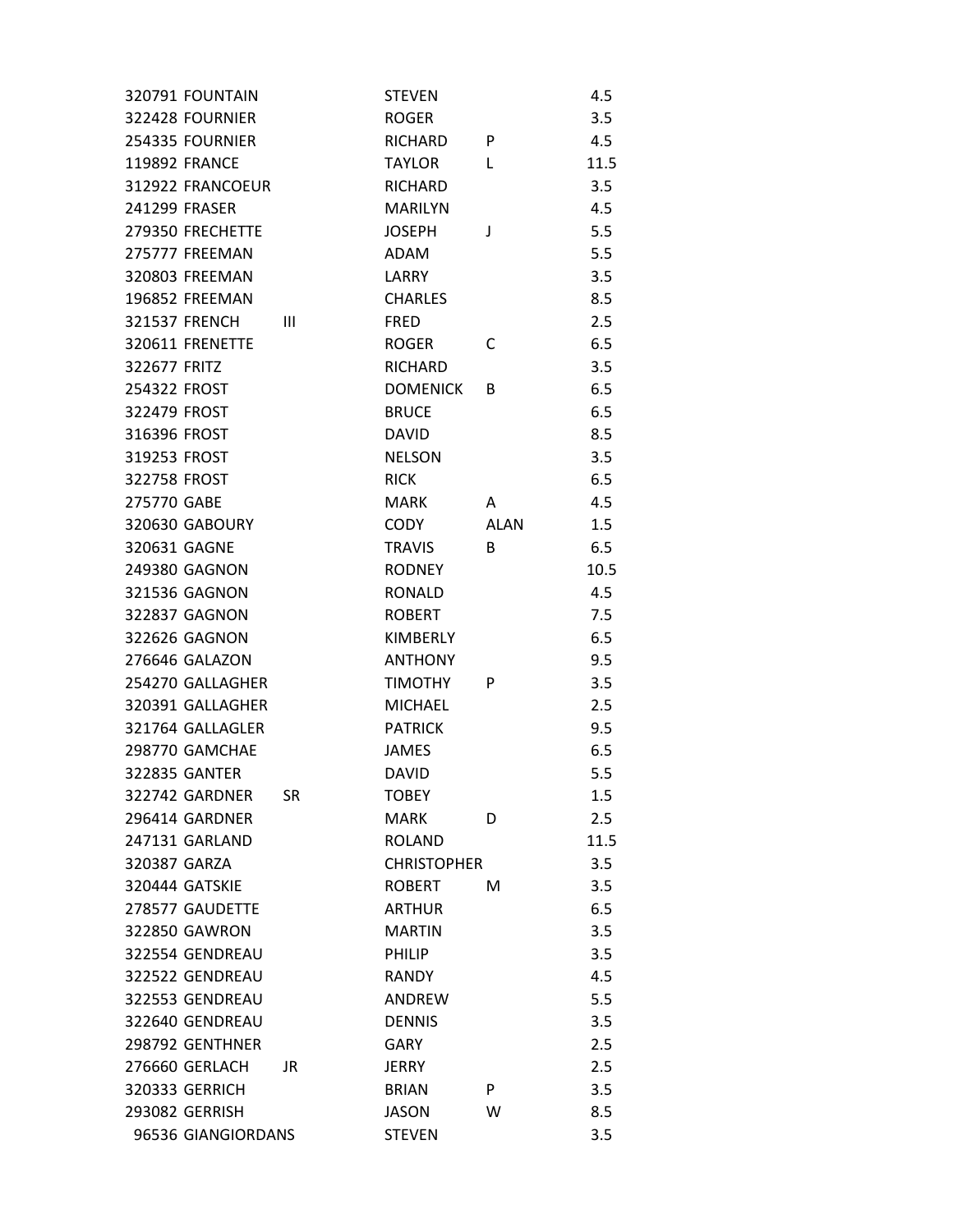| <b>254287 GIDNEY</b>       | <b>DREW</b>     |              | 5.5  |
|----------------------------|-----------------|--------------|------|
| 134672 GIEUDREAV           | <b>DANA</b>     |              | 3.5  |
| 320715 GIGGEY<br>JR.       | <b>ROBERT</b>   | R            | 3.5  |
| 320367 GILBERT             | <b>STEPHEN</b>  | C            | 2.5  |
| <b>293085 GILBERT</b>      | <b>MERLE</b>    |              | 2.5  |
| 320724 GILLETTE            | <b>MICHAEL</b>  |              | 2.5  |
| 295582 GILMAN              | <b>MARIE</b>    |              | 5.5  |
| 316373 GILMAN              | <b>DARREN</b>   |              | 2.5  |
| 322512 GIRANDIN            | <b>NICHOLAS</b> |              | 4.5  |
| 322381 GIRARDI             | LENARD          |              | 6.5  |
| <b>320740 GIROUS</b>       | <b>GAVIN</b>    |              | 6.5  |
| <b>320718 GIROUX</b>       | <b>KARL</b>     |              | 2.5  |
| <b>232569 GIROUX</b>       | RICHARD         | L            | 7.5  |
| 322821 GIROUX              | <b>CAMERON</b>  |              | 4.5  |
| 278590 GLASS               | <b>RONALD</b>   |              | 2.5  |
| 322487 GLOSEK              | <b>RACHEL</b>   |              | 3.5  |
| 322613 GOGILL<br><b>SR</b> | <b>BRAIN</b>    | F            | 2.5  |
| 298769 GOODELL             | <b>HARRY</b>    |              | 8.5  |
| 320868 GOODWIN             | <b>BRENT</b>    |              | 6.5  |
| 316385 GOODWIN             | <b>BRADFORD</b> |              | 3.5  |
| 320384 GORA                | <b>CAITLIN</b>  |              | 3.5  |
| 241263 GOSTON              | <b>DARIN</b>    | S            | 2.5  |
| 322808 GOUGH               | WYATT           | <b>ALLEN</b> | 3.5  |
| 322489 GOULD               | <b>MICHAEL</b>  |              | 2.5  |
| 241281 GOULET              | <b>STEPHEN</b>  |              | 1.5  |
| 320701 GOULET              | <b>DENNIS</b>   |              | 1.5  |
| 320817 GOULET              | <b>COLE</b>     | W            | 2.5  |
| 298781 GOULETTE            | <b>SHAWN</b>    |              | 6.5  |
| 269481 GOURDE              | JAMES           |              | 5.5  |
| 320470 GOWDY               | <b>MARC</b>     |              | 2.5  |
| 322532 GRAF<br><b>SR</b>   | <b>DAVID</b>    | R            | 3.5  |
| 320595 GRANDGJEAN          | <b>JOHN</b>     |              | 2.5  |
| 282531 GRANDMAISON         | <b>ROLAND</b>   |              | 7.5  |
| 322607 GRANGER             | <b>CURRAN</b>   |              | 5.5  |
| 275764 GRANGUIST           | <b>DEREK</b>    |              | 4.5  |
| 298728 GRANT               | REBECCA         |              | 10.5 |
| 270285 GRANT               | <b>CARSON</b>   |              | 9.5  |
| 320733 GRANT               | <b>MICAH</b>    |              | 4.5  |
| 320645 GRANT               | <b>MELVIN</b>   | М            | 5.5  |
| 293091 GRARD               | <b>JUSTIN</b>   | S            | 4.5  |
| 322446 GRASS               | <b>MORRIS</b>   |              | 2.5  |
| 320475 GRAVES              | <b>JACOB</b>    | т            | 3.5  |
| 264687 GRAVES              | <b>STEPHEN</b>  |              | 5.5  |
| 275806 GRAY                | <b>DENNIS</b>   | М            | 5.5  |
| 282540 GRAY                | <b>LYLE</b>     | L            | 3.5  |
| 320704 GRAY                | <b>ERENT</b>    |              | 5.5  |
| 313769 GRAY                | <b>WILLIAM</b>  |              | 3.5  |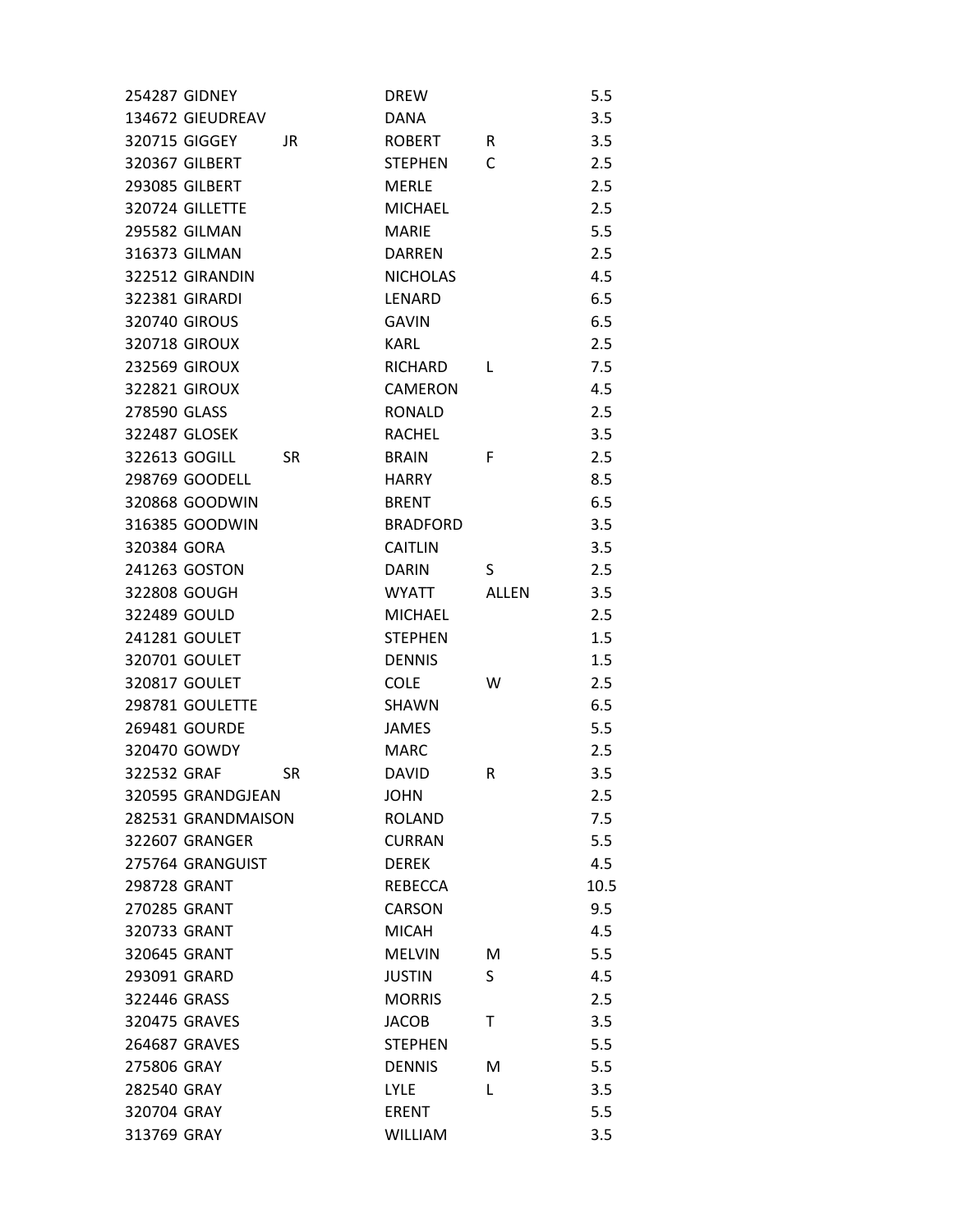| 264672 GRAY           |     | <b>NICHOLAS</b>    |    | 6.5  |
|-----------------------|-----|--------------------|----|------|
| <b>322562 GREAVES</b> |     | <b>SCOTT</b>       |    | 7.5  |
| 320592 GREEN          |     | <b>BRITTANY</b>    | н  | 6.5  |
| 251125 GREEN          |     | <b>MICHAEL</b>     |    | 2.5  |
| 270287 GREEN          |     | <b>LEON</b>        |    | 1.5  |
| 320451 GREEN          |     | JAMES              | E. | 2.5  |
| 241247 GREEN          |     | <b>MIKE</b>        |    | 2.5  |
| 320397 GREEN          | JR. | <b>RONALD</b>      |    | 11.5 |
| 96561 GREENE          |     | <b>WADE</b>        |    | 2.5  |
| 96569 GRENIER         |     | <b>MICHAEL</b>     |    | 2.5  |
| <b>321521 GRENIER</b> |     | <b>ROCK</b>        |    | 2.5  |
| 320625 GRENIER        |     | DANIEL             | L  | 2.5  |
| 96567 GRIFFETH        |     | ROBERT             | A  | 0.5  |
| 272271 GRIFFIS        |     | <b>MATTHEW</b>     |    | 11.5 |
| 247161 GRODER         |     | <b>HEATHER</b>     |    | 2.5  |
| 117524 GROTHON        |     | ANTHONY            | w  | 4.5  |
| 298726 GROTTON        |     | <b>RONALD</b>      |    | 3.5  |
| 241243 GRUBER         | JR. | <b>GERALD</b>      |    | 2.5  |
| 264649 GUERETTE       |     | <b>MITCHELL</b>    |    | 6.5  |
| 322403 GUERRETTE      |     | <b>MARK</b>        |    | 2.5  |
| <b>322718 GUIGGEY</b> |     | <b>WAYNE</b>       |    | 3.5  |
| 322501 GUILLEMETTE    |     | <b>THOMAS</b>      |    | 4.5  |
| 232571 GUIMOND        | SR. | <b>WHALEN</b>      | L  | 1.5  |
| 282514 GULESIAN       |     | <b>HEATHER</b>     |    | 2.5  |
| 322627 GUTHRO         |     | <b>GEORGE</b>      |    | 2.5  |
| 320382 GUYOTTE        |     | <b>TREVIN</b>      | JG | 5.5  |
| 276657 GYNAN          |     | SAMUEL             |    | 1.5  |
| 322700 HAFFORD        |     | <b>MICHAEL</b>     | L  | 2.5  |
| 322730 HAFFORD        |     | <b>BONITA</b>      |    | 1.5  |
| 247167 HAFFORD        |     | <b>KIANA</b>       |    | 7.5  |
| 259820 HAGAR          |     | <b>DAVID</b>       |    | 0.5  |
| 320404 HAGERTHY       |     | DANA               | т  | 2.5  |
| <b>278589 HAGERTY</b> |     | <b>TAMMY</b>       |    | 3.5  |
| 322422 HAHN           |     | <b>COLTON</b>      |    | 3.5  |
| 322444 HAJJAR         |     | <b>CHRIS</b>       |    | 4.5  |
| 322671 HALL           |     | <b>HUBERT</b>      | W  | 3.5  |
| 320762 HALL           | JR  | <b>GARY</b>        |    | 5.5  |
| 322386 HALL           |     | <b>BRANT</b>       |    | 8.5  |
| 264688 HALLAND        |     | <b>SHAWN</b>       |    | 6.5  |
| 241268 HALLISEY       |     | <b>CHRISTOPHER</b> |    | 2.5  |
| 320793 HAMOR          |     | RICHARD            | N  | 2.5  |
| 241226 HANEY          |     | <b>MILO</b>        | L  | 4.5  |
| 312932 HANNING        |     | <b>KENNETH</b>     |    | 2.5  |
| 320474 HANSCOM        |     | RALPH              | т  | 3.5  |
| 322439 HANSCOM        |     | <b>JACOB</b>       |    | 2.5  |
| 264648 HANSCOM        |     | <b>CASSIE</b>      |    | 6.5  |
| 322580 HANSEN         |     | <b>TIMOTHY</b>     | C  | 7.5  |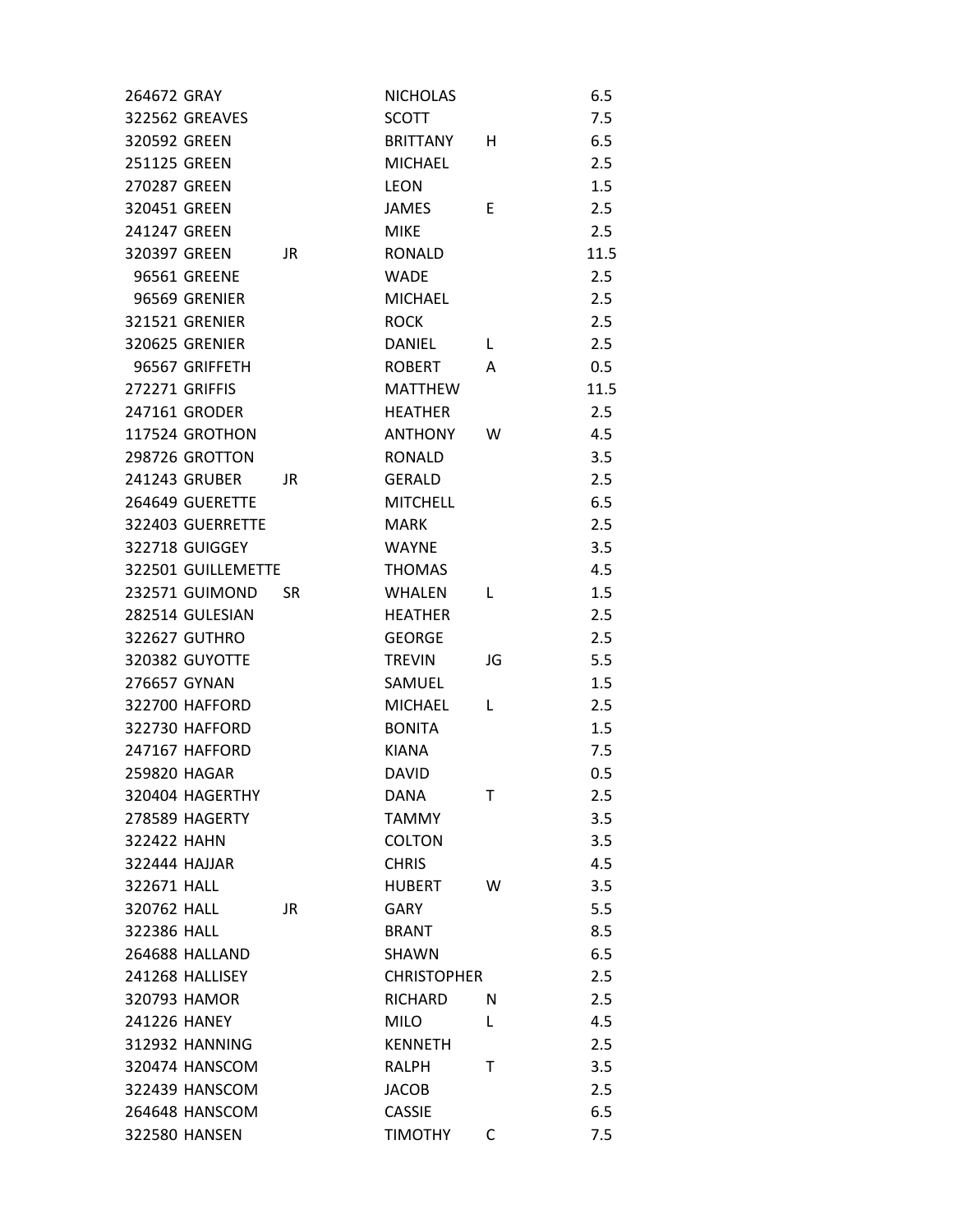| 264695 HARDING        |           | <b>ANDREW</b>      |   | 4.5  |
|-----------------------|-----------|--------------------|---|------|
| 322406 HARGREAVES     |           | <b>ROY</b>         |   | 2.5  |
| 312989 HARMON         |           | <b>CHARLES</b>     |   | 3.5  |
| 322747 HARPER         |           | <b>CHRISTOPHER</b> |   | 4.5  |
| <b>180088 HARPER</b>  |           | <b>STEVEN</b>      |   | 3.5  |
| 322557 HARRIMAN       |           | LAURA              |   | 2.5  |
| 320462 HARRINGTON SR  |           | <b>PHILIP</b>      | м | 4.5  |
| 322720 HARRIS         |           | <b>ROBERT</b>      |   | 2.5  |
| <b>254321 HARRIS</b>  |           | RONALD             | E | 3.5  |
| 249379 HARRIS         |           | <b>ALEX</b>        |   | 10.5 |
| 298786 HARRIS         |           | <b>LESLIE</b>      |   | 4.5  |
| 254327 HARRISON       |           | <b>DANIEL</b>      |   | 4.5  |
| 232384 HART           |           | ALLEN              |   | 5.5  |
| 322564 HART           |           | <b>DALTON</b>      |   | 3.5  |
| 321523 HART           |           | <b>JACOB</b>       |   | 5.5  |
| <b>241290 HARTLEY</b> |           | <b>BEVERLY</b>     |   | 2.5  |
| 241230 HARVEY         | <b>SR</b> | <b>WEDELL</b>      | E | 2.5  |
| <b>247139 HASKELL</b> |           | <b>JAMES</b>       |   | 1.5  |
| 232399 HAST           |           | <b>STEPHEN</b>     |   | 2.5  |
| 320380 HATCH          |           | <b>WILLIAM</b>     | E | 4.5  |
| <b>296409 HATTON</b>  |           | <b>SCOTT</b>       |   | 3.5  |
| 322442 HAVERKAMP      |           | <b>ALAN</b>        |   | 2.5  |
| 320442 HAWES          |           | <b>JORDAN</b>      | J | 7.5  |
| 320538 HAYES          |           | <b>DAVID</b>       |   | 4.5  |
| 196859 HAZELTON       |           | <b>ANTHONY</b>     |   | 3.5  |
| 322591 HEALD          |           | <b>ROBERT</b>      |   | 3.5  |
| 150892 HEALD          |           | <b>JAMES</b>       |   | 5.5  |
| 275780 HEATH          |           | <b>JARED</b>       |   | 3.5  |
| <b>150887 HECTUS</b>  |           | <b>JOSEPH</b>      |   | 5.5  |
| 322620 HEFFRAN        | <b>SR</b> | <b>KEN</b>         |   | 6.5  |
| 322790 HENDRICK       |           | <b>ROBERT</b>      |   | 5.5  |
| 268178 HERMINGWAY     |           | <b>DERRICK</b>     |   | 5.5  |
| <b>254314 HERRICK</b> |           | <b>WILLIAM</b>     | D | 2.5  |
| 320434 HERRIN         |           | KIMBERLY           |   | 3.5  |
| 254312 HERSOM         |           | <b>JEFF</b>        |   | 2.5  |
| 322688 HERSOM         |           | <b>JESSE</b>       |   | 5.5  |
| 293081 HERSOM         |           | <b>CHARLES</b>     |   | 3.5  |
| 254316 HICHENS        |           | <b>CALVIN</b>      | D | 10.5 |
| 320596 HIGGINS        | JR        | PAUL               | W | 6.5  |
| <b>320712 HILBURN</b> |           | <b>ERNEST</b>      |   | 11.5 |
| 278579 HILL           |           | <b>JOHN</b>        |   | 3.5  |
| <b>320717 HINKLEY</b> |           | <b>RYAN</b>        | L | 3.5  |
| 247132 HISLER         | <b>SR</b> | <b>GALEN</b>       |   | 3.5  |
| 275775 HISLER         | JR        | ANDREW             |   | 4.5  |
| 320826 HJORT          |           | <b>JONATHAN</b>    | R | 4.5  |
| <b>282573 HLADIK</b>  |           | <b>KYLE</b>        |   | 11.5 |
| 276662 HODGSON        |           | <b>BRENDA</b>      |   | 7.5  |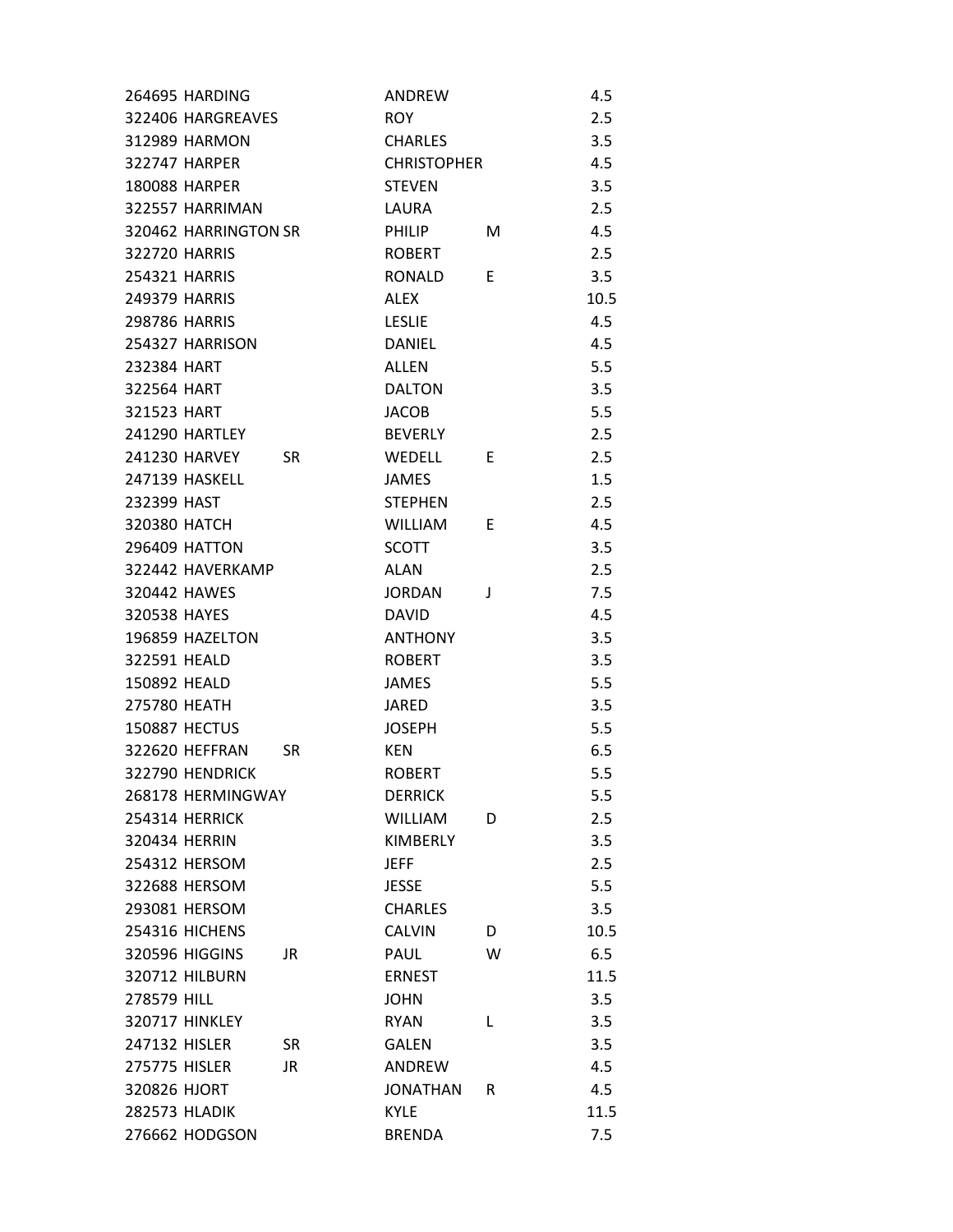| 241233 HOGAN          |           | <b>COLLEEN</b>   |   | 3.5  |
|-----------------------|-----------|------------------|---|------|
| 322531 HOLLMAN        |           | <b>RONALD</b>    |   | 2.5  |
| 241241 HOLMAN         |           | <b>DONALD</b>    |   | 3.5  |
| 96559 HOLWAY          |           | <b>SHARON</b>    |   | 2.5  |
| 320523 HOOPER         |           | <b>WILLIAM</b>   | B | 2.5  |
| 282529 HOPE           |           | <b>JENNA</b>     |   | 5.5  |
| 320371 HOPKINS        |           | RALPH            | L | 6.5  |
| 320452 HORST          |           | <b>WILMER</b>    |   | 5.5  |
| 320721 HORTON         |           | <b>JOSEPH</b>    |   | 1.5  |
| 276649 HOVEY          |           | <b>BRET</b>      |   | 3.5  |
| 276658 HOWARD         |           | <b>GARY</b>      |   | 8.5  |
| 322615 HOWARD         |           | <b>PATRICK</b>   |   | 2.5  |
| 322844 HOWE           |           | <b>RUSSELL</b>   |   | 4.5  |
| 320821 HOWE           |           | <b>MANLY</b>     | L | 6.5  |
| 312987 HOWESSI        |           | <b>ROY</b>       |   | 4.5  |
| 241255 HOWIE          |           | <b>MICHAEL</b>   |   | 8.5  |
| 241250 HOYT           |           | <b>RICHARD</b>   |   | 1.5  |
| <b>322400 HUEBNER</b> |           | <b>PIETER</b>    |   | 4.5  |
| 298788 HUFF           |           | <b>DARREN</b>    |   | 2.5  |
| 322610 HUGHES         |           | <b>MICHAEL</b>   |   | 3.5  |
| 320324 HUMPHREY       |           | ALEXANDER        |   | 12.5 |
| 322783 HUNDLEY        |           | <b>DANIEL</b>    |   | 3.5  |
| 254298 HUNT           |           | RONALD           |   | 2.5  |
| 316357 HUNT           |           | <b>STEPHEN</b>   |   | 8.5  |
| <b>321539 HUNTER</b>  | JR.       | <b>ROBERT</b>    |   | 7.5  |
| <b>117526 HUNTLEY</b> |           | <b>TIMOTHY</b>   | S | 1.5  |
| 320569 HURST          |           | <b>WAYNE</b>     | R | 6.5  |
| 322614 HUTCHINS       |           | <b>BROOKLYNN</b> | м | 4.5  |
| 298751 HUTCHINSON     |           | <b>ASHLEY</b>    | v | 5.5  |
| 322558 HUTCHINSON     |           | <b>KIMBERLY</b>  |   | 2.5  |
| 293087 HYSON          |           | <b>BRANDON</b>   |   | 2.5  |
| 232387 ILSLEY         |           | <b>JOSEPH</b>    | F | 3.5  |
| 322568 INMAN          |           | <b>WILLAIM</b>   | B | 3.5  |
| 322426 JACK           |           | NATHANIEL        |   | 2.5  |
| 322511 JACKSON        |           | <b>MIAGA</b>     |   | 4.5  |
| 320471 JACKSON        |           | <b>THURLOW</b>   | E | 4.5  |
| 322810 JACKSON        |           | ANDREW           |   | 6.5  |
| 298748 JACQUES        |           | <b>SUZIE</b>     |   | 3.5  |
| 322462 JALBERT        |           | <b>ETHEL</b>     |   | 4.5  |
| 316387 JAME           | <b>SR</b> | <b>CRONE</b>     |   | 8.5  |
| 322593 JAMES          |           | <b>WILLIAM</b>   |   | 2.5  |
| 322623 JANDREAU       |           | <b>RONALD</b>    |   | 3.5  |
| 322447 JANDREAU       |           | <b>JESSE</b>     |   | 7.5  |
| 320653 JELLISON       |           | <b>WILLIS</b>    | C | 4.5  |
| 254333 JENKINS        |           | <b>VAL</b>       |   | 6.5  |
| 321549 JENNEY         |           | <b>STEPHEN</b>   |   | 4.5  |
| 320385 JEROME         | JR        | <b>BRADFORD</b>  | B | 6.5  |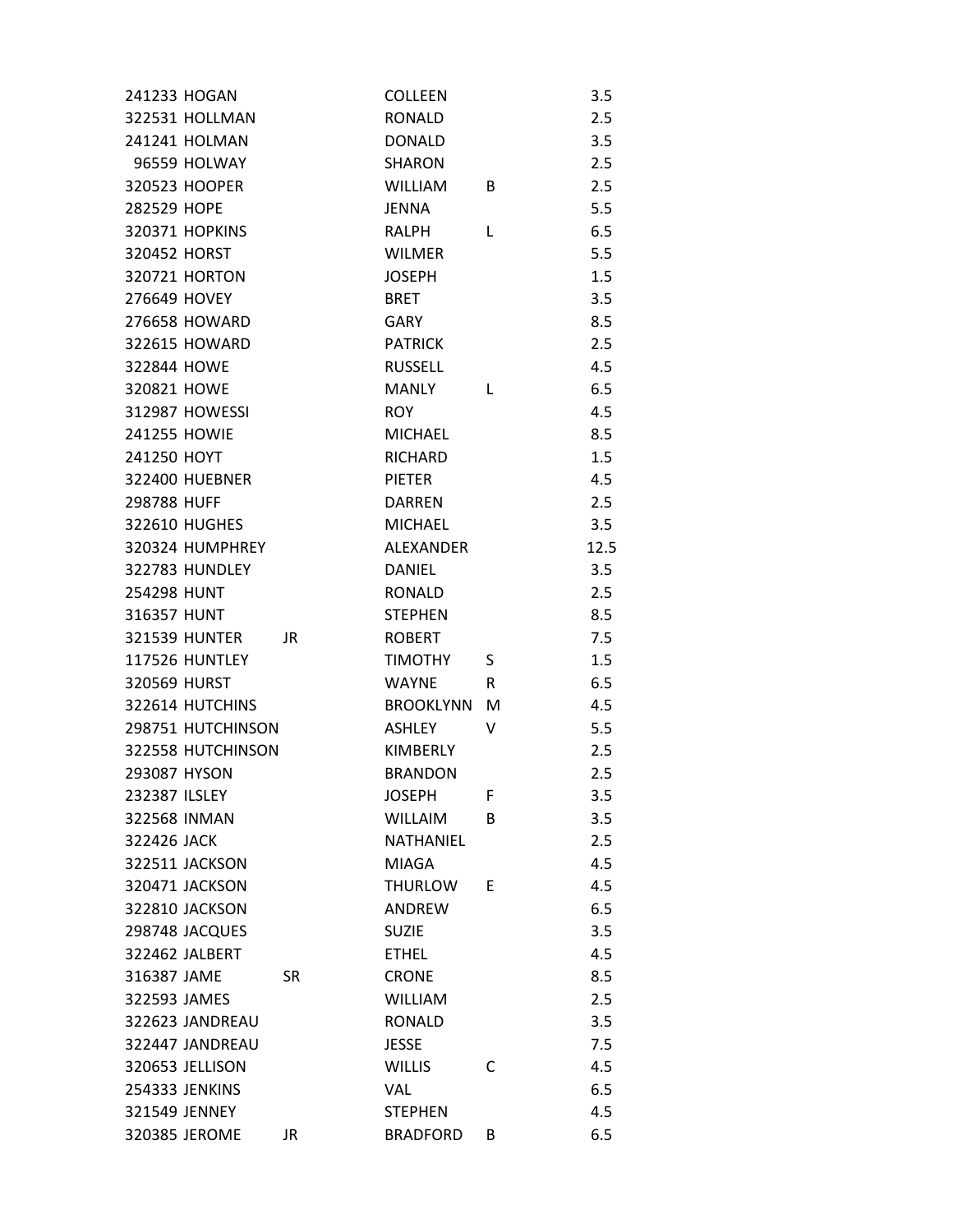| 241245 JERRIER               | <b>JOSEPH</b>      | R  | 2.5  |
|------------------------------|--------------------|----|------|
| 196858 JESELSKIS             | <b>STEPHEN</b>     | W  | 5.5  |
| 320794 JILLSON               | <b>CHARLES</b>     | D. | 2.5  |
| 322590 JIPSON                | <b>ASHLEE</b>      | M  | 8.5  |
| 316381 JODY                  | <b>TYLER</b>       |    | 9.5  |
| 275787 JOHNSON               | <b>SHARON</b>      | L  | 5.5  |
| 269498 JOHNSON               | <b>CHRISTOPHER</b> |    | 9.5  |
| <b>295575 JOHNSON</b>        | <b>WAYNE</b>       | P  | 8.5  |
| 320830 JOHNSON               | <b>CHARLES</b>     | М  | 4.5  |
| 278592 JOHNSON               | <b>DAVID</b>       | W  | 4.5  |
| 322433 JOHNSON               | <b>LINCOLN</b>     |    | 3.5  |
| 241254 JOHNSON               | <b>JASON</b>       |    | 7.5  |
| 232392 JOHNSON               | JAMIE              | L  | 5.5  |
| 322791 JOHNSON               | JEAN               |    | 2.5  |
| 320447 JONES                 | <b>WILLIAM</b>     |    | 5.5  |
| 320624 JONES<br>$\mathbf{H}$ | <b>BAXTER</b>      | P  | 3.5  |
| 320638 JONES<br>JR           | <b>FRANK</b>       |    | 2.5  |
| 241280 JONES                 | <b>SYDNEY</b>      |    | 7.5  |
| 196846 JORDAN                | <b>MICHAEL</b>     | C  | 5.5  |
| 320478 JORDAN                | <b>EDWARD</b>      | F  | 3.5  |
| 254288 JORDAN                | <b>MICHAEL</b>     |    | 6.5  |
| 322461 JORDAN                | <b>ZACHARY</b>     |    | 3.5  |
| 272258 JORDAN                | <b>JUSTIN</b>      |    | 2.5  |
| 298722 JORDAN                | <b>DUSTIN</b>      |    | 6.5  |
| 320836 JORDAN<br>JR          | <b>THOMAS</b>      |    | 3.5  |
| 247163 JOSEPH                | <b>JONH</b>        |    | 3.5  |
| 119893 JOYCE                 | <b>BRANDAN</b>     |    | 2.5  |
| 322786 JULIAN                | <b>MARSHALL</b>    |    | 2.5  |
| 320695 JURGIEWICH            | <b>RYAN</b>        |    | 1.5  |
| 320723 KANE                  | <b>WILLIAM</b>     | J  | 3.5  |
| 320864 KANE                  | <b>ROSEMARIE</b>   |    | 3.5  |
| <b>278588 KANTAR</b>         | <b>LEE</b>         |    | 3.5  |
| 298799 KARANTZA              | <b>JOHN</b>        |    | 6.5  |
| 275766 KEAY                  | <b>LELAND</b>      |    | 6.5  |
| 272263 KEAY                  | <b>JERRY</b>       |    | 6.5  |
| 321543 KEEGEN                | <b>STEVE</b>       |    | 3.5  |
| 269499 KEENAN                | <b>CHERYL</b>      |    | 4.5  |
| 320426 KEENE                 | <b>ZACHARY</b>     | К  | 8.5  |
| 282533 KEENE                 | <b>MICHAEL</b>     |    | 11.5 |
| 320809 KEENE                 | AMY                |    | 4.5  |
| 272269 KEENE                 | <b>MATTHEW</b>     |    | 5.5  |
| 321547 KEHS                  | <b>JAMES</b>       |    | 3.5  |
| 320456 KEITHE                | <b>MARTIN</b>      | G  | 7.5  |
| 254317 KELLEY                | <b>RICHARD</b>     |    | 5.5  |
| 230662 KELLEY                | <b>ERIN</b>        | D  | 7.5  |
| 322379 KELLY                 | <b>KEITH</b>       | B  | 3.5  |
| 320416 KELLY                 | <b>WILLIAM</b>     | G  | 8.5  |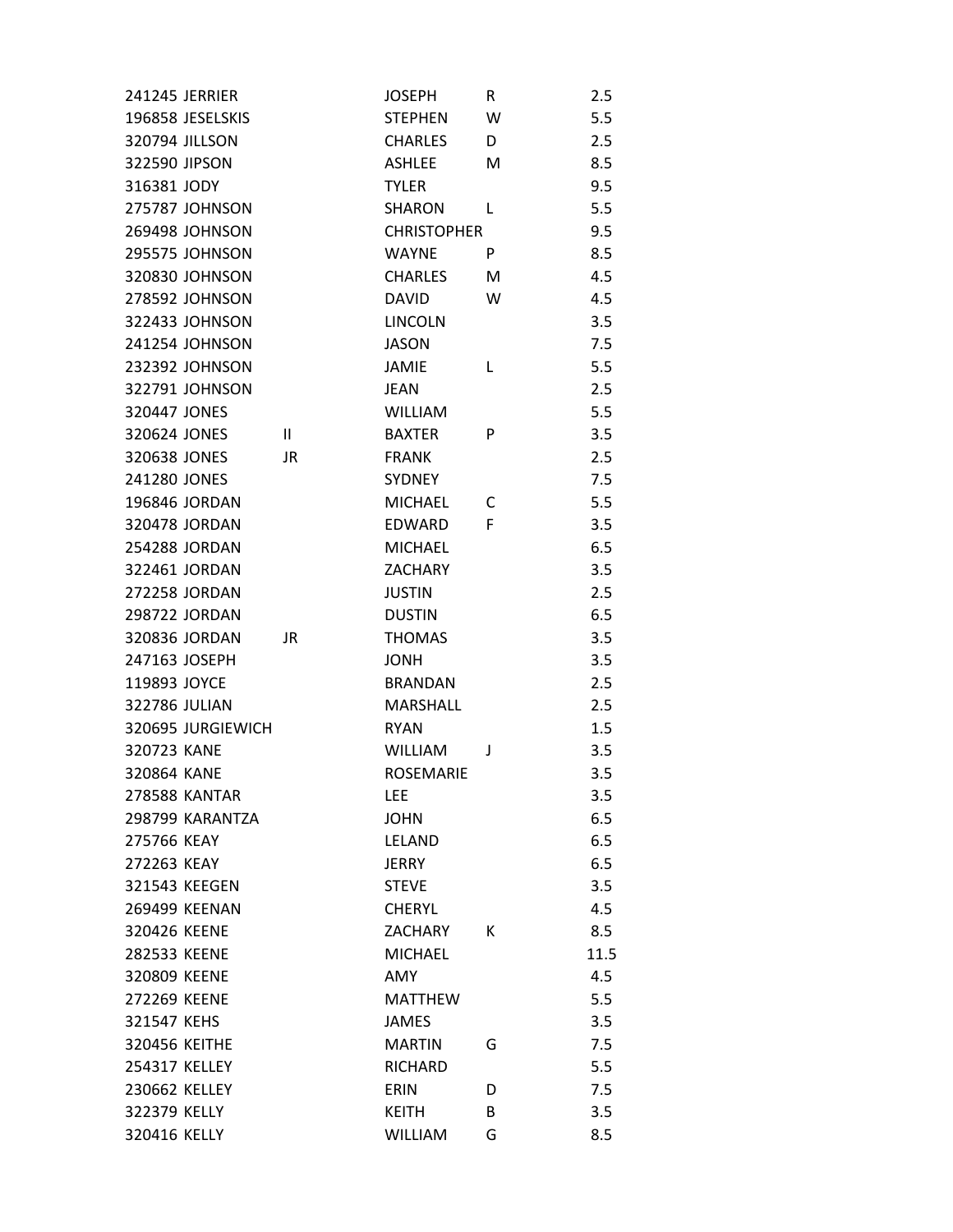| 320833 KELLY          |           | <b>MIKE</b>          |   | 7.5  |
|-----------------------|-----------|----------------------|---|------|
| 254280 KEMPTON        |           | <b>ROY</b>           |   | 6.5  |
| <b>320765 KENDALL</b> |           | CAMERON              |   | 5.5  |
| 264696 KENNEY         |           | <b>ERIC</b>          |   | 3.5  |
| 321442 KENNEY         |           | <b>LIAM</b>          | P | 7.5  |
| 322823 KENNIE         |           | <b>TIMOTHY</b>       |   | 2.5  |
| 320613 KESSLER        |           | <b>JOEL</b>          |   | 3.5  |
| <b>275803 KILGORE</b> |           | <b>DAVID</b>         | L | 5.5  |
| 322435 KILMER         |           | <b>DAVID</b>         |   | 6.5  |
| 282582 KIRCHEIS       |           | LAUREN               |   | 9.5  |
| 196838 KNALP          |           | JAMES                |   | 2.5  |
| 319254 KNEELAND       |           | <b>JAMES</b>         |   | 6.5  |
| 320338 KNIGHT         | <b>SR</b> | <b>DONALD</b>        | L | 5.5  |
| 322583 KNIGHT         |           | <b>JEREMIAH</b>      |   | 10.5 |
| <b>247169 KNIGHTS</b> |           | <b>CRAIG</b>         |   | 5.5  |
| 322669 KOEHLING       |           | <b>DAVID</b>         |   | 4.5  |
| 322744 KOEHLING       | JR.       | <b>MARK</b>          | E | 3.5  |
| 276653 KONORICK       |           | <b>KYLE</b>          |   | 3.5  |
| 322407 KONOW          | JR        | <b>HENRY</b>         |   | 3.5  |
| <b>322824 KOPANON</b> |           | <b>MICHAEL</b>       |   | 2.5  |
| <b>296419 KRAEMER</b> |           | <b>BRUCE</b>         |   | 0.5  |
| 247165 KRAPF          |           | <b>MONICA</b>        |   | 3.5  |
| <b>298738 KREIDER</b> |           | <b>PETER</b>         |   | 4.5  |
| <b>322560 KROLAK</b>  |           | <b>BRIAN</b>         |   | 6.5  |
| 316354 KRUG           |           | <b>JOSEPH</b>        |   | 7.5  |
| 269484 KRUSE          |           | <b>STEPHEN</b>       |   | 4.5  |
| 320464 KUKUCZ         |           | <b>JOHN</b>          | F | 2.5  |
| 322682 LABBE          |           | <b>ROGER</b>         |   | 3.5  |
| 320415 LABLANC        | JR        | <b>RUSSELL</b>       |   | 3.5  |
| 96551 LABRECK         |           | <b>JAMES</b>         | J | 1.5  |
| 96576 LABRECLE        |           | <b>TIM</b>           |   | 6.5  |
| 230666 LABRECQUE      |           | JASON                |   | 3.5  |
| 254318 LABRECQUE      |           | <b>SCOTT</b>         |   | 8.5  |
| 232577 LACHANCE       |           | <b>MICHAEL</b>       |   | 3.5  |
| 322373 LACHAPELLE     |           | <b>WERONICA</b>      |   | 7.5  |
| 279340 LACOMBE        |           | <b>BRYAN</b>         |   | 1.5  |
| 320681 LADUKE         |           | <b>CHRISTOPHER W</b> |   | 6.5  |
| 320529 LAFLIN         |           | <b>SCOTT</b>         |   | 6.5  |
| 321526 LAFRENIERE     |           | GARY                 |   | 2.5  |
| 279338 LAGASSE        |           | <b>CHARLES</b>       | С | 4.5  |
| 322576 LAGASSE        |           | <b>MICHAEL</b>       |   | 3.5  |
| 320546 LAHTI          |           | <b>ERIC</b>          | R | 3.5  |
| 322804 LAINE          |           | <b>EVAN</b>          |   | 3.5  |
| 320362 LALLY          |           | <b>RICHARD</b>       | O | 7.5  |
| 254269 LAMB           |           | <b>JADE</b>          |   | 4.5  |
| 320390 LAMBERT        |           | <b>TROY</b>          |   | 4.5  |
| 320558 LAMBERT        |           | <b>REBECCA</b>       |   | 4.5  |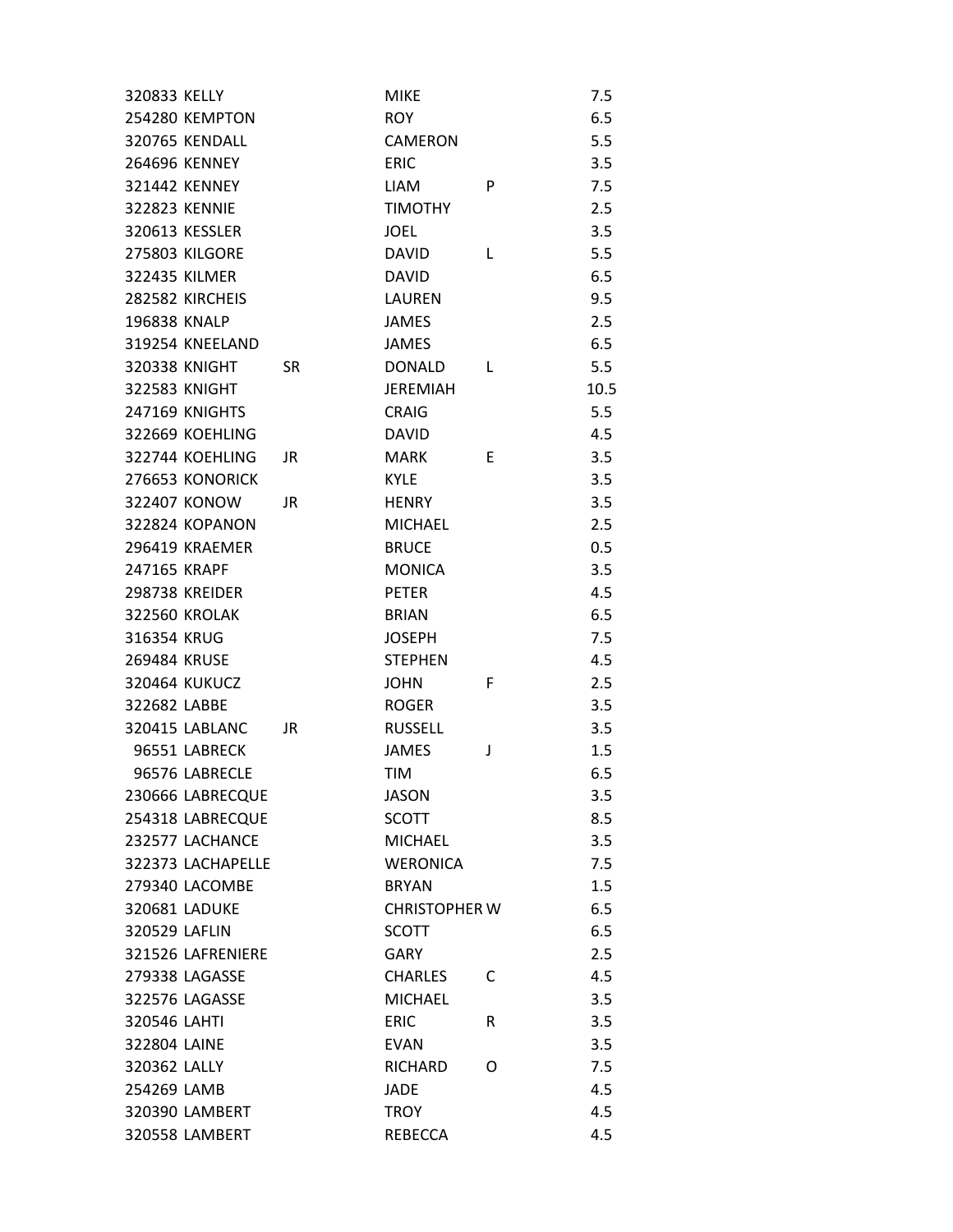| 320398 LAMBERT         | <b>MARK</b>          | 2.5  |
|------------------------|----------------------|------|
| 241292 LAMBERT         | <b>JON</b>           | 1.5  |
| <b>320827 LAMBERT</b>  | F<br><b>TERRI</b>    | 1.5  |
| 322721 LAMOINE         | <b>OBERT</b>         | 7.5  |
| 320597 LAMOREAU        | <b>JOSHUA</b>        | 2.5  |
| 322578 LANE            | <b>JUSTIN</b>        | 4.5  |
| 298798 LANE            | <b>MIKAYLA</b><br>E  | 5.5  |
| 322639 LANE            | <b>EMERY</b>         | 11.5 |
| 241296 LANE            | <b>BRUCE</b><br>н    | 4.5  |
| 268194 LANE            | <b>RODNEY</b>        | 2.5  |
| 268164 LANNASEE        | <b>HAROLD</b>        | 2.5  |
| 320628 LAPOINTE        | <b>ERIC</b><br>РF    | 4.5  |
| 322569 LAPOINTE        | <b>THOMAS</b>        | 6.5  |
| 320440 LAPOINTE        | <b>NORMAN</b><br>B   | 3.5  |
| 320432 LAPOINTE        | <b>MARK</b>          | 8.5  |
| 269667 LARSON          | <b>JACK</b><br>D     | 1.5  |
| 322497 LARSON          | <b>ALIX</b>          | 4.5  |
| <b>264676 LAUIGNE</b>  | <b>ROBERT</b>        | 5.5  |
| 320492 LAUKKA          | <b>BENJAMIN</b>      | 3.5  |
| 320485 LAVALLEE        | <b>CARLY</b><br>M    | 5.5  |
| <b>278572 LAVIGNE</b>  | PAUL                 | 2.5  |
| 320392 LAVOIE          | <b>JOHN</b><br>L     | 7.5  |
| 322599 LAVORGNA        | JACK<br>G            | 4.5  |
| 270286 LEACH           | NATHANIEL<br>E       | 2.5  |
| 320708 LEACH           | <b>BRADFORD</b><br>J | 2.5  |
| 322456 LEAVITT         | <b>FRANKLIN</b>      | 11.5 |
| 96531 LEBEL            | <b>FRED</b>          | 2.5  |
| 241273 LECKLEY         | <b>JAMES</b><br>W    | 2.5  |
| 278584 LECONTZ         | R<br><b>BRETT</b>    | 2.5  |
| 96575 LEE              | <b>GENE</b>          | 5.5  |
| 322570 LEE             | <b>FRANK</b>         | 4.5  |
| 320703 LEE             | <b>JUSTIN</b>        | 4.5  |
| 241237 LEICHLITER      | <b>DANIEL</b>        | 4.5  |
| 282561 LEMAY           | <b>GRACE</b>         | 1.5  |
| 269497 LEMIEUX         | <b>EDWARD</b>        | 3.5  |
| 322719 LEMKE           | <b>WILLIAM</b>       | 4.5  |
| 322694 LEONARD         | <b>MARK</b>          | 4.5  |
| 322609 LERMOND         | <b>DEBRA</b>         | 7.5  |
| <b>282568 LESSORD</b>  | <b>KATHLEEN</b>      | 3.5  |
| 282569 LESSORD         | <b>GREGORY</b>       | 1.5  |
| 320373 LEVENQUE<br>JR. | <b>ROBERT</b>        | 2.5  |
| 322537 LEVESQUE        | <b>KURTIS</b>        | 3.5  |
| 322687 LEVESQUE        | <b>SUSAN</b>         | 2.5  |
| 322695 LEWANDOWSKI     | <b>MARK</b>          | 3.5  |
| 282530 LEWIN           | <b>ERIC</b>          | 4.5  |
| 263560 LEWIS           | <b>TIMOTHY</b>       | 1.5  |
| 282570 LEWIS           | ABIGAIL              | 4.5  |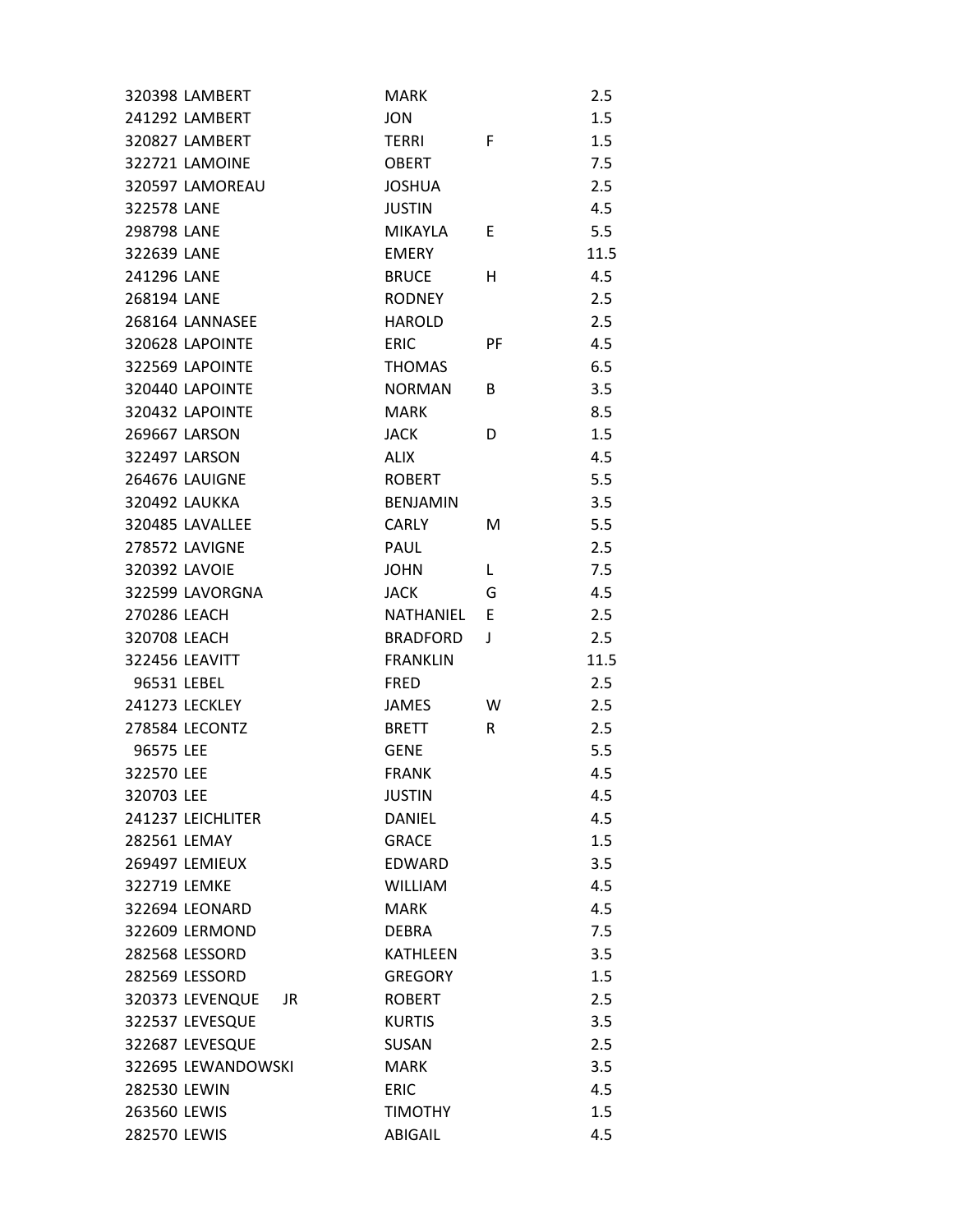| 269488 LEWIS          | <b>TYRELL</b>    | М  | 2.5  |
|-----------------------|------------------|----|------|
| 320714 LIBBY          | <b>LANCE</b>     | L  | 3.5  |
| 230661 LIBBY          | <b>TAVIS</b>     |    | 1.5  |
| 119882 LIBBY          | <b>ROLAND</b>    |    | 2.5  |
| 320567 LIBBY          | <b>ELLEN</b>     | M  | 9.5  |
| 316380 LIBBY          | <b>DAVID</b>     |    | 2.5  |
| 320773 LILLEY         | <b>MICHAEL</b>   | F. | 9.5  |
| <b>322817 LINCK</b>   | <b>BRENDA</b>    |    | 4.5  |
| 241298 LINDELOF       | <b>BRAD</b>      | W  | 1.5  |
| 282583 LINDSEY        | JAY              |    | 6.5  |
| <b>282555 LINDSEY</b> | <b>COURTLAND</b> |    | 6.5  |
| 320735 LINGLE         | <b>CHASE</b>     |    | 1.5  |
| 321759 LINWOOD        | <b>PELOTTE</b>   |    | 1.5  |
| 241289 LIZOTTE        | <b>JOHNATHAN</b> |    | 1.5  |
| 322655 LLOYD          | <b>ARTHUR</b>    |    | 7.5  |
| 320495 LOCKE          | <b>MATTHEW</b>   |    | 2.5  |
| 322550 LOMBARDI<br>JR | <b>JOHN</b>      |    | 11.5 |
| 312926 LONG           | <b>VICTOR</b>    |    | 7.5  |
| <b>322826 LONGELY</b> | <b>TANYA</b>     |    | 3.5  |
| 275783 LONGFELLOW     | <b>MICHAEL</b>   |    | 4.5  |
| <b>322392 LONGLEY</b> | <b>WALTER</b>    |    | 6.5  |
| 298774 LORD           | <b>GAIL</b>      | E  | 3.5  |
| 322691 LORD           | <b>GARY</b>      |    | 11.5 |
| 254258 LOUGEE         | VANESSA          | 0  | 10.5 |
| 320449 LOVETERE       | <b>JOHN</b>      | A  | 7.5  |
| 320551 LOVETERE       | <b>JOHN</b>      | D  | 6.5  |
| 96565 LOWELL          | <b>BONNIE</b>    |    | 4.5  |
| 322793 LOWELL         | <b>JEFFREY</b>   |    | 5.5  |
| 275765 LOWNSEND       | <b>WILLIAM</b>   | S  | 2.5  |
| 320861 LRONSE         | <b>WARREN</b>    |    | 1.5  |
| 322530 LUCAS          | <b>DOUGLAS</b>   |    | 3.5  |
| 232386 LUCAS          | <b>TYLER</b>     | S  | 3.5  |
| 322519 LUCE           | <b>CODY</b>      |    | 6.5  |
| 322727 LUGDON         | <b>MARION</b>    |    | 1.5  |
| 241246 LULLY          | JENNA            |    | 2.5  |
| 322468 LUMPKIN<br>JR  | <b>ROBERT</b>    |    | 7.5  |
| 322573 LUND           | <b>STEVEN</b>    |    | 5.5  |
| 320549 LUSZCZKI       | <b>GARRETT</b>   |    | 2.5  |
| 320726 LYNCH          | <b>AARON</b>     |    | 2.5  |
| 320651 LYONS          | <b>MICHAEL</b>   | L  | 2.5  |
| 320453 MACDONALD      | <b>DANIEL</b>    |    | 3.5  |
| 247166 MACDONALD      | <b>KEITH</b>     |    | 2.5  |
| 320593 MACDONALD      | LARRY            | H  | 2.5  |
| 320541 MACK           | LEXI             | T  | 4.5  |
| 278595 MACKENZIE      | <b>DANIEL</b>    | R  | 3.5  |
| 320418 MACMICHAEL     | SCOTT            |    | 2.5  |
| 322516 MADDEN         | <b>JEFFREY</b>   |    | 5.5  |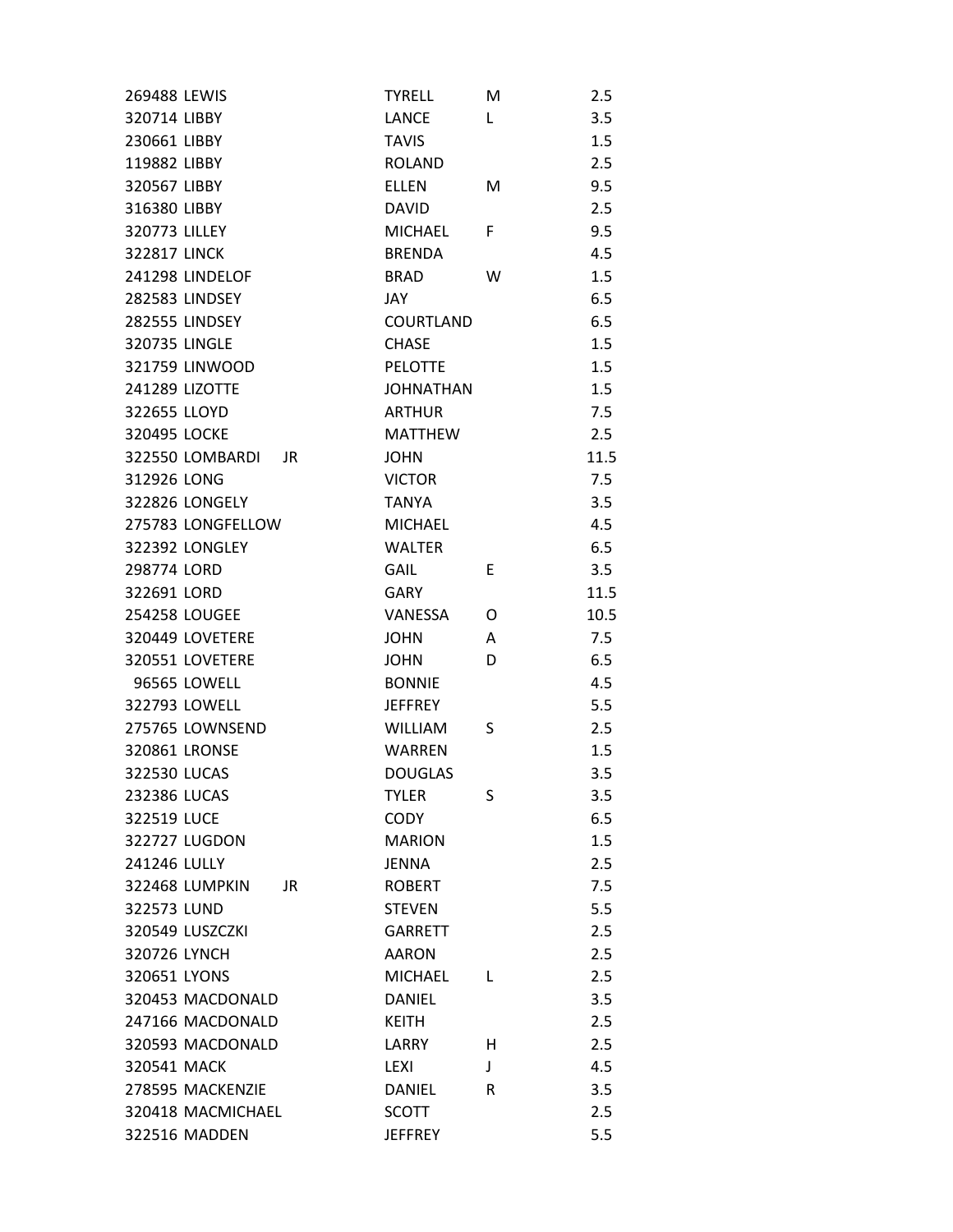|             | 322625 MADISON        | <b>LYNN</b>       |    | 3.5  |
|-------------|-----------------------|-------------------|----|------|
|             | 241277 MADORE         | <b>DALF</b>       | P  | 2.5  |
|             | 269678 MADORE         | <b>EDWARD</b>     |    | 3.5  |
|             | 320647 MAGEE          | <b>JARROD</b>     | N  | 3.5  |
|             | 320823 MAHAN          | <b>SHANNON</b>    |    | 1.5  |
|             | <b>320686 MAHONEY</b> | <b>VESPER</b>     | D  | 3.5  |
|             | 275802 MAICHYPHYN     | <b>MICHAEL</b>    | J  | 6.5  |
|             | 320606 MAILMAN        | <b>DURAND</b>     |    | 4.5  |
|             | 322743 MANCHESTER     | <b>GAIL</b>       |    | 2.5  |
|             | <b>322638 MANCINI</b> | <b>JEFFREY</b>    |    | 6.5  |
|             | <b>275786 MANENDE</b> | <b>KATHRYN</b>    |    | 1.5  |
| 264658 MANN |                       | <b>PATRICK</b>    |    | 2.5  |
|             | 322529 MANNING        | <b>RYAN</b>       | С  | 4.5  |
|             | 254325 MANNISTO       | <b>JOSEPH</b>     |    | 5.5  |
|             | 275762 MARCOUILLIER   | <b>JOSHUA</b>     |    | 3.5  |
|             | 320381 MARDEN         | <b>MICHAELA</b>   |    | 9.5  |
|             | 264659 MARDEN         | <b>STEVEN</b>     |    | 2.5  |
|             | <b>282519 MARDEN</b>  | <b>KENDALL</b>    |    | 6.5  |
|             | 322807 MARDONES       | <b>CHANO</b>      |    | 7.5  |
|             | 96552 MARIN           | <b>DOUGLAS</b>    |    | 7.5  |
|             | 320736 MARQUIS        | <b>ADAM</b>       |    | 8.5  |
|             | 322816 MARSHALL       | <b>JACQUELINE</b> |    | 4.5  |
|             | 117525 MARSTALLER     | <b>JEFFERY</b>    |    | 6.5  |
|             | 252261 MARTIN         | <b>GERALD</b>     | H. | 3.5  |
|             | 320340 MARTIN         | <b>DONNA</b>      | A  | 2.5  |
|             | 264689 MARTIN         | <b>NATHAN</b>     | B  | 6.5  |
|             | 133047 MARTIN         | <b>ERIC</b>       |    | 12.5 |
|             | <b>322377 MARTIN</b>  | <b>CHARLES</b>    |    | 2.5  |
|             | 320417 MARTIN         | SYLVAN            |    | 6.5  |
|             | <b>279357 MARTIN</b>  | <b>FFRNAND</b>    |    | 1.5  |
|             | <b>295576 MARTIN</b>  | <b>KEVIN</b>      | J  | 1.5  |
|             | 270279 MARTIN         | JEFF              |    | 6.5  |
|             | 278574 MARTIN         | <b>RONAND</b>     | E  | 6.5  |
|             | 264692 MARTIN         | <b>JAMES</b>      |    | 7.5  |
|             | 320488 MARTINEZ       | <b>BRYSON</b>     |    | 5.5  |
|             | 270264 MARTINS        | <b>ALEXANDER</b>  |    | 4.5  |
|             | 264651 MASCHINO       | <b>GEORGE</b>     |    | 5.5  |
|             | 241265 MASON          | <b>WALTER</b>     |    | 3.5  |
|             | 264699 MASSEY         | <b>GREGORY</b>    | R  | 5.5  |
|             | 241239 MATHESON       | <b>MICHAEL</b>    |    | 4.5  |
|             | 296426 MATHEWS        | <b>WALTER</b>     |    | 5.5  |
|             | <b>320550 MATHIEU</b> | SHAWN             |    | 5.5  |
|             | 320675 MATTHEWS       | <b>JACQUES</b>    | М  | 4.5  |
|             | 320824 MATTHEWS       | <b>ROBERT</b>     |    | 16.5 |
|             | 280584 MAWHINNEY      | <b>DOUGLAS</b>    | A  | 6.5  |
|             | 320348 MAXHAM         | <b>BRIAN</b>      | R. | 2.5  |
|             | 232396 MAXSIMIC       | <b>KATRINA</b>    | M  | 2.5  |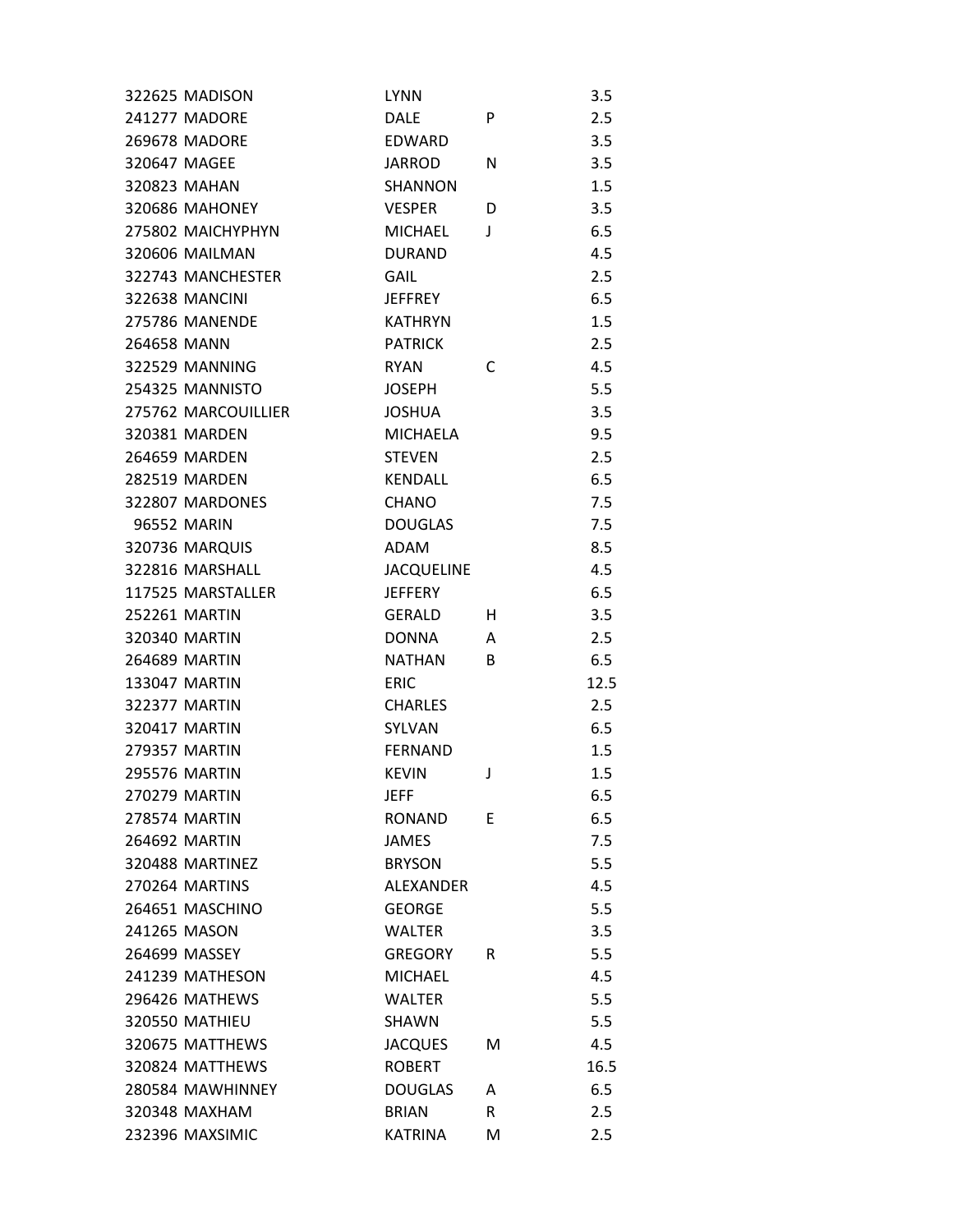| 278549 MAY            | <b>CHRISTOPHER L</b> | 1.5       |  |
|-----------------------|----------------------|-----------|--|
| 322575 MAYO           | <b>TIMOTHY</b>       | 2.5       |  |
| 312943 MCALEY         | <b>RYAN</b>          | 5.5       |  |
| 264673 MCALLISTER     | GUNNER               | 6.5       |  |
| 196836 MCALLISTER     | <b>KEVIN</b>         | 7.5       |  |
| 196825 MCARTHUR       | <b>GERALD</b>        | 3.5       |  |
| <b>282559 MCATEE</b>  | <b>BRYAN</b>         | 1.5       |  |
| 320498 MCATEER        | <b>JOHN</b>          | 5.5       |  |
| 272280 MCCABE         | <b>KRISTOPHER</b>    | 3.5       |  |
| 196845 MCCARTHY       | HENRY                | 3.5       |  |
| 298743 MCCARTHY       | <b>JOHN</b>          | 3.5       |  |
| 320654 MCCARTNEY      | <b>CHRISTOPHER D</b> | 5.5       |  |
| 322841 MCCASLIN       | <b>DEREK</b>         | 4.5       |  |
| 298784 MCCLEARY       | <b>BRUCE</b>         | 2.5       |  |
| 322419 MCCLUSKEY      | <b>TIMOTHY</b>       | 3.5       |  |
| 268185 MCCLUSKEY      | <b>JOHN</b>          | 2.5       |  |
| 298791 MCCOLLOUGHII   | MARK                 | 4.5       |  |
| 196832 MCCONMACH      | <b>JAMES</b>         | 3.5       |  |
| 320710 MCCONNELL      | <b>MICHAEL</b>       | 7.5<br>P  |  |
| 232385 MCCORMICK SR   | WILLIAM              | 5.5<br>R  |  |
| 320587 MCCOURT        | <b>TREVOR</b>        | 7.5       |  |
| 320660 MCCOURT        | JARED                | 2.5<br>P  |  |
| 322668 MCCRAY         | <b>TREVOR</b>        | 11.5      |  |
| 241248 MCCRUM         | <b>JONATHAN</b>      | 6.5       |  |
| 305623 MCCUE          | MIRANDA              | 2.5       |  |
| 241264 MCCUM          | JONATHAN             | 5.5       |  |
| 320838 MCCUTCHEON     | <b>DAVID</b>         | 9.5       |  |
| 270281 MCDONALD       | <b>COLBY</b>         | 5.5       |  |
| 276659 MCDOWELL       | <b>KEITH</b>         | 2.5       |  |
| 298736 MCELWAIN       | <b>THOMAS</b>        | 2.5       |  |
| 241288 MCGAUERN       | <b>ROLAND</b>        | 6.5<br>L  |  |
| 320553 MCGEECHAN      | <b>JOHN</b>          | 2.5       |  |
| 320505 MCGIBNEY<br>Ш  | RICHARD              | 3.5<br>E  |  |
| 254291 MCGINLEY       | <b>JASON</b>         | 4.5       |  |
| 320854 MCGLAUFLIN     | <b>PARKER</b>        | J<br>11.5 |  |
| 254286 MCGOWAN        | <b>JEFF</b>          | 6.5       |  |
| 293084 MCGOWN         | <b>JEFFERY</b>       | 6.5       |  |
| 320501 MCGRATH        | <b>DANIEL</b>        | 9.5<br>J  |  |
| <b>272265 MCGRAW</b>  | <b>WALTER</b>        | 3.5       |  |
| 282526 MCGUIRE        | <b>DILLON</b>        | 2.5<br>M  |  |
| 320328 MCINTYRE       | <b>KEVIN</b>         | 4.5       |  |
| 320407 MCKELLAR       | <b>CHRISTOPHER</b>   | 4.5       |  |
| 321531 MCKENNA        | <b>MICHAEL</b>       | 1.5       |  |
| 298727 MCKENNY        | <b>THERESA</b>       | 2.5<br>A  |  |
| <b>298763 MCKENNY</b> | <b>JACOB</b>         | 4.5<br>P  |  |
| 254295 MCKENZIE       | <b>KERRY</b>         | 5.5       |  |
| 96535 MCLAUGHLIN      | <b>DAVID</b>         | 2.5       |  |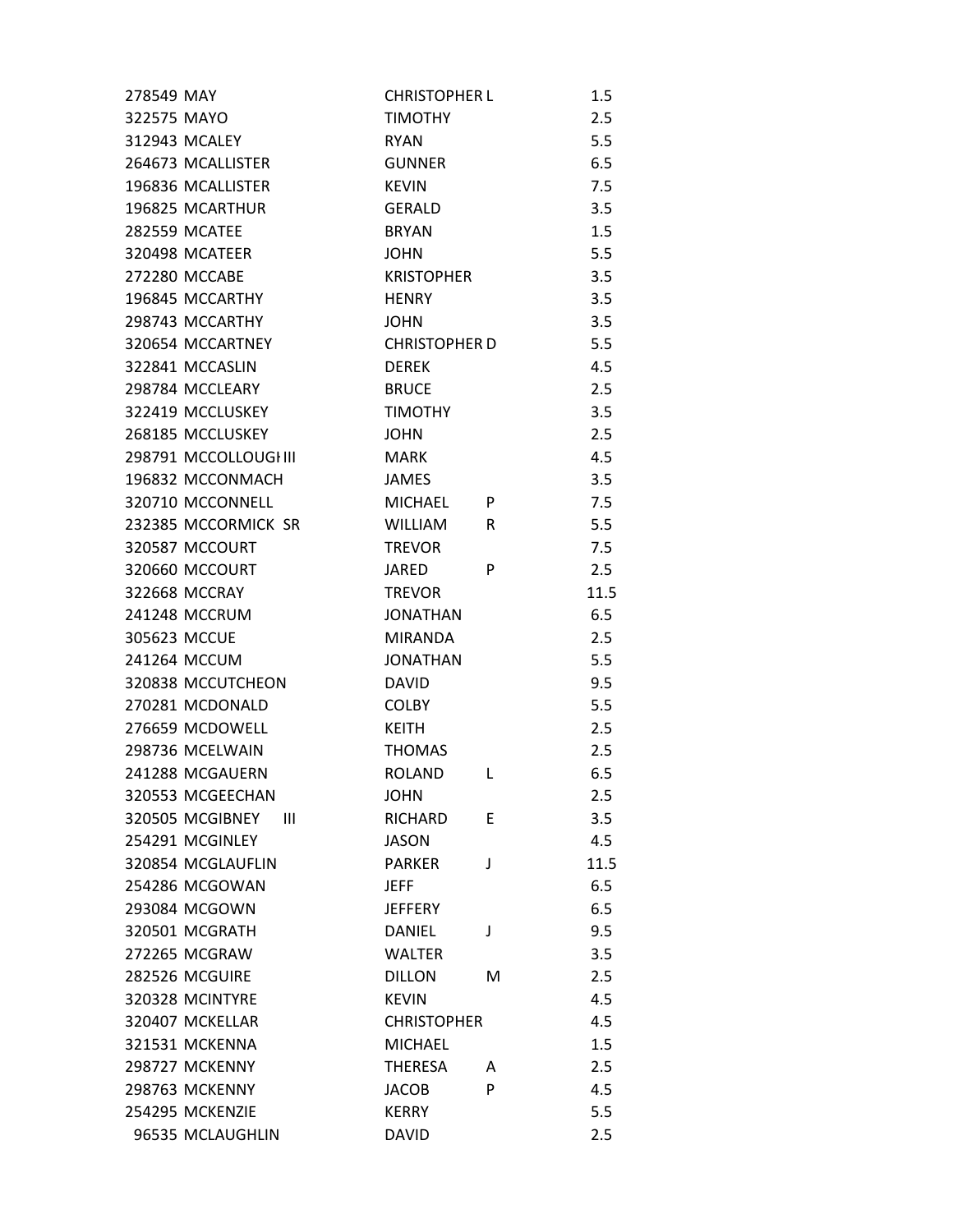|              | 320825 MCLAUGHLIN JR  |     | <b>JOSEPH</b>      |   | 1.5  |
|--------------|-----------------------|-----|--------------------|---|------|
|              | 320544 MCLAUGHLIN     |     | <b>SHAWN</b>       |   | 4.5  |
|              | 322533 MCLEAN         | JR. | <b>DANA</b>        |   | 6.5  |
|              | 320741 MCLELLAN       |     | <b>SCOTT</b>       |   | 2.5  |
|              | 264698 MCLINTIRE      |     | RAYMOND            | L | 3.5  |
|              | 241282 MCMULLEN       |     | <b>CHRISTOPHER</b> |   | 4.5  |
|              | <b>322693 MCNALLY</b> |     | CARLENE            |   | 7.5  |
|              | 322425 MCNAUGHTIN     |     | ANDREW             |   | 3.5  |
|              | 279345 MCNAUGHTON     |     | <b>CLARK</b>       |   | 2.5  |
|              | 320683 MCNEAL         |     | <b>GREGORY</b>     | A | 4.5  |
|              | 322448 MCNEISH        |     | <b>DENNIS</b>      | J | 2.5  |
|              | 312944 MCSORLEY       |     | <b>TRAVIS</b>      |   | 4.5  |
| 320662 MEA   |                       |     | <b>MICHAEL</b>     |   | 2.5  |
|              | <b>320798 MEINCKE</b> |     | <b>JOHN</b>        |   | 2.5  |
|              | <b>316376 MERCIER</b> |     | <b>PETER</b>       |   | 3.5  |
|              | <b>320489 MERRILL</b> |     | <b>DREW</b>        |   | 2.5  |
|              | 230664 MERRILL        |     | <b>TAYLOR</b>      |   | 4.5  |
|              | 316355 MERRITT        |     | <b>WALTER</b>      |   | 1.5  |
|              | <b>316372 MERRITT</b> |     | <b>SONNY</b>       |   | 7.5  |
|              | 322490 MERROW         |     | <b>ARIC</b>        |   | 3.5  |
|              | 320433 MESSIER        |     | <b>JOSHUA</b>      |   | 6.5  |
|              | 320633 METAYER        |     | <b>NICHOLAS</b>    | J | 3.5  |
|              | 241244 METCAF         |     | ZACHARY            |   | 2.5  |
| 320632 MEYER |                       |     | <b>LISA</b>        |   | 8.5  |
|              | 96540 MICHAUD         |     | <b>ROLAND</b>      |   | 1.5  |
|              | 232395 MICHAUD        |     | <b>FREDERICK</b>   |   | 7.5  |
|              | 279339 MICHAUD        |     | <b>SUEANN</b>      |   | 3.5  |
|              | 322611 MICHAUD        |     | <b>NORMA</b>       |   | 2.5  |
|              | 320682 MICHAUD        | JR  | <b>JAMES</b>       |   | 3.5  |
|              | 320363 MIHALOS        |     | <b>JOHN</b>        |   | 3.5  |
|              | 247128 MILLER         |     | ALEXANDER          |   | 12.5 |
|              | 320450 MILLER         |     | <b>FREDERICK</b>   | w | 2.5  |
|              | 241258 MILLER         |     | <b>ROBIN</b>       |   | 5.5  |
|              | 320487 MILLER         |     | DAVID              | L | 2.5  |
|              | 322398 MILLER         |     | <b>RONALD</b>      |   | 7.5  |
|              | 322549 MILLER         |     | <b>RONALD</b>      | B | 2.5  |
|              | 269679 MILLETTE       |     | <b>MARK</b>        | B | 3.5  |
|              | 320756 MILLIARD       |     | <b>WILLIAM</b>     | R | 5.5  |
|              | 320852 MILLISARD      |     | <b>WILLIAM</b>     | R | 7.5  |
|              | 96556 MIXER           |     | RAYMEND            | E | 1.5  |
|              | 322676 MOGLEY         |     | <b>NATHAN</b>      |   | 8.5  |
|              | 276641 MOOERS         |     | <b>GARY</b>        | м | 3.5  |
|              | 275768 MOONEY         | SR  | <b>DONALD</b>      | J | 1.5  |
|              | 150889 MOORE          | III | <b>JAMES</b>       | E | 1.5  |
|              | 296410 MOORE          |     | <b>KEVIN</b>       |   | 4.5  |
|              | 322551 MOORE          |     | <b>BERT</b>        |   | 3.5  |
|              | 322585 MOORE          |     | <b>JEFFREY</b>     | B | 3.5  |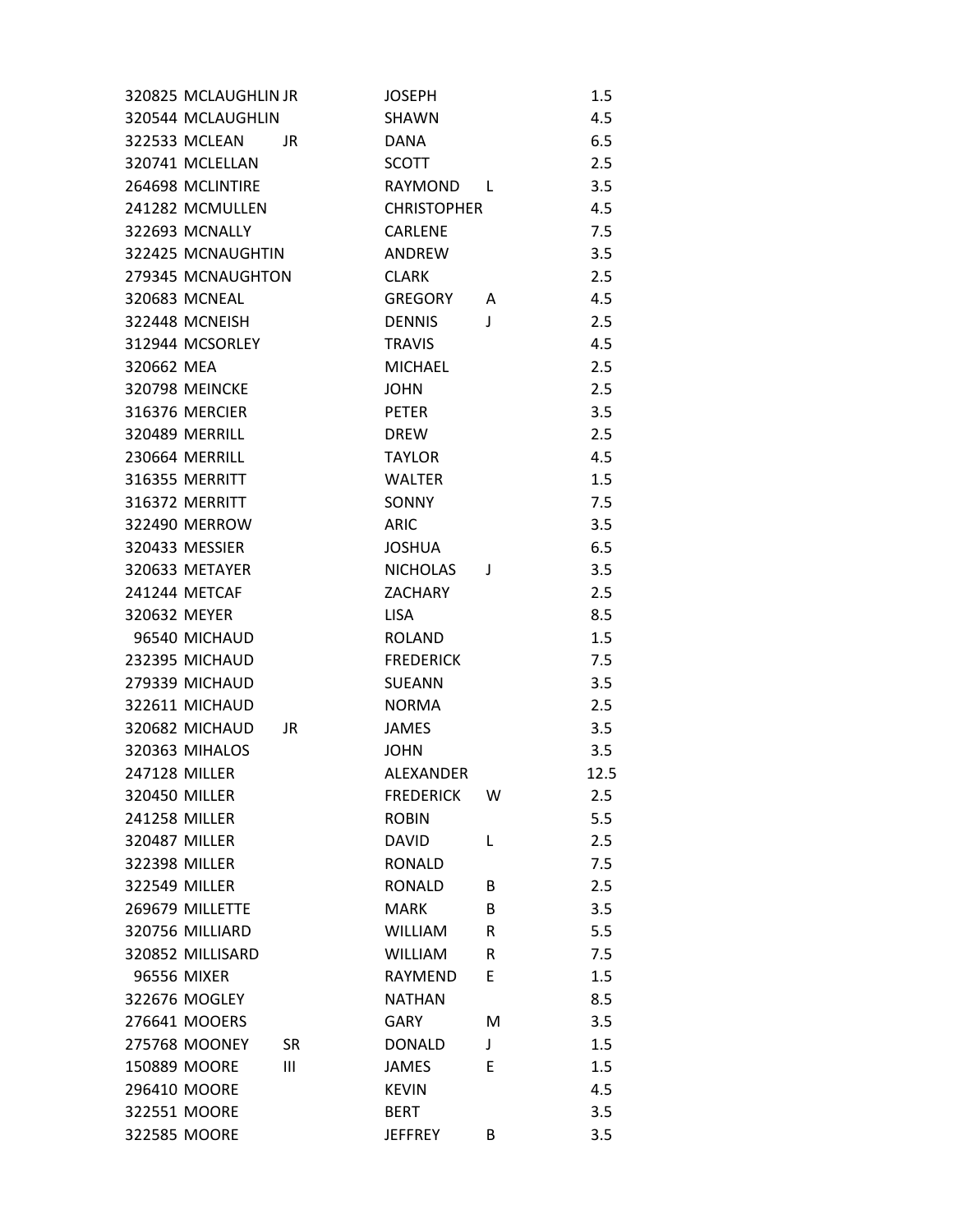| 320486 MORGAN          | GAGE            | R            | 9.5  |
|------------------------|-----------------|--------------|------|
| 322581 MORIN           | <b>RODNEY</b>   |              | 2.5  |
| 269684 MORIN           | <b>CHARLENE</b> | м            | 3.5  |
| <b>320579 MORRELL</b>  | <b>CAMERON</b>  |              | 5.5  |
| <b>320659 MORRILL</b>  | <b>DALE</b>     | A            | 1.5  |
| 278582 MORRILL         | <b>ROBERT</b>   | A            | 8.5  |
| 268173 MORRIS          | <b>DOUGLASS</b> |              | 4.5  |
| 119894 MORSE           | <b>JOSHUA</b>   |              | 4.5  |
| 320700 MORSE           | <b>TAMMY</b>    |              | 4.5  |
| 320588 MORTERO         | <b>VICTOR</b>   |              | 4.5  |
| 320800 MOSHER          | <b>ERNEST</b>   |              | 8.5  |
| <b>282566 MUNCEY</b>   | <b>VIRGIL</b>   |              | 8.5  |
| 252191 MURCH           | <b>DEBRA</b>    |              | 2.5  |
| 322515 MURGITA         | <b>DEBRA</b>    |              | 10.5 |
| 322508 MUSIELEWICS     | <b>DANIEL</b>   |              | 6.5  |
| 254290 MYER            | <b>DENNIS</b>   |              | 2.5  |
| 298749 NADEAU          | <b>DAVID</b>    |              | 10.5 |
| 295581 NADEAU          | JAY.            |              | 4.5  |
| 322683 NADEAU          | <b>BERNARD</b>  |              | 2.5  |
| 268176 NANNEREY        | <b>TOMAS</b>    |              | 4.5  |
| 196831 NASH            | <b>CARY</b>     |              | 3.5  |
| 320730 NAWOJCZYK       | <b>JOSEPH</b>   | A            | 3.5  |
| 320693 NEAL            | <b>DONALD</b>   |              | 2.5  |
| 322521 NEBZYDOSKI      | <b>FRANCIS</b>  |              | 5.5  |
| 320799 NELSON          | <b>DANNY</b>    |              | 13.5 |
| 320763 NELSON          | <b>MARK</b>     | A            | 7.5  |
| 322612 NEUMAN          | <b>JEFF</b>     |              | 2.5  |
| <b>232580 NEURATH</b>  | <b>JEFFREY</b>  |              | 11.5 |
| 320499 NEWBERRY        | <b>HOWARD</b>   |              | 2.5  |
| 320408 NEWBRONGH       | <b>RICHARD</b>  |              | 9.5  |
| 272266 NICHOLAS<br>JR  | <b>PETER</b>    |              | 11.5 |
| 295568 NICHOLS         | <b>GEORGE</b>   |              | 1.5  |
| 278546 NICKERSON       | <b>MARK</b>     |              | 2.5  |
| 269690 NILHERON<br>JR. | <b>DAVID</b>    | A            | 3.5  |
| <b>322367 NORRIS</b>   | <b>HAYDEN</b>   | <b>LANCE</b> | 4.5  |
| <b>270267 NORRIS</b>   | <b>COLE</b>     | M            | 1.5  |
| <b>320539 NOWICKI</b>  | <b>ALAN</b>     | J            | 11.5 |
| 241229 NOYES           | LAWRENCE        | D            | 3.5  |
| 320525 NUGENT          | <b>TIMOTHY</b>  |              | 2.5  |
| 295562 NUTE            | <b>KIRBY</b>    |              | 4.5  |
| 282524 OAKES           | <b>AARON</b>    |              | 3.5  |
| <b>320599 OCKOVIC</b>  | RICHARD         |              | 7.5  |
| 320518 OCONNOR         | <b>KEVIN</b>    |              | 3.5  |
| 322411 OCONNOR         | <b>ARTHUR</b>   |              | 2.5  |
| 268187 OCONNOR         | <b>JONATHAN</b> |              | 2.5  |
| 320696 OCONNOR         | <b>GARRETT</b>  | C            | 3.5  |
| 322535 OLEARY          | <b>TREVOR</b>   | J            | 5.5  |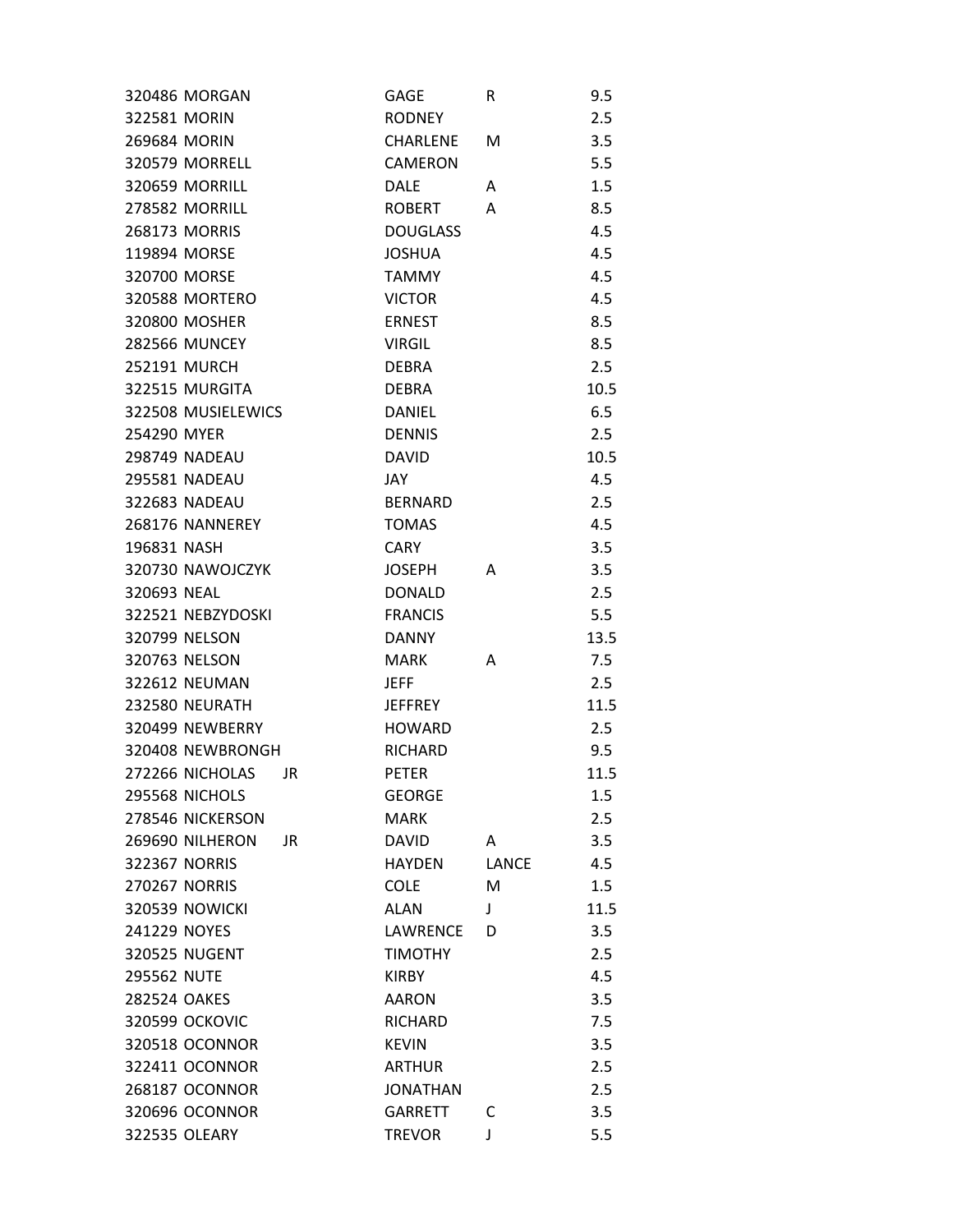| 322588 OLEARY         |           | <b>JESSICA</b> |               | 9.5  |
|-----------------------|-----------|----------------|---------------|------|
| 320679 OLEARY         |           | <b>BRENDA</b>  |               | 9.5  |
| 278578 OLSON          |           | JAMES          | A             | 10.5 |
| 298755 ORR            |           | <b>WAYNE</b>   |               | 2.5  |
| 298776 ORR            |           | <b>MICHAEL</b> | <b>HOWARD</b> | 3.5  |
| 316378 OSBORNE        |           | PAUL           |               | 1.5  |
| 272274 OSGOOD         |           | <b>DOUG</b>    |               | 4.5  |
| 254323 OUELLETTE      |           | <b>CORY</b>    |               | 2.5  |
| 252262 OUELLETTE      |           | ADAM           |               | 7.5  |
| 96547 OUELLETTE       |           | <b>MEGAN</b>   |               | 5.5  |
| 134679 OUELLETTE      |           | <b>BRANDON</b> |               | 6.5  |
| 96555 OUELLETTE       |           | <b>ROBERT</b>  |               | 6.5  |
| 320619 OVERLOCK       |           | <b>JUSTIN</b>  |               | 11.5 |
| 293282 OWEN           |           | DAYLE          | м             | 1.5  |
| 320664 OXTON          |           | <b>COLETTE</b> |               | 6.5  |
| <b>298750 PACKARD</b> |           | <b>HARVEY</b>  |               | 2.5  |
| 241266 PAGE           |           | <b>CATHY</b>   |               | 5.5  |
| 293065 PAINE          |           | <b>TYLER</b>   |               | 7.5  |
| 298723 PALMER         |           | <b>DANIEL</b>  | R             | 5.5  |
| 320465 PALMER         | JR        | ORRIN          | н             | 5.5  |
| 320566 PARADIS        |           | <b>JUSTIN</b>  | B             | 3.5  |
| 320866 PARADIS        |           | APRIL          |               | 3.5  |
| 298768 PARADIS        |           | <b>KEVIN</b>   | R             | 8.5  |
| 322418 PARENT         |           | <b>GENE</b>    |               | 4.5  |
| 298724 PARKER         |           | <b>DAVID</b>   |               | 7.5  |
| 322741 PARKER         |           | JAMES          | м             | 6.5  |
| 320639 PATCHELL       |           | <b>LUCAS</b>   |               | 5.5  |
| 312947 PATNEAYDE      |           | <b>MATTHEW</b> |               | 6.5  |
| 298772 PATRIDGE       |           | <b>DONALD</b>  |               | 5.5  |
| 296423 PATRYN         |           | <b>MARK</b>    |               | 4.5  |
| 134674 PATRYN         |           | <b>STEPHEN</b> | м             | 2.5  |
| 268190 PATTERSON      |           | ALYSSA         |               | 2.5  |
| 247136 PATTON         |           | <b>STEPHEN</b> |               | 2.5  |
| 119883 PATUS          |           | <b>RUDOLF</b>  |               | 2.5  |
| 119884 PATUS          |           | <b>PAUL</b>    | J             | 2.5  |
| 264656 PAUL           |           | <b>DAVID</b>   |               | 5.5  |
| 254315 PEASE          |           | <b>EDGAR</b>   |               | 5.5  |
| 150895 PEASLEE        |           | <b>CAMERON</b> |               | 2.5  |
| 241256 PEERS          |           | <b>DANIEL</b>  |               | 4.5  |
| 320409 PEIFFER        |           | ANDREW         | M             | 2.5  |
| 320845 PEIRCE         | JR.       | <b>GLENN</b>   |               | 7.5  |
| 320321 PELKEY         | <b>SR</b> | RICHARD        | A             | 8.5  |
| 322441 PELLETIER      |           | <b>OLIVIA</b>  |               | 2.5  |
| 96544 PELLETIER       |           | <b>HERMAN</b>  |               | 1.5  |
| 96562 PELLETIER       |           | <b>ROLAND</b>  |               | 2.5  |
| 322494 PELLETIER      |           | <b>TROY</b>    |               | 7.5  |
| 134678 PENDLETEN      |           | <b>ERIC</b>    |               | 7.5  |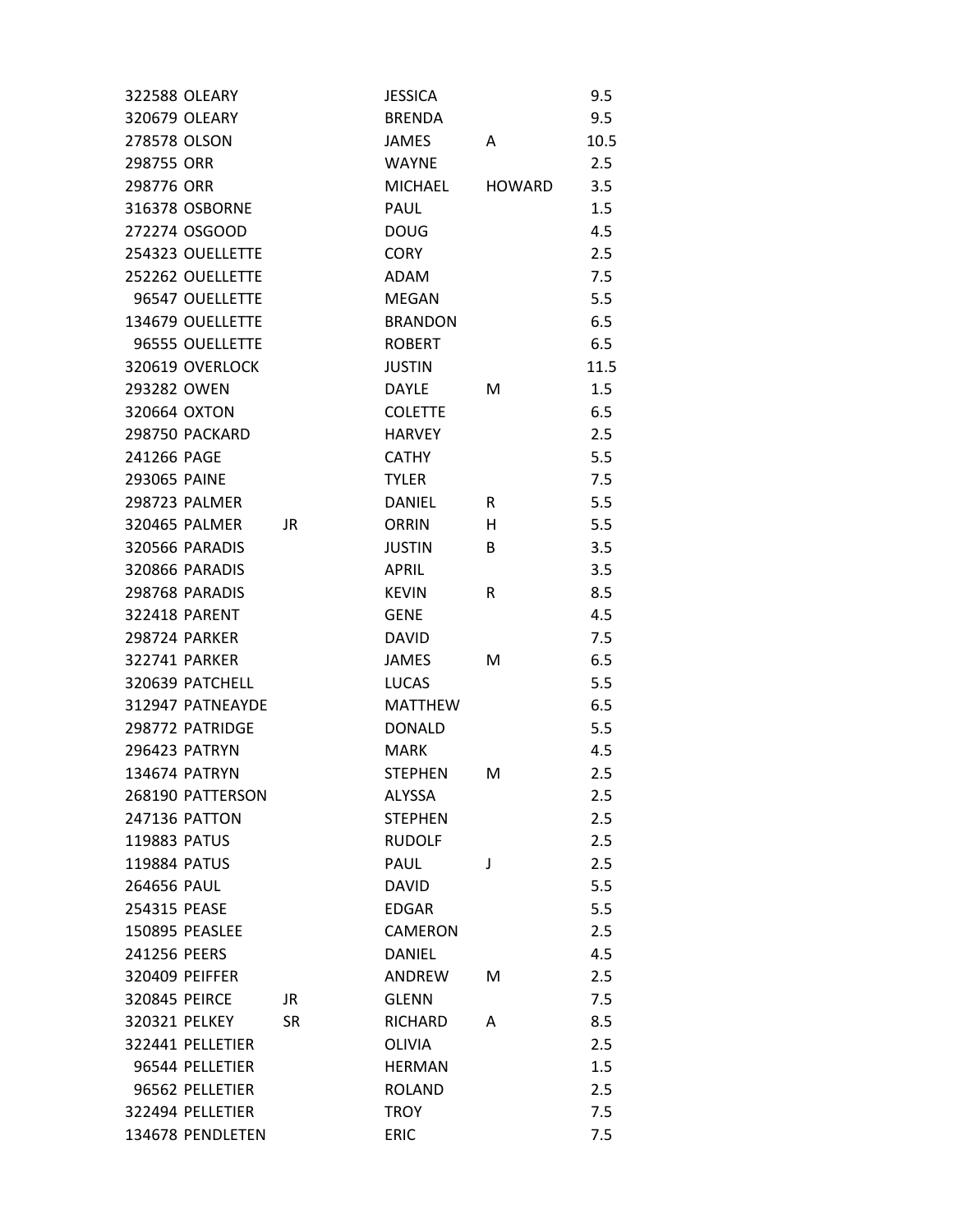|                      | 322374 PENDLETON        | <b>SHARON</b>   | E  | 7.5  |
|----------------------|-------------------------|-----------------|----|------|
|                      | 279342 PENNER           | <b>KYLE</b>     |    | 2.5  |
| 322475 PEPKA         |                         | <b>MARY</b>     |    | 9.5  |
|                      | 320687 PERRAULT         | <b>TREVOR</b>   |    | 2.5  |
|                      | 322832 PERREAULT<br>JR. | <b>JULES</b>    |    | 6.5  |
|                      | 322371 PERRINO          | <b>MARC</b>     | A  | 2.5  |
| 320729 PERRY         |                         | WARD            | W  | 2.5  |
|                      | 320692 PETERSON         | <b>OLIVER</b>   |    | 3.5  |
|                      | 322752 PETERSON         | <b>THERESA</b>  |    | 3.5  |
|                      | 241225 PETERSON         | <b>CHAD</b>     |    | 3.5  |
| 322405 PETRIE        |                         | SAMUEL          |    | 8.5  |
| 321540 PETRIN        |                         | <b>DEBORAH</b>  |    | 4.5  |
|                      | 269480 PETRUZZIELLO     | <b>ARMANDO</b>  |    | 6.5  |
| 322493 PETRY         |                         | <b>SCOTT</b>    |    | 4.5  |
| 320375 PETTIT        |                         | <b>JEFFERY</b>  | D  | 8.5  |
| <b>275772 PHILIP</b> |                         | <b>PHIL</b>     |    | 3.5  |
|                      | 278565 PHILLIPS         | <b>DAVID</b>    |    | 5.5  |
|                      | 275805 PHILLIPS         | <b>GABRIEL</b>  |    | 2.5  |
|                      | 241283 PHILLIPS         | <b>COLIN</b>    | v  | 2.5  |
| <b>278585 PICARD</b> |                         | <b>SHARON</b>   |    | 4.5  |
|                      | 320776 PICKERING        | <b>DUSTIN</b>   |    | 1.5  |
|                      | 320336 PICKERING        | DANIEL          | H. | 6.5  |
| 268191 PIERCE        |                         | <b>HAROLD</b>   |    | 3.5  |
| 298732 PIERCE        |                         | <b>DWAYNE</b>   |    | 8.5  |
|                      | 322600 PIETROWICZ       | <b>JOSEPH</b>   |    | 8.5  |
|                      | 275807 PINCHETT         | <b>JEREMY</b>   |    | 2.5  |
| 280598 PINE          |                         | <b>ERNEST</b>   | A  | 4.5  |
| <b>264669 PINEAU</b> |                         | EDWARD          |    | 3.5  |
| 119889 PINEAU        |                         | <b>NICHOLAS</b> | A  | 8.5  |
| 309198 PINEO         |                         | <b>NICK</b>     |    | 4.5  |
| 268180 PINET         |                         | <b>WILLIAM</b>  | J  | 5.5  |
|                      | <b>312988 PINGREE</b>   | <b>BRIAN</b>    |    | 12.5 |
|                      | <b>293086 PINKHAM</b>   | <b>GREGORY</b>  |    | 1.5  |
| 254311 PLACE         |                         | <b>HAROLD</b>   | E  | 2.5  |
|                      | 320869 PLAISTER         | <b>COOPER</b>   | A  | 2.5  |
| <b>254320 PLANTE</b> |                         | RICHARD         |    | 5.5  |
| 322459 PLISSEY       |                         | LANE            |    | 4.5  |
|                      | <b>322472 PLOURDE</b>   | <b>AUSTIN</b>   |    | 7.5  |
|                      | 322499 PLOURDE          | <b>JOHN</b>     |    | 9.5  |
|                      | 295578 PLUMMER          | <b>HOWARD</b>   |    | 3.5  |
|                      | 119886 PLUMMER          | <b>WAYNE</b>    | н  | 3.5  |
|                      | 298753 PLUMMER          | <b>FRANCIS</b>  | A  | 12.5 |
|                      | 278567 POIRIER          | <b>DANIEL</b>   | G  | 8.5  |
|                      | 279351 POITRAS          | RICHARD         | L  | 9.5  |
|                      | 320509 POMEROY          | <b>DAVID</b>    | A  | 10.5 |
| 322796 POND          |                         | <b>JASON</b>    |    | 2.5  |
|                      | 241274 POOLER           | <b>LOGAN</b>    |    | 1.5  |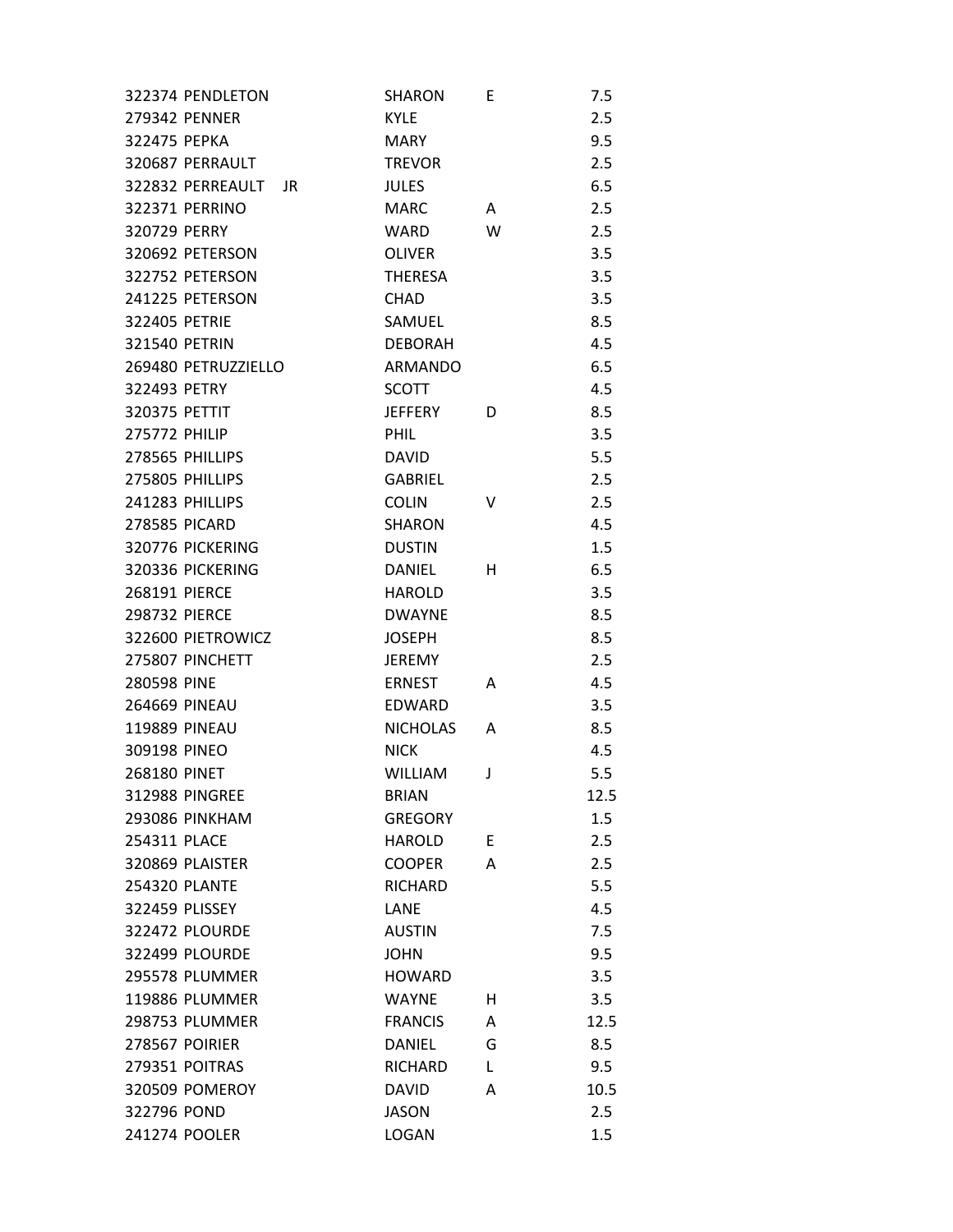| <b>270280 PORTER</b> |     | <b>TED</b>      |   | 3.5  |
|----------------------|-----|-----------------|---|------|
| 322504 PORTER        |     | <b>TYSON</b>    |   | 2.5  |
| 320834 POTE          | JR  | <b>IRA</b>      |   | 13.5 |
| 264660 POTTER        |     | <b>KAREN</b>    |   | 3.5  |
| 320537 POULIN        |     | <b>TRAVIS</b>   | S | 3.5  |
| 268165 POULIOT       |     | LEAH            | Ε | 3.5  |
| 322376 POWELL        |     | <b>RONALD</b>   | M | 4.5  |
| 320335 POWERS        |     | RALPH           | D | 2.5  |
| 269483 PRATT         |     | <b>DONALD</b>   |   | 5.5  |
| 319255 PRENTICE      |     | <b>MICHAEL</b>  | J | 6.5  |
| 320719 PRESCOTT      |     | <b>JOSEPH</b>   | D | 3.5  |
| 296428 PRESLEY       |     | <b>JAMES</b>    |   | 9.5  |
| 322375 PROCTOR       |     | <b>STEPHEN</b>  | A | 3.5  |
| 322524 PROCTOR       |     | <b>JON</b>      |   | 8.5  |
| 320722 PROCTOR       |     | <b>RAVIS</b>    | A | 10.5 |
| 316395 PROUT         | JR  | <b>ROLAND</b>   |   | 1.5  |
| 196849 PROVENCHER    |     | <b>JAMES</b>    |   | 4.5  |
| 322746 Pullen        |     | Jeanine         |   | 4.5  |
| 232567 PULSONI       |     | <b>FRANCIS</b>  | E | 10.5 |
| 322387 PURINGTON     |     | <b>KYLE</b>     |   | 5.5  |
| 320360 PUSHAW        |     | <b>MAYNARD</b>  |   | 7.5  |
| 320359 PUSHAW        |     | SAMANDTHA       |   | 2.5  |
| 320626 PUSHAW        |     | <b>MAYNARD</b>  |   | 3.5  |
| 295561 QUALEY        |     | <b>BRENDA</b>   | J | 6.5  |
| <b>196830 QUINCY</b> |     | LAUENA          |   | 2.5  |
| 254289 QUIRION       |     | CARL            |   | 3.5  |
| 321546 QUIRION       |     | <b>THOMAS</b>   |   | 9.5  |
| 298733 QUIRION       |     | <b>GARY</b>     | L | 3.5  |
| 298773 QUIRRION      |     | <b>HUNTER</b>   |   | 7.5  |
| 322464 QUIST         |     | <b>JOSHUA</b>   |   | 6.5  |
| 241285 RAINES        |     | <b>ROBERT</b>   |   | 2.5  |
| 276654 RANCOURT      |     | REGINALD        |   | 2.5  |
| 298785 RANCOURT      |     | <b>MARSHALL</b> |   | 5.5  |
| 320555 RANCOURT      |     | <b>MEGAN</b>    |   | 2.5  |
| 320734 RAVEN         |     | <b>KEVIN</b>    |   | 2.5  |
| 264679 RAY           |     | <b>DONALD</b>   |   | 6.5  |
| 295563 RAY           |     | <b>WAYNE</b>    |   | 3.5  |
| 322369 RAYAL         |     | <b>KERREN</b>   | L | 5.5  |
| 320520 RAYBOURN      |     | <b>DUSTIN</b>   | C | 3.5  |
| 247127 RAYE          |     | <b>MERLE</b>    | L | 4.5  |
| 320666 RAYMOND       |     | <b>GERARD</b>   | D | 4.5  |
| 320561 RAYMOND       |     | <b>CODY</b>     | W | 3.5  |
| 320652 RAYMOND       |     | <b>CHANCE</b>   |   | 2.5  |
| 320383 READER        | JR. | <b>GEORGE</b>   |   | 6.5  |
| 322397 REAUTTER      |     | <b>DEAN</b>     |   | 3.5  |
| 322430 REAY          |     | <b>MAYA</b>     |   | 9.5  |
| 276667 REGA          |     | <b>EUGENE</b>   |   | 5.5  |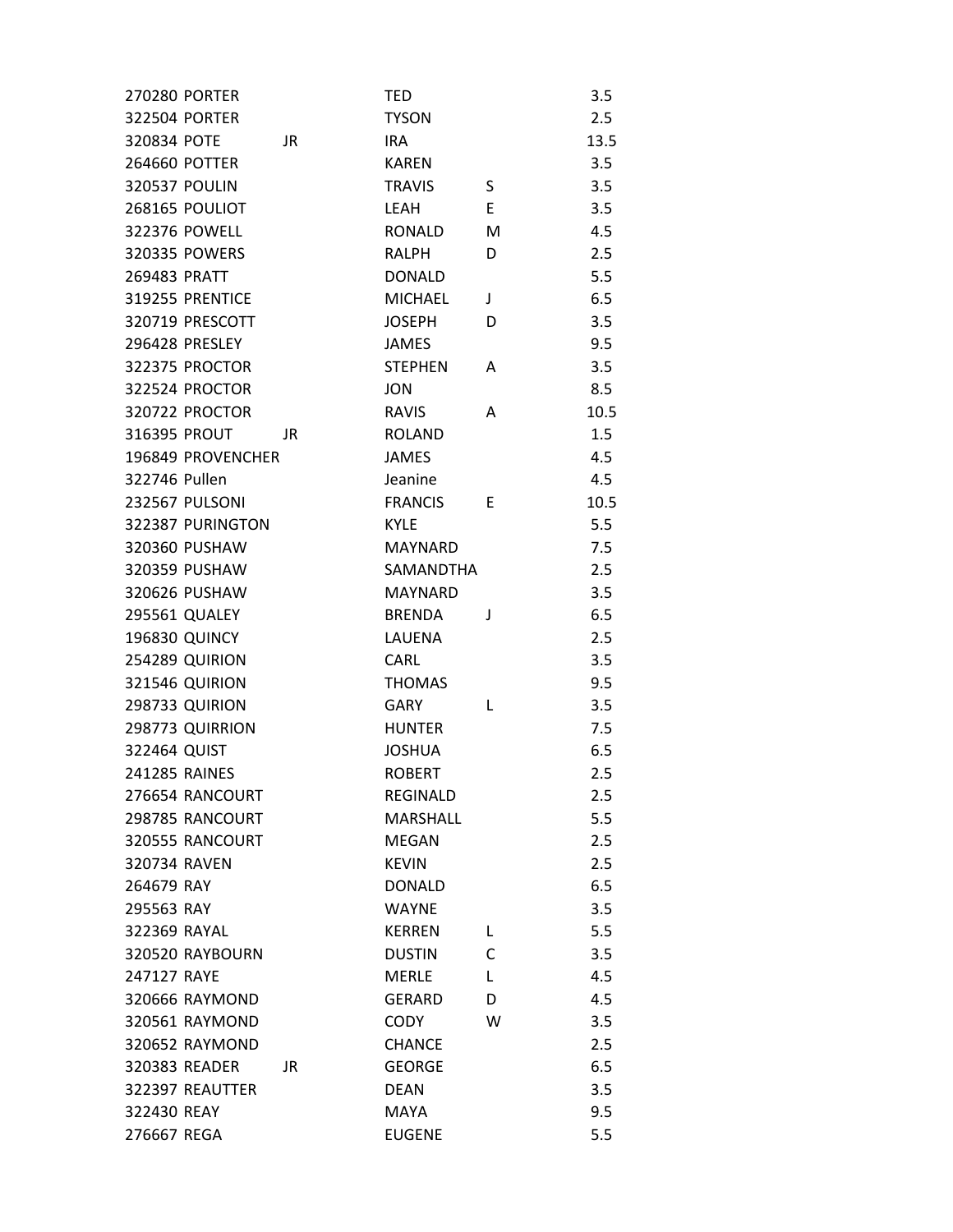| 320837 REGO          |                       |              | <b>TIMOTHY</b>   | Α | $1.5\,$ |
|----------------------|-----------------------|--------------|------------------|---|---------|
|                      | 254265 REIFSCHNEDER   |              | <b>MARK</b>      | A | 4.5     |
|                      | 320850 RENFRO         |              | <b>ROXANN</b>    |   | 14.5    |
| 312997 RENY          |                       |              | <b>MATTHEW</b>   |   | 3.5     |
|                      | 254310 REYNOLDS       |              | <b>CHASE</b>     | A | 8.5     |
|                      | 320814 REYNOLDS       |              | <b>JOHN</b>      | R | 3.5     |
|                      | 320584 REYNOLDS       |              | <b>ISIAH</b>     | T | 2.5     |
|                      | 296411 RHODES         |              | <b>NEVIN</b>     |   | 1.5     |
|                      | 322510 RICCARDI       |              | <b>RONALD</b>    |   | 6.5     |
| 232388 RICH          |                       | JR.          | <b>JOHN</b>      |   | 6.5     |
|                      | <b>322729 RICHARD</b> |              | <b>JEFFREY</b>   |   | 3.5     |
|                      | 320533 RICHARDS       |              | <b>BRANDON</b>   |   | 2.5     |
|                      | 312996 RICHARDS       |              | <b>LINWOOD</b>   |   | 4.5     |
|                      | 316383 RICHARDS       | $\mathbf{H}$ | <b>PHILLIP</b>   |   | 5.5     |
|                      | 320844 RICHARDSON     |              | SHARON           |   | 9.5     |
| <b>254297 RICKER</b> |                       |              | REBECCA          |   | 5.5     |
| <b>322595 RICKER</b> |                       |              | <b>CORY</b>      |   | 2.5     |
|                      | 270268 RIDEOUT        |              | <b>EMIL</b>      |   | 5.5     |
| 298771 RIDLEY        |                       |              | <b>DOUGLAS</b>   | G | 2.5     |
|                      | 320514 RINDFUSS       | JR           | <b>ROBERT</b>    |   | 6.5     |
| 322660 RIPLEY        |                       |              | <b>ARTHUR</b>    |   | 10.5    |
|                      | 282543 RIVARD         |              | JACOB            |   | 2.5     |
|                      | 232574 ROBBINS        |              | <b>JAMES</b>     | N | 6.5     |
|                      | 322674 ROBBINS        |              | <b>ALDEN</b>     |   | 5.5     |
|                      | 322382 ROBERGE        |              | <b>AUTHUR</b>    |   | 9.5     |
|                      | 241295 ROBERT         |              | <b>FREDERICK</b> |   | 2.5     |
|                      | 320648 ROBERTS        | JR           | <b>PAUL</b>      |   | 3.5     |
|                      | 320413 ROBERTS        |              | <b>PATRICK</b>   |   | 8.5     |
|                      | 117523 ROBERTS        |              | <b>RONALD</b>    | L | 0.5     |
|                      | 254306 ROBERTS        |              | OMAR             |   | 6.5     |
|                      | 282517 ROBERTSON      |              | <b>RONALD</b>    |   | 3.5     |
|                      | 321545 ROBINSON       |              | <b>MICHAEL</b>   |   | 1.5     |
|                      | 275808 ROBINSON       |              | <b>MARIE</b>     |   | 3.5     |
|                      | 321758 ROBINSON       |              | <b>ROBERT</b>    | C | 6.5     |
|                      | 320615 ROBINSON       |              | <b>JESSE</b>     | L | 3.5     |
|                      | 320580 ROBINSON       |              | <b>ERIC</b>      |   | 7.5     |
|                      | <b>232568 ROCQUE</b>  |              | <b>JOSHUA</b>    | P | 7.5     |
|                      | 254272 RODWAY         |              | <b>DAVID</b>     | J | 7.5     |
|                      | 278566 ROGALA         |              | <b>EDWARD</b>    | A | 3.5     |
|                      | 322685 ROGERS         |              | <b>JOHN</b>      | A | 2.5     |
|                      | 293093 ROMINE         |              | LENARD           |   | 2.5     |
|                      | 276642 ROMMEL         |              | <b>CHARLES</b>   | D | 1.5     |
|                      | <b>320322 RONDEAN</b> |              | <b>ROBERT</b>    |   | 10.5    |
| 96545 ROOP           |                       |              | <b>PHILIP</b>    |   | 1.5     |
| 320365 ROOT          |                       |              | <b>NICOLE</b>    | м | 2.5     |
|                      | 322594 ROSSETTI       |              | <b>ANTHONY</b>   |   | 2.5     |
|                      | 320421 ROSSIGNOL      |              | <b>GILBERT</b>   | R | 2.5     |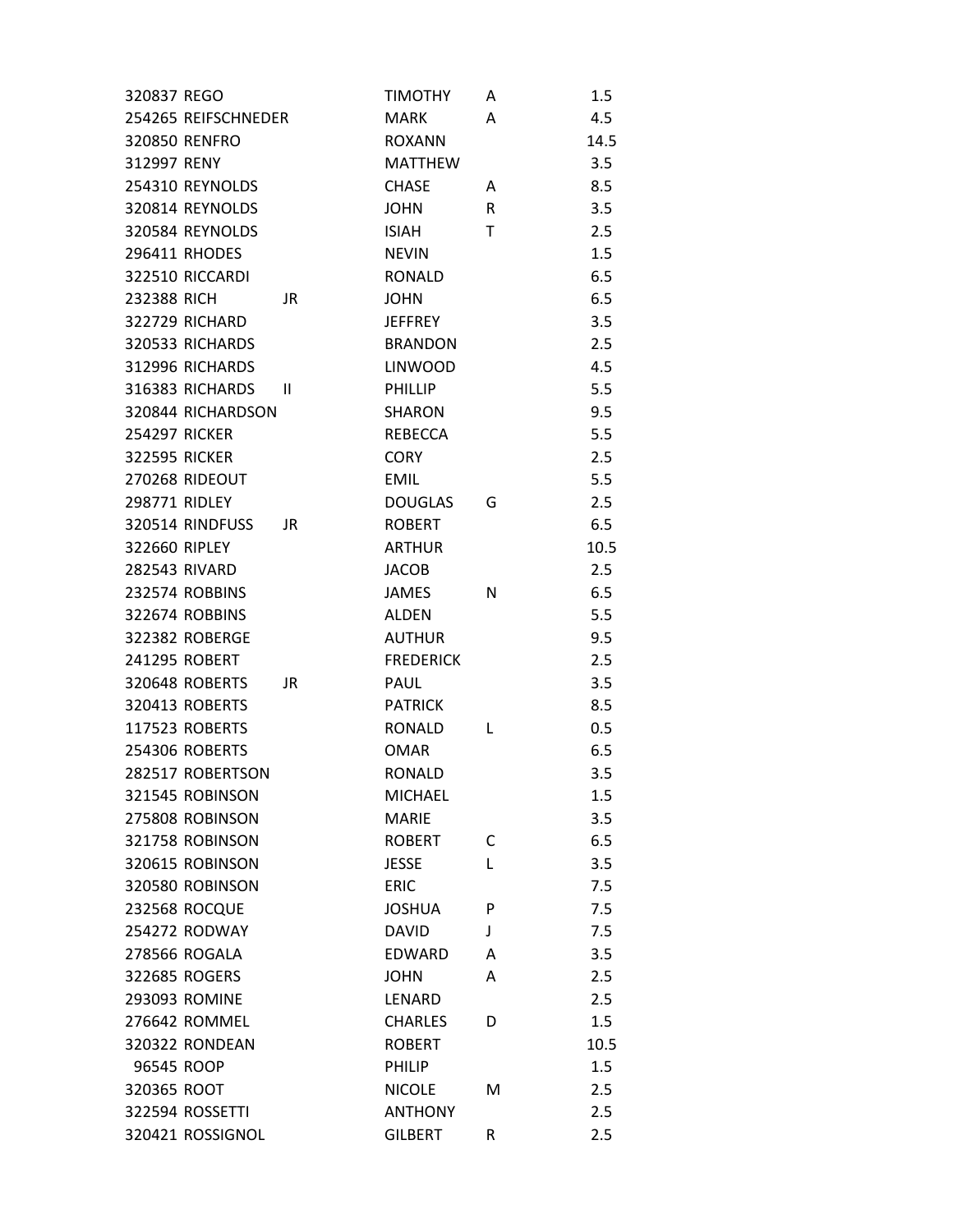| 279344 ROUSE         |                       | Ш         | <b>THOMAS</b>      |   | 2.5  |
|----------------------|-----------------------|-----------|--------------------|---|------|
|                      | 293281 ROUSSEL        |           | <b>CHRISTINA</b>   |   | 10.5 |
|                      | 316360 ROUSSEL        |           | <b>FERNAND</b>     |   | 1.5  |
| 276672 ROUX          |                       |           | <b>DONALD</b>      |   | 1.5  |
| 276644 ROWE          |                       | Ш         | ANDREW             | P | 2.5  |
| 320401 ROYAL         |                       |           | <b>BRYCE</b>       |   | 4.5  |
|                      | 241234 ROZENSKI       |           | <b>JOHN</b>        |   | 2.5  |
|                      | 96539 RUPERT          |           | <b>EDWARD</b>      |   | 3.5  |
|                      | 295579 RUSSELL        |           | <b>JOSEPH</b>      | E | 1.5  |
|                      | 320646 RUSSELL        |           | LARRY              | D | 2.5  |
|                      | 254303 RUSSELL        |           | <b>MARK</b>        |   | 5.5  |
| 247133 RYDER         |                       |           | <b>COLLIN</b>      |   | 1.5  |
| <b>282525 SABINE</b> |                       |           | <b>CHRISTOPHER</b> |   | 4.5  |
|                      | 278553 SAMUEL         |           | <b>WARREN</b>      |   | 1.5  |
|                      | 264682 SAMUELS        |           | <b>SADIE</b>       |   | 2.5  |
|                      | 241291 SANFORD        |           | <b>RICHARD</b>     |   | 6.5  |
|                      | 247130 SANTOS         |           | <b>NOLI</b>        | М | 2.5  |
|                      | 320370 SARGEBT        |           | <b>ISOM</b>        |   | 4.5  |
|                      | 264690 SARGENT        |           | SCOTT              | К | 5.5  |
|                      | 252187 SAUCIER        |           | <b>GERALD</b>      |   | 1.5  |
|                      | 322696 SAUCIER        |           | <b>TIMMY</b>       |   | 2.5  |
| 321441 SAUER         |                       |           | RANDALL            |   | 3.5  |
|                      | 316363 SAUNDERS       |           | <b>SCOTT</b>       |   | 5.5  |
|                      | 320376 SAVAGE         |           | <b>RICHARD</b>     |   | 2.5  |
|                      | 278558 SAVAGZAU       |           | <b>DYLAN</b>       | м | 10.5 |
|                      | 241294 SAWYER         |           | <b>CLIFTON</b>     |   | 1.5  |
|                      | 316283 SCHAEFER       |           | <b>THOMAS</b>      | J | 0.5  |
|                      | 322787 SCHARBONEAU    |           | <b>GREG</b>        |   | 10.5 |
|                      | 264684 SCHLICHTING    |           | <b>DOUG</b>        |   | 2.5  |
|                      | 322412 SCHMAL         |           | SAMUEL             |   | 4.5  |
|                      | 320663 SCHMOLLER      |           | <b>THOMAS</b>      |   | 4.5  |
|                      | 298797 SCHOFIELD      | JR        | <b>RAYMOND</b>     | J | 2.5  |
|                      | <b>282532 SCHUCK</b>  |           | <b>TIMOTHY</b>     |   | 4.5  |
|                      | 295573 SCHUREMAN      |           | <b>JAMES</b>       |   | 4.5  |
|                      | 268167 SCHUTTERT      |           | <b>JOSEPH</b>      |   | 10.5 |
| 322556 SCOTT         |                       |           | <b>ERIC</b>        | J | 5.5  |
| 320405 SCOTT         |                       |           | <b>KAREN</b>       |   | 6.5  |
| 276650 SCOTT         |                       |           | <b>ROBERT</b>      |   | 3.5  |
|                      | 322452 SCOUIL         |           | <b>JAMES</b>       |   | 6.5  |
|                      | 322830 SCRANTON       |           | <b>GEORGE</b>      |   | 2.5  |
|                      | 298747 SCRIBNER       |           | <b>KATIE</b>       |   | 6.5  |
| 320589 SEARS         |                       |           | <b>JOSEPH</b>      | C | 6.5  |
| 322438 SEARS         |                       |           | <b>JEREMY</b>      |   | 3.5  |
|                      | 278554 SEIGERS        | <b>SR</b> | <b>GERALD</b>      | N | 2.5  |
| 322596 SENEY         |                       |           | <b>THEODORE</b>    |   | 3.5  |
|                      | <b>323157 SEURNUC</b> |           | <b>GORDON</b>      |   | 0.5  |
|                      | 320502 SEVIGNY        |           | JOE                |   | 6.5  |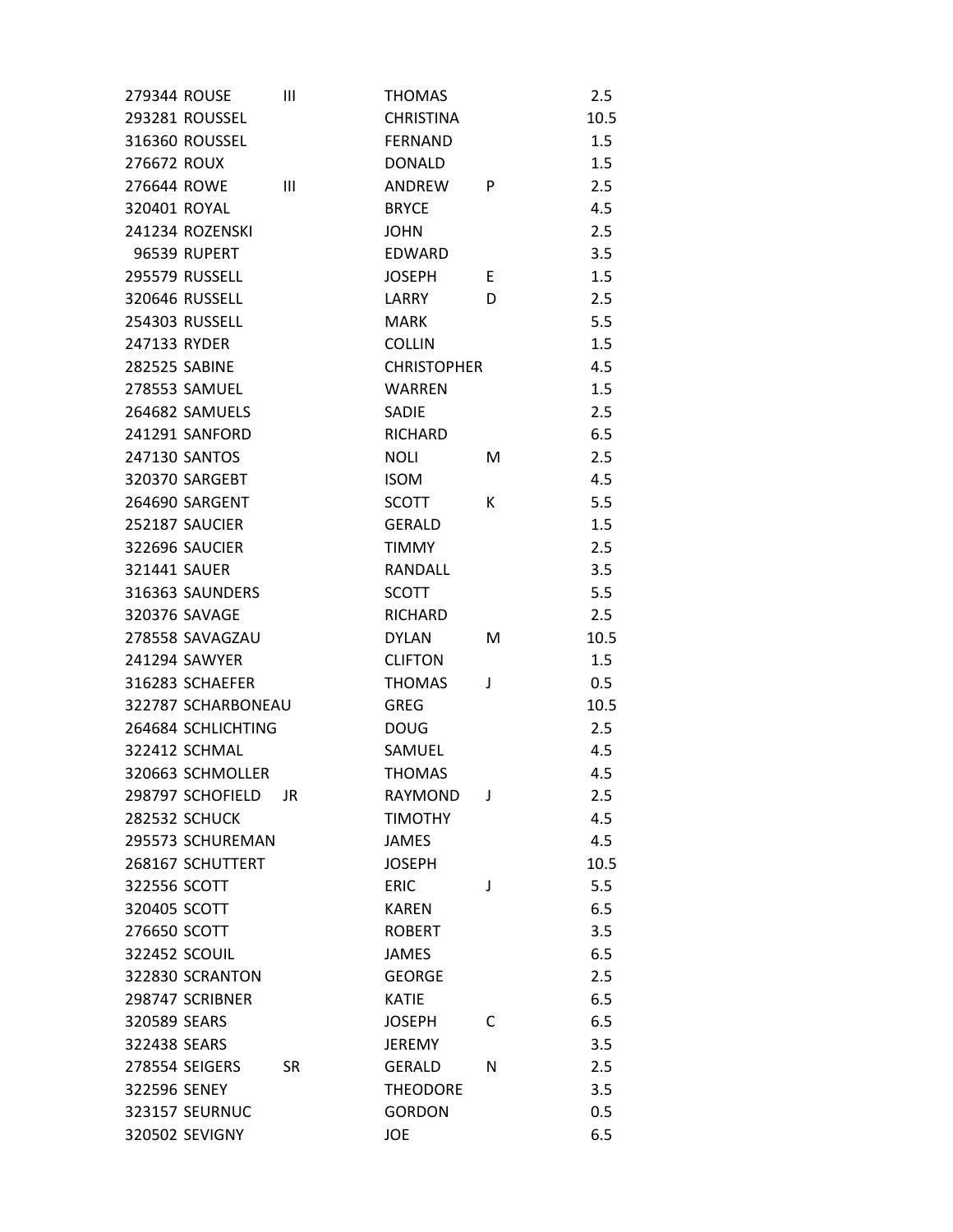| 312929 SEWELL         |    | <b>LUCAS</b>     |   | 2.5  |
|-----------------------|----|------------------|---|------|
| 320420 SHARP          |    | VANESSA          |   | 3.5  |
| 320601 SHARP          |    | <b>JOSHUA</b>    | Т | 2.5  |
| 320506 SHAW           |    | <b>MATTHEW</b>   |   | 4.5  |
| 320377 SHAW           |    | <b>FORREST</b>   | D | 4.5  |
| 321542 SHELMAN        |    | <b>JAMES</b>     | E | 5.5  |
| 264671 SHELTON        |    | <b>DAVID</b>     |   | 6.5  |
| 321535 SHELTON        |    | <b>RICKY</b>     |   | 5.5  |
| 276645 SHERBURNE      |    | <b>NATHAN</b>    |   | 2.5  |
| 282523 SHIBLES        |    | ALLEN            |   | 3.5  |
| 322372 SHIELDS        |    | <b>MARK</b>      | G | 2.5  |
| 275784 SHINA          |    | MARGARET         | J | 2.5  |
| 320337 SHIRLAND       |    | <b>FREDERICK</b> |   | 5.5  |
| 320617 SHOREY         |    | <b>DAVID</b>     |   | 2.5  |
| 275788 SIATRAS        |    | <b>TARA</b>      |   | 1.5  |
| 322370 SICOTTE        |    | <b>TIMOTHY</b>   |   | 4.5  |
| 312942 SILVESTRO      | JR | <b>FRANK</b>     |   | 4.5  |
| 320396 SIMMONS        |    | <b>JUSTYN</b>    |   | 4.5  |
| 320688 SIMMONS        |    | <b>TODD</b>      | A | 4.5  |
| 320678 SIMMONS        |    | ABDEN            |   | 4.5  |
| 322745 SINCLAIR       |    | <b>DAVID</b>     |   | 2.5  |
| 322642 SINIARD        |    | <b>BERT</b>      |   | 7.5  |
| 322513 SIROIS         |    | <b>NATHAN</b>    |   | 2.5  |
| 320771 SIROIS         |    | <b>LISA</b>      |   | 2.5  |
| 264646 SKELTON        |    | <b>NEIL</b>      | G | 4.5  |
| 254259 SKIDGELL       |    | <b>AUSTIN</b>    |   | 2.5  |
| 278597 SKILLING       |    | <b>JASON</b>     | B | 2.5  |
| 298787 SKUORAK        |    | <b>MIHAEL</b>    |   | 7.5  |
| 196860 SLAGER         |    | <b>JOEL</b>      |   | 3.5  |
| <b>275801 SLARNER</b> |    | <b>TINA</b>      | м | 3.5  |
| 320394 SMALL          |    | <b>MICHAEL</b>   | T | 2.5  |
| 196827 SMALLEY        |    | <b>WILLIAM</b>   | C | 5.5  |
| 322815 SMARRELLA      |    | <b>THOMAS</b>    |   | 5.5  |
| 322409 SMITH          |    | <b>NICOLETTA</b> |   | 2.5  |
| 276656 SMITH          |    | SARAH            |   | 3.5  |
| 295577 SMITH          | JR | <b>BRIAN</b>     | D | 3.5  |
| 320389 SMITH          |    | <b>MICHAEL</b>   | D | 5.5  |
| 282516 SMITH          |    | <b>ALBERT</b>    |   | 4.5  |
| 119891 SMITH          |    | <b>NATHAN</b>    |   | 11.5 |
| 321778 SMITH          |    | <b>ROBERT</b>    |   | 7.5  |
| 264655 SMITH          |    | <b>JEFFERY</b>   | S | 3.5  |
| 254281 SMITH          |    | <b>DEAN</b>      |   | 2.5  |
| 322477 SMITH          |    | JULIANNA         |   | 3.5  |
| 320668 SMITH          |    | <b>ERNEST</b>    |   | 10.5 |
| 320672 SMITH          | Ш  | <b>ROBERT</b>    | F | 2.5  |
| 268174 SMITH          |    | <b>SPENCER</b>   |   | 3.5  |
| 278548 SMITH          |    | <b>CHARLES</b>   | Α | 2.5  |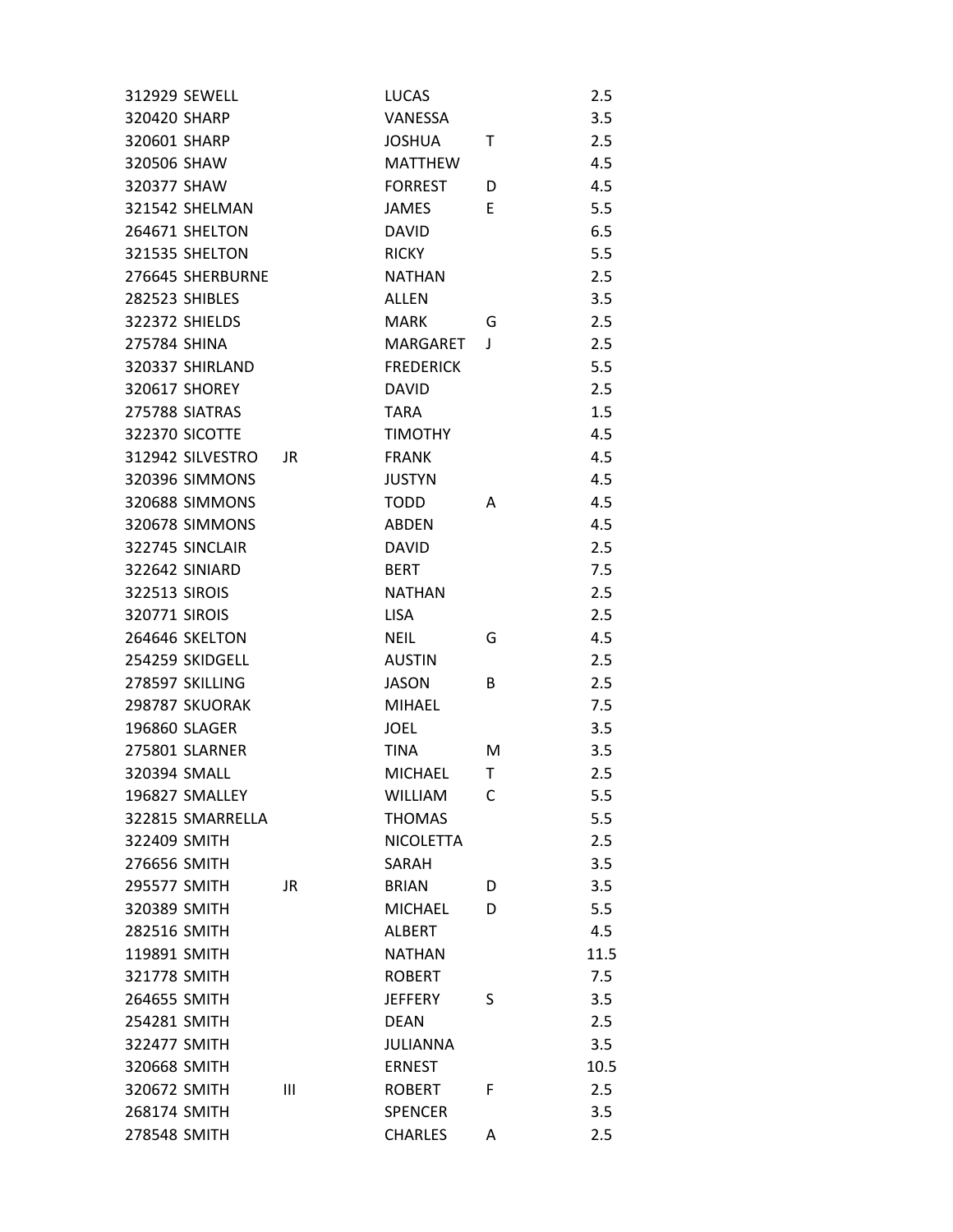| 270283 SMUNDSEN       |    | ALLEN              | O | 4.5  |
|-----------------------|----|--------------------|---|------|
| 247125 SNOW           |    | <b>RICHARD</b>     | A | 3.5  |
| 320689 SNOW           |    | <b>GLENN</b>       |   | 5.5  |
| 270274 SNOW           |    | <b>WILLIAM</b>     |   | 11.5 |
| 322724 SOARES         |    | <b>BRIAN</b>       |   | 2.5  |
| 320815 SOPER          |    | <b>CHRISTOPHER</b> |   | 7.5  |
| 241257 SOTER          |    | <b>DONALD</b>      |   | 3.5  |
| 298735 SOULE          |    | <b>DAVID</b>       |   | 6.5  |
| 254279 SPANGLER       |    | <b>TJOMAS</b>      |   | 12.5 |
| 196857 SPAULDING      |    | SAMMIE             |   | 2.5  |
| 322366 SPAULDING      |    | <b>JEFFREY</b>     | P | 6.5  |
| 295571 SPEAR          |    | BRADLEY            | N | 2.5  |
| 322571 SPEARS         |    | DARRELL            |   | 6.5  |
| 322577 SPELLMAN       |    | <b>CHRISTOPHER</b> |   | 2.5  |
| 264697 SPRAGUE        |    | <b>AMANDA</b>      |   | 4.5  |
| 320457 SPRING         |    | <b>GERALD</b>      |   | 2.5  |
| 321529 SPROUL         |    | <b>BRADLEY</b>     |   | 3.5  |
| 275771 SPUNLING       |    | SARAH              |   | 9.5  |
| 321524 SPURLING       |    | <b>HEIDI</b>       |   | 5.5  |
| 276655 SREN           |    | <b>SIRGEN</b>      |   | 2.5  |
| 232394 STANLEY        |    | <b>WAYNE</b>       | F | 5.5  |
| 322643 STASIOWSKI     |    | <b>STEPHEN</b>     |   | 3.5  |
| 322705 STEBBINS       |    | LANDIN             |   | 8.5  |
| 268193 STEVEN         |    | <b>JEDEDIAH</b>    |   | 7.5  |
| 321761 STEVEN         |    | SAMSON             |   | 6.5  |
| 247122 STEVENS        | JR | <b>JOHN</b>        |   | 3.5  |
| 268186 STEVENS        |    | <b>NATHAN</b>      |   | 12.5 |
| 264681 STEVENS        |    | <b>GARY</b>        |   | 5.5  |
| 321755 STEVENS        |    | <b>JAMES</b>       |   | 10.5 |
| 254301 STEVENS        | JR | <b>ROBERT</b>      | F | 2.5  |
| 247138 STEVENS        |    | <b>JOHN</b>        | F | 8.5  |
| 322789 STEVENS        |    | <b>TATE</b>        |   | 4.5  |
| 196837 STEVENS        |    | <b>WESLEY</b>      |   | 4.5  |
| 269485 STHILAIRE      | Ш  | <b>RICHARD</b>     |   | 8.5  |
| 269500 STHILAIRE      |    | SHAWN              |   | 3.5  |
| 322427 STJARRE        |    | <b>MARK</b>        |   | 3.5  |
| 320661 STJOHN         |    | <b>JEFFERY</b>     |   | 6.5  |
| 241227 STLARENT       |    | <b>RYAN</b>        |   | 2.5  |
| <b>320585 STLOUIS</b> |    | <b>BRIAN</b>       | C | 1.5  |
| 320835 STLOUIS        |    | <b>DALE</b>        |   | 9.5  |
| 322454 STOCKS         |    | <b>REBECCA</b>     |   | 3.5  |
| 322806 STONGE         |    | <b>SERGE</b>       |   | 2.5  |
| 322547 STORGE         |    | <b>RENE</b>        |   | 4.5  |
| 320600 STORY          |    | <b>MATTHEW</b>     |   | 2.5  |
| 322722 STOUT          |    | <b>BRADLEY</b>     |   | 1.5  |
| 322601 STOVER         |    | <b>JESSE</b>       |   | 10.5 |
| 320594 STPIERRE       |    | <b>NANCY</b>       | A | 3.5  |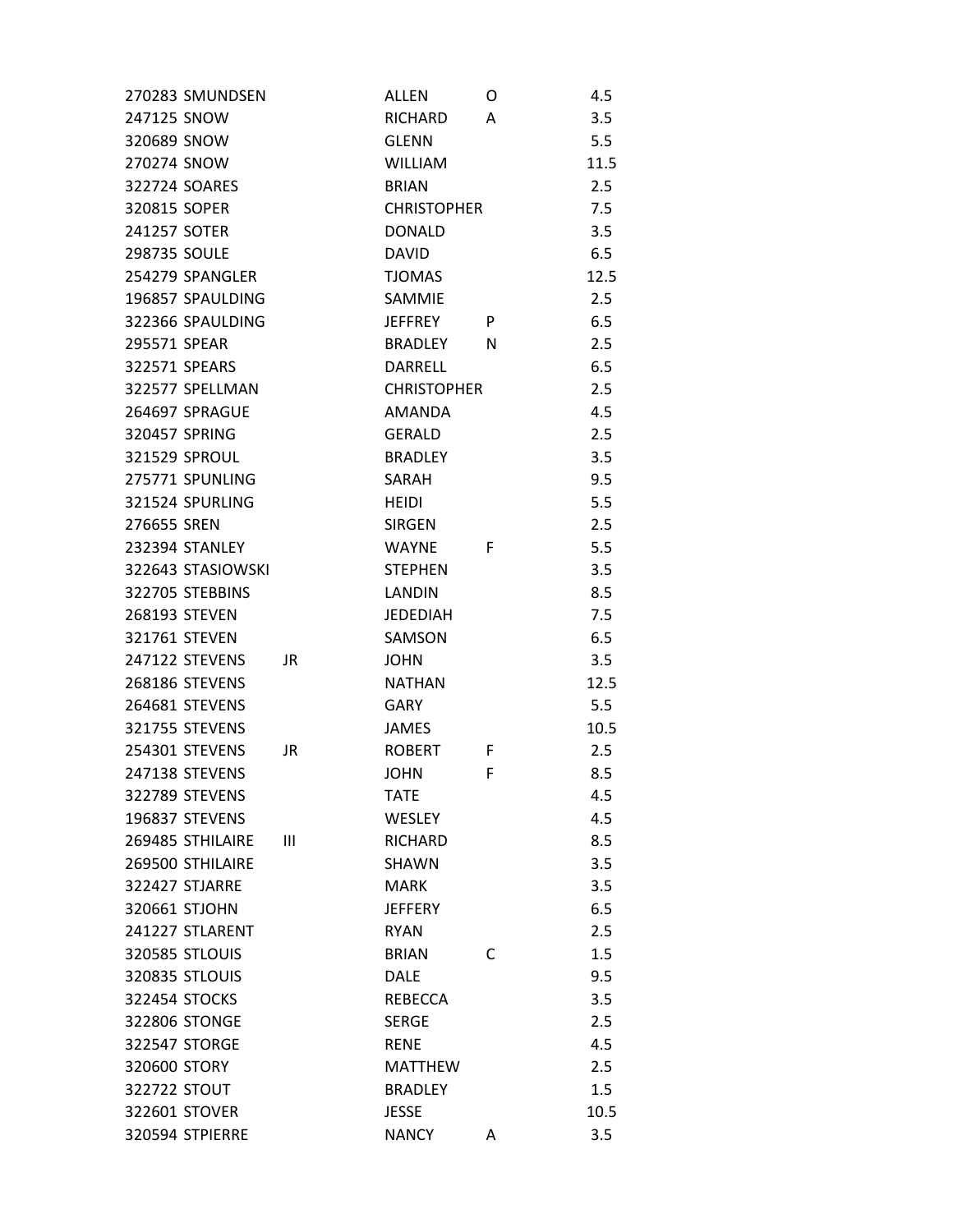| 278552 STRATTON       |              | <b>HAYDEN</b>      | R             | 5.5  |
|-----------------------|--------------|--------------------|---------------|------|
| 322380 STRATTON       | $\mathbf{I}$ | <b>SHANNON</b>     |               | 6.5  |
| 278568 STRATTON       |              | <b>EUGENE</b>      | P             | 2.5  |
| 276665 STRATTON       |              | <b>OLIVIA</b>      |               | 4.5  |
| 320677 STRAUB         |              | <b>RUTH</b>        |               | 2.5  |
| <b>282515 STROUT</b>  |              | <b>GARRICK</b>     |               | 6.5  |
| 254282 STROUT         |              | <b>BRETT</b>       |               | 8.5  |
| <b>293088 STROVES</b> |              | <b>RONALD</b>      | E             | 2.5  |
| 321522 STUDLEY        |              | <b>ROBERT</b>      |               | 6.5  |
| 298766 STUKAS         |              | <b>THOMAS</b>      | A             | 3.5  |
| 320667 STURTEVANT     |              | KATIE              | C             | 3.5  |
| 321756 STWEART        |              | <b>JONATHAN</b>    |               | 3.5  |
| 119887 SUGHRUE        |              | <b>GARRETT</b>     |               | 2.5  |
| 294483 SULLIVAN       |              | <b>MICHAEL</b>     |               | 8.5  |
| 320655 SULLIVAN       |              | <b>MICHAEL</b>     |               | 1.5  |
| 320513 SULLIVAN       |              | <b>JOSEPH</b>      |               | 2.5  |
| 320368 SULLIVAN       |              | <b>MICHAEL</b>     |               | 8.5  |
| 322455 SUNBORN        |              | <b>ROBERT</b>      |               | 6.5  |
| 320528 SWAFFORD       |              | LARRY              | E             | 2.5  |
| 320674 SWALLOW        |              | <b>CHRISTOPHER</b> |               | 3.5  |
| 312921 SWALLOW        |              | <b>DOUGLAS</b>     |               | 2.5  |
| 264667 SWALLOW        |              | <b>TRENTON</b>     |               | 4.5  |
| 241286 SWANSON        |              | <b>MATTHEW</b>     |               | 2.5  |
| 322728 SWERCEWSKI     |              | <b>ROBERT</b>      |               | 3.5  |
| 322794 SWETT          |              | <b>TERRY</b>       |               | 5.5  |
| 279341 SWETT          |              | GERALD             | E.            | 3.5  |
| 320473 SWETT          |              | <b>CHANCE</b>      | <b>CALVIN</b> | 2.5  |
| 322559 SZUMLANSKI     |              | <b>TOMQSENE</b>    |               | 3.5  |
| <b>322460 TABBUTT</b> |              | <b>MYAH</b>        |               | 8.5  |
| 320548 TAGGART        |              | SCOTT              |               | 5.5  |
| 320832 TAPLEY         |              | <b>NOAH</b>        |               | 9.5  |
| 322602 TARBOX         |              | <b>HANNAH</b>      |               | 4.5  |
| <b>322457 TASKER</b>  |              | <b>GLENN</b>       |               | 3.5  |
| <b>272268 TAYLOR</b>  |              | <b>WILLIAM</b>     |               | 3.5  |
| <b>320737 TAYLOR</b>  |              | <b>WILLIE</b>      |               | 2.5  |
| <b>264653 TAYLOR</b>  |              | <b>KEVIN</b>       |               | 6.5  |
| 268179 TAYLOR         |              | <b>DERRICK</b>     |               | 2.5  |
| 320608 TEMPLE         |              | <b>RANDY</b>       |               | 10.5 |
| 320623 TERRY          |              | <b>JUSTIN</b>      | S             | 1.5  |
| 322836 TEUFEL         |              | <b>RONALD</b>      |               | 4.5  |
| 320565 TEWKSBURY      |              | <b>JAMES</b>       | L             | 3.5  |
| 275782 THEBODEAU      |              | <b>MICHAEL</b>     | J             | 6.5  |
| 322474 THERIAULT      |              | <b>NATHAN</b>      |               | 7.5  |
| 96533 THERIAULT       |              | <b>JAMIE</b>       |               | 3.5  |
| 322453 THERIAULT      |              | <b>TIMOTHY</b>     |               | 11.5 |
| 322586 THERIAULT      |              | <b>JOELLA</b>      |               | 6.5  |
| 268188 THERRIEN       | JR           | <b>HOMER</b>       | A             | 7.5  |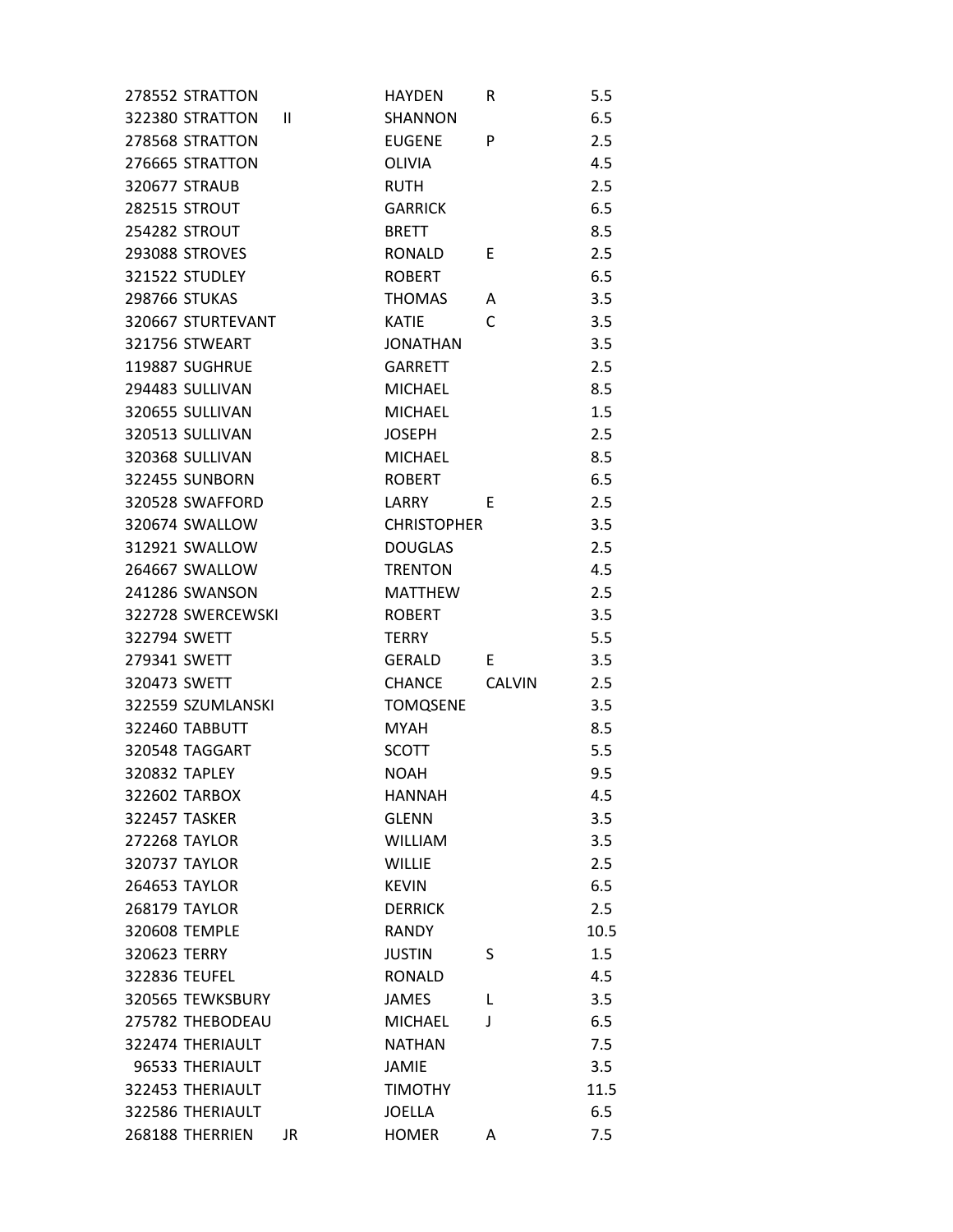| 322624 THIBAULT                   | JOEL            |   | 5.5  |
|-----------------------------------|-----------------|---|------|
| 254284 THOMAS                     | <b>WYATT</b>    |   | 7.5  |
| 322536 THOMAS                     | RAYMOND         |   | 2.5  |
| 322657 THOMAS                     | <b>GLEN</b>     |   | 6.5  |
| 313772 THOMPASON                  | <b>HEATHER</b>  |   | 4.5  |
| 276647 THOMPSON                   | <b>NATHAN</b>   |   | 4.5  |
| 254292 THOMPSON                   | <b>RICHARD</b>  |   | 7.5  |
| 320427 THOMPSON                   | <b>REBEKAH</b>  |   | 2.5  |
| <b>264657 THORNE</b>              | <b>ROBERT</b>   |   | 2.5  |
| 270263 TIDD                       | <b>BAYLEIGH</b> |   | 4.5  |
| 322450 TOBEY                      | ALEX            |   | 9.5  |
| 247137 TOCIER                     | <b>RYAN</b>     |   | 9.5  |
| 320323 TOLMAN                     | <b>TYLER</b>    |   | 3.5  |
| 276651 TOME                       | <b>ARTHUR</b>   |   | 9.5  |
| 296415 TOMPLANS                   | <b>MATTHEW</b>  |   | 4.5  |
| 321527 TONDREAU                   | ZACHARIAH       |   | 8.5  |
| 268161 TOULOUSE                   | <b>MATTHFW</b>  |   | 1.5  |
| 96543 TOURTILLOTTE                | <b>AARON</b>    | B | 3.5  |
| 322842 TOWNSEND                   | <b>GERALD</b>   |   | 2.5  |
| 321528 TOWNSEND                   | <b>NEIL</b>     |   | 2.5  |
| 322572 TOWNSEND                   | <b>DENNIS</b>   |   | 9.5  |
| 320658 TREMBA<br>JR               | <b>WILLIAM</b>  |   | 2.5  |
| 278598 TRICKETT                   | <b>PAUL</b>     |   | 2.5  |
| 320436 TROUT                      | <b>TANNER</b>   | L | 10.5 |
| 268189 TRUSSELL                   | <b>BRIAN</b>    | S | 4.5  |
| 134676 TRUU                       | <b>KYLE</b>     |   | 7.5  |
| 180089 TSCHAUDER                  | <b>TODD</b>     |   | 2.5  |
| 117527 TUELL                      | <b>PETER</b>    |   | 2.5  |
| 282565 TURCOTLE<br>JR             | LOUIE           |   | 1.5  |
| 320622 TUREK                      | <b>BRENT</b>    |   | 10.5 |
| <b>247123 TURNER</b>              | <b>EUGENE</b>   |   | 3.5  |
| <b>254275 TURNER</b>              | <b>ERNEST</b>   | N | 3.5  |
| 320669 TURNER                     | <b>DEAN</b>     |   | 1.5  |
| <b>320448 TURNER</b><br><b>SR</b> | <b>GEORGE</b>   | L | 7.5  |
| 320497 TUTTLE                     | <b>TRACY</b>    |   | 8.5  |
| 322565 TUTTLE                     | <b>MICHAEL</b>  |   | 2.5  |
| <b>322385 TWEEDIE</b>             | <b>RYAN</b>     |   | 5.5  |
| 320673 UMPHREY                    | <b>PETER</b>    |   | 9.5  |
| 298762 URGUHART                   | <b>AARON</b>    |   | 4.5  |
| 254308 URQUHART                   | CARL            |   | 10.5 |
| 278600 UTEERSTROM III             | ALBERT          | т | 4.5  |
| 322833 VACCHIANO                  | <b>MICHAEL</b>  |   | 5.5  |
| 321533 VACHON                     | <b>JONATHAN</b> |   | 8.5  |
| 320535 VACHON                     | <b>NICHOLAS</b> | S | 2.5  |
| 134673 VALERIE                    | ANDREW          |   | 3.5  |
| 196850 VALLONCE                   | DAVID           | P | 2.5  |
| 275781 VARHIS                     | <b>RUSSELL</b>  | A | 2.5  |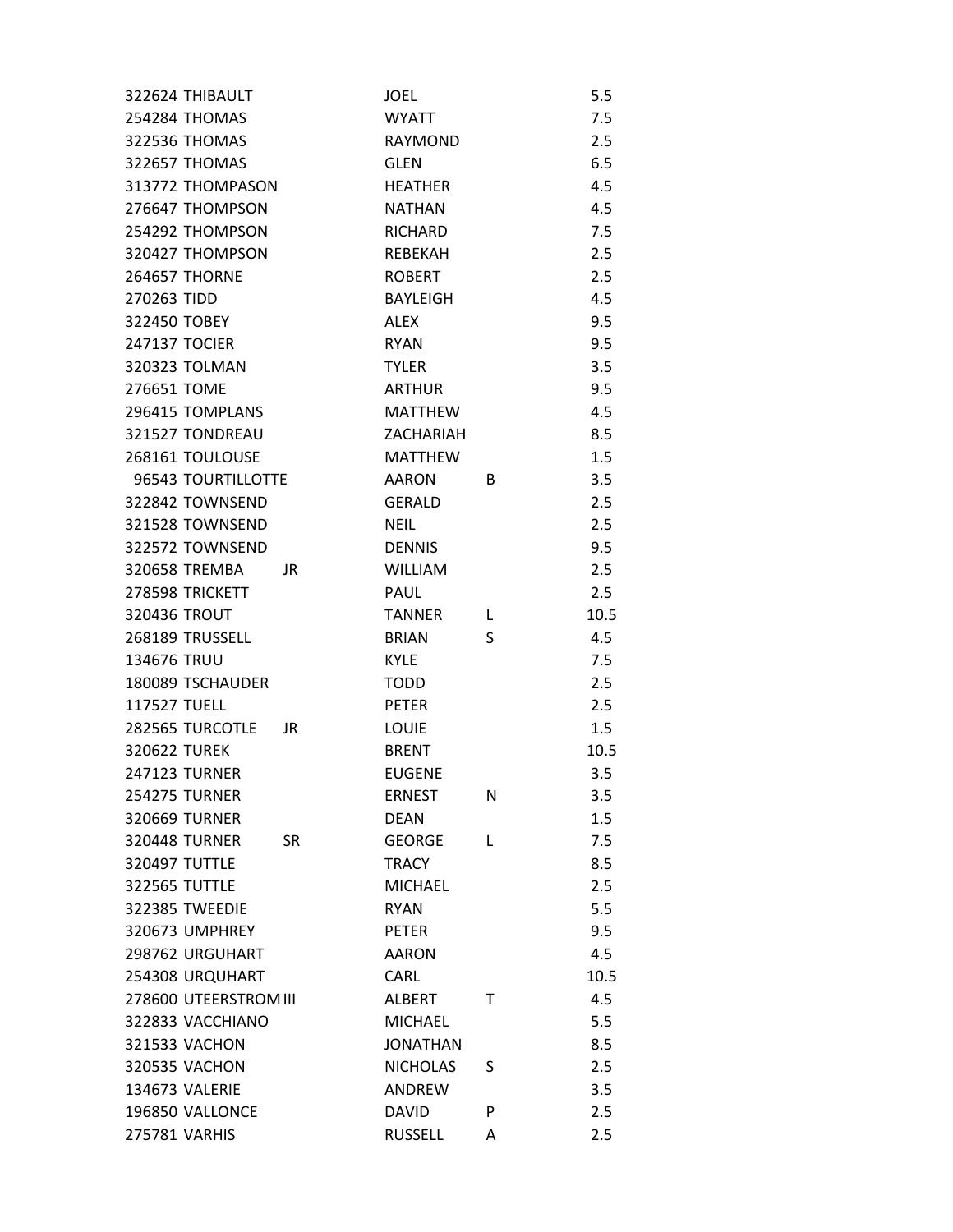| 322563 VAYE  |                        |     | <b>JOHN</b>     |              | 3.5  |
|--------------|------------------------|-----|-----------------|--------------|------|
| 230665 VIGER |                        |     | <b>ROGER</b>    |              | 4.5  |
| 252263 VIGER |                        |     | <b>JACOB</b>    |              | 0.5  |
|              | 278561 VINING          |     | <b>KATRINA</b>  |              | 4.5  |
|              | 268169 VINING          |     | <b>SETH</b>     |              | 5.5  |
|              | 320331 VINING          |     | <b>MICHAEL</b>  |              | 7.5  |
|              | 320759 VIOLETTE        |     | <b>GARY</b>     |              | 1.5  |
|              | 312994 VIRGIN          |     | JAMIE           |              | 7.5  |
|              | 241231 VNDERHILL       |     | ZEBEDIAN        | N            | 3.5  |
|              | 268162 VNDERHILLTILTON |     | <b>SYDNEY</b>   |              | 2.5  |
|              | 268172 VOGELL          | SR  | <b>DAVID</b>    |              | 2.5  |
|              | 322413 VOISINE         |     | <b>TOMMY</b>    |              | 4.5  |
|              | 312945 VOLOVSKI        |     | <b>JON</b>      |              | 1.5  |
|              | 254276 VORPAGEL        |     | <b>STEPHEN</b>  |              | 5.5  |
|              | 322514 WAILLANCOURT    |     | <b>DANNY</b>    |              | 11.5 |
|              | 320612 WAINDER         |     | <b>MICHAEL</b>  | w            | 12.5 |
|              | 282571 WALDRON         |     | <b>RONALD</b>   |              | 1.5  |
|              | <b>320325 WALKER</b>   |     | <b>MICHAEL</b>  |              | 8.5  |
|              | 241260 WALKER          |     | <b>SERENA</b>   |              | 2.5  |
|              | <b>278559 WALKER</b>   |     | <b>NATHAN</b>   | L.           | 1.5  |
|              | 119881 WALKER          |     | <b>WADE</b>     | M            | 9.5  |
|              | 313788 WALLACE         |     | <b>ALTON</b>    |              | 3.5  |
|              | 320562 WALLACE         |     | <b>KEVIN</b>    |              | 3.5  |
|              | 320438 WALTON          |     | <b>TREVOR</b>   |              | 4.5  |
|              | 270266 WALTZ           |     | <b>BENJAMIN</b> |              | 2.5  |
|              | 322542 WALTZ           |     | <b>ALEX</b>     | P            | 2.5  |
| 322421 WARD  |                        |     | <b>ERNEST</b>   |              | 4.5  |
|              | 320515 WARDROP         |     | <b>MICHAEL</b>  |              | 7.5  |
| 320326 WARE  |                        |     | <b>TIMOTHY</b>  |              | 3.5  |
|              | 320795 WARJANSKI       |     | <b>STEPHEN</b>  | M            | 2.5  |
|              | 322471 WARRFN          | JR  | <b>CLAUDE</b>   |              | 11.5 |
|              | 322589 WARREN          |     | <b>JOHN</b>     |              | 2.5  |
|              | 322659 WATTEINS        |     | <b>DAVID</b>    |              | 8.5  |
|              | 96568 WEBBER           |     | TONY            |              | 8.5  |
|              | 275785 WEBBER          |     | <b>GARDINER</b> | A            | 9.5  |
|              | 322365 WEEKS           |     | <b>MICHELE</b>  |              | 2.5  |
|              | 322389 WEEKS           |     | <b>KYLIE</b>    |              | 2.5  |
|              | 263572 WEEKS           | JR. | <b>RONALD</b>   | C            | 4.5  |
| 298789 WEISS |                        |     | <b>JOSEPH</b>   |              | 3.5  |
|              | 268175 WEISSMAN        |     | <b>MICHAEL</b>  |              | 4.5  |
|              | 278560 WELLER          |     | <b>RUSSELL</b>  |              | 6.5  |
| 322725 WELLS |                        |     | <b>FAYE</b>     |              | 9.5  |
|              | 322544 WELSH           |     | <b>NICHOLAS</b> | <b>DAVID</b> | 2.5  |
|              | 295565 WENGRZYNEKJR    |     | <b>ROBERT</b>   |              | 10.5 |
|              | 241267 WENTWORT        |     | <b>STEPHEN</b>  |              | 5.5  |
|              | 320484 WENTWORTH       |     | WEDELL          | R            | 5.5  |
|              | 247121 WERNER          |     | <b>JASON</b>    | R            | 6.5  |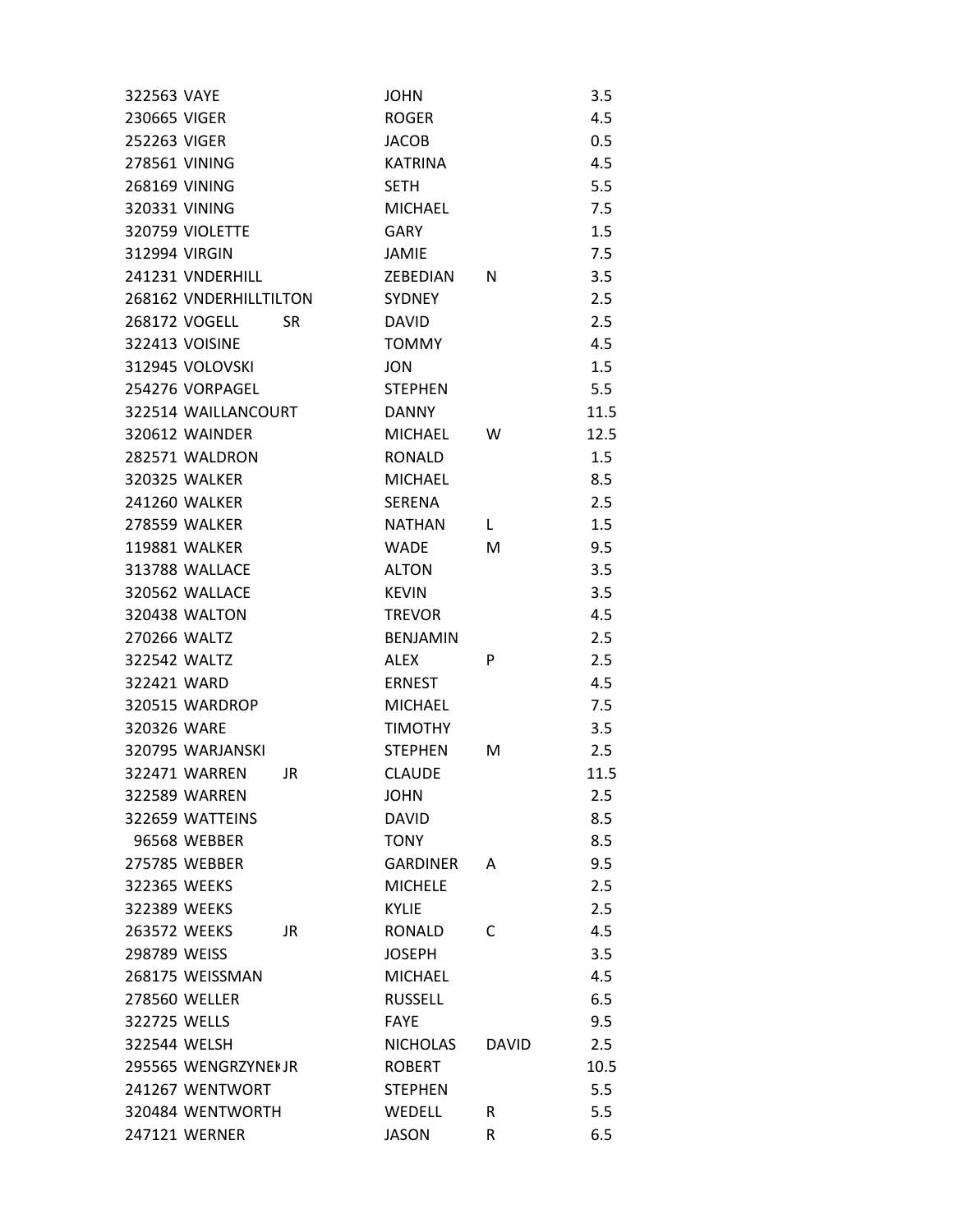| 264654 WEST         |                       |               | <b>DAYNE</b>    |               | 3.5  |
|---------------------|-----------------------|---------------|-----------------|---------------|------|
|                     | 320829 WEYMOUTH JR    |               | THEODORE L      |               | 3.5  |
|                     | 320504 WHALEN         |               | <b>TODD</b>     |               | 6.5  |
|                     | 295583 WHEELOCK       |               | <b>DAMON</b>    |               | 7.5  |
|                     | 320402 WHIPPLE        |               | <b>DONALD</b>   | G             | 3.5  |
|                     | 264675 WHITCOMB       |               | <b>GEORGE</b>   | м             | 3.5  |
| <b>279348 WHITE</b> |                       |               | <b>STEVEN</b>   | L             | 2.5  |
| <b>272279 WHITE</b> |                       |               | <b>BRYAN</b>    |               | 2.5  |
| <b>282564 WHITE</b> |                       |               | <b>ROBERT</b>   |               | 11.5 |
|                     | 279347 WHITED         |               | <b>STEVEN</b>   | М             | 3.5  |
|                     | 320522 WHITLEY        |               | <b>ELLIOTT</b>  |               | 6.5  |
|                     | <b>254305 WHITLEY</b> |               | <b>MICHAEL</b>  |               | 4.5  |
|                     | 298752 WHITMAN        |               | <b>DEAN</b>     | W             | 3.5  |
|                     | 254326 WHITNEY        |               | <b>ROBERT</b>   |               | 3.5  |
|                     | 276669 WHITNEY        |               | RALPH           |               | 3.5  |
|                     | 96573 WHITTEN         |               | <b>JACOB</b>    | ALLEN         | 1.5  |
|                     | 296427 WHITTIER       |               | <b>MICHELLE</b> |               | 2.5  |
|                     | <b>322831 WICKETT</b> |               | <b>JOLENE</b>   |               | 5.5  |
|                     | 322813 WIILIAMSON     |               | <b>RONALD</b>   |               | 3.5  |
|                     | 254271 WILBER         |               | <b>HAROLD</b>   |               | 1.5  |
|                     | 320720 WILBUR         | <b>SR</b>     | <b>BRUCE</b>    | А             | 3.5  |
| <b>150891 WILEY</b> |                       |               | <b>MIKE</b>     |               | 2.5  |
|                     | 322799 WILLEY         |               | <b>RONNIE</b>   |               | 2.5  |
|                     | 298744 WILLHOITE      |               | <b>BENAIAH</b>  |               | 9.5  |
|                     | 322393 WILLIAMS       |               | <b>CULLEN</b>   | G             | 5.5  |
|                     | 241236 WILLIAMS       |               | <b>BILL</b>     |               | 2.5  |
|                     | 320439 WILLIAMS       |               | <b>KENNETH</b>  | м             | 5.5  |
|                     | 320455 WILLIAMS       |               | <b>BRUCE</b>    | E.            | 3.5  |
|                     | 276670 WILLIAMS       |               | <b>DALE</b>     |               | 2.5  |
|                     | <b>275778 WILMER</b>  |               | <b>DELMAR</b>   |               | 12.5 |
|                     | 247140 WILSON         | $\mathsf{II}$ | <b>DANIEL</b>   |               | 4.5  |
|                     | 320379 WILSON         | JR            | <b>DENNIS</b>   |               | 4.5  |
|                     | 241262 WINCHENBACH    |               | <b>JAMES</b>    |               | 1.5  |
| 320342 WING         |                       |               | <b>WHOMAS</b>   | C             | 5.5  |
| 269487 WING         |                       |               | <b>ROBERT</b>   |               | 6.5  |
|                     | 320705 WINSLOW        |               | <b>ALAN</b>     | J             | 1.5  |
|                     | <b>278569 WINSTON</b> |               | <b>MATTHEW</b>  |               | 4.5  |
|                     | 270275 WODDARD        |               | <b>SHERYL</b>   |               | 2.5  |
| 322784 WOLFE        |                       |               | <b>WILLIAM</b>  |               | 6.5  |
| 272262 WOOD         |                       |               | <b>DARRYL</b>   |               | 3.5  |
|                     | 322534 WOODS          |               | <b>KOLBY</b>    | <b>BROOKE</b> | 4.5  |
|                     | 241270 WORCESTER      |               | <b>OWEN</b>     |               | 4.5  |
|                     | 313790 WORCESTER      |               | <b>CAMERON</b>  |               | 2.5  |
|                     | <b>298800 WORSTER</b> |               | <b>THERESA</b>  |               | 6.5  |
|                     | 232573 WORSTER        |               | <b>SCOTT</b>    |               | 4.5  |
|                     | 196851 WORTHLEY       |               | <b>ROBERT</b>   | D             | 1.5  |
|                     | 292980 WOTTERS        |               | <b>MATHEW</b>   |               | 11.5 |